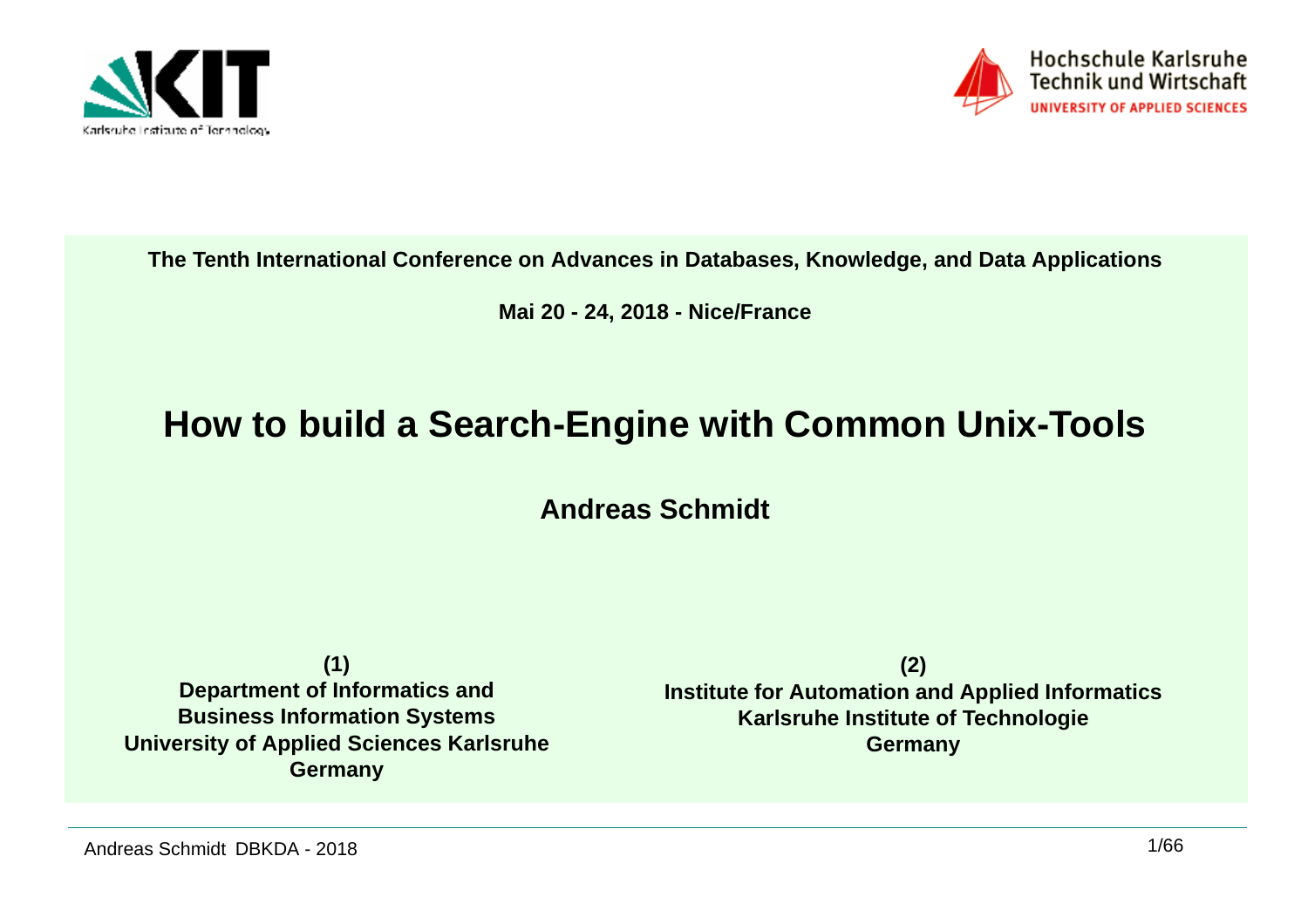



## **Resources available**



- •Slideset
- •**Exercises**
- •Command refcard

**<sup>1.</sup> all materials copyright, 2018 by andreas schmidt**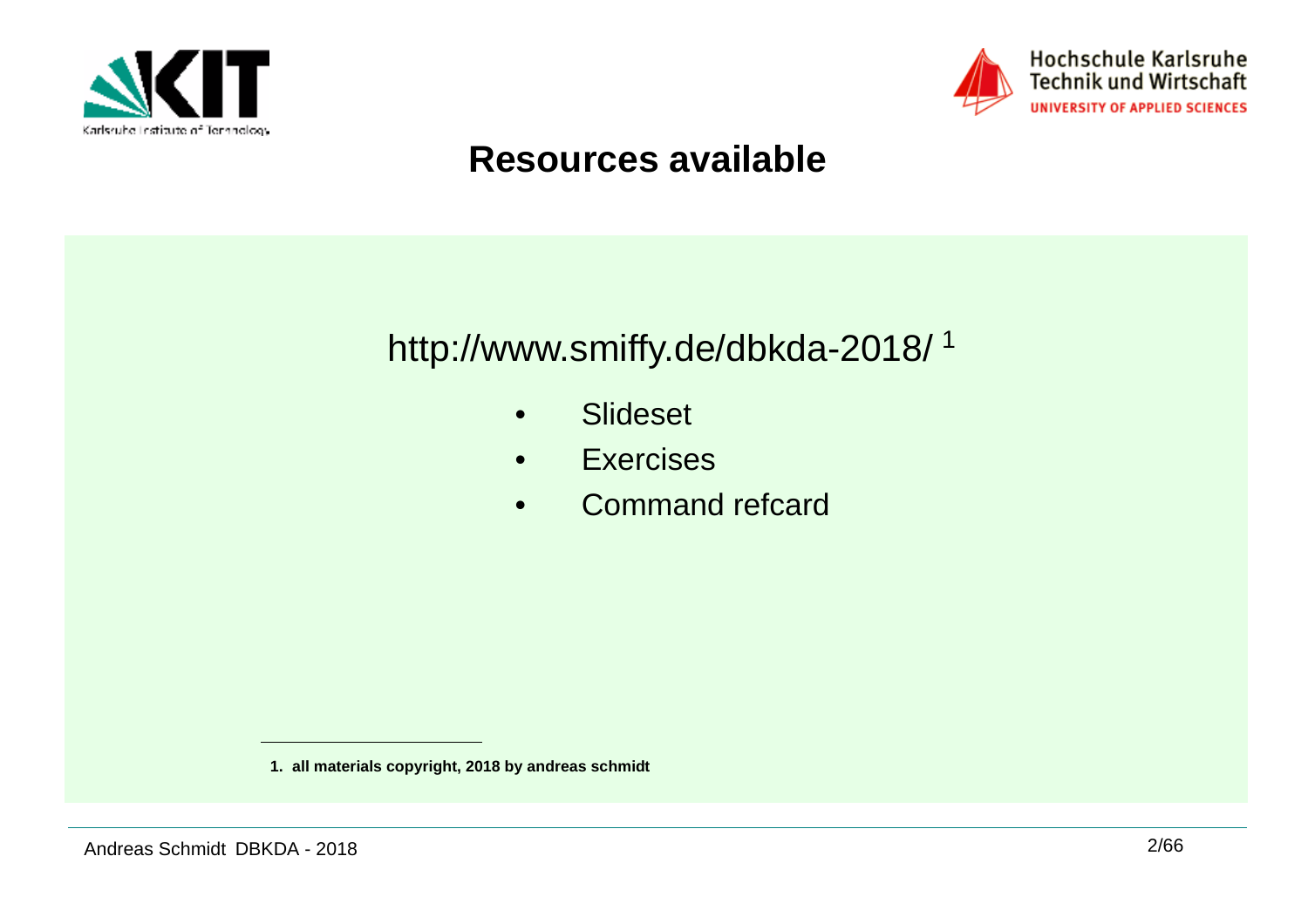



## **Outlook**

- • General Architecture of an IR-System
	- •Naive Search
	- •Boolean Search
	- $\bullet$ Vector Space Model
	- Inverted Index
	- $\bullet$ Query Processing
- Overview of useful Unix Tools
- •Implementation Aspects
- •Summary
- + 2 hands on exercices
- Text analytics
- $\bullet$  Building an Inverted Index & Query processing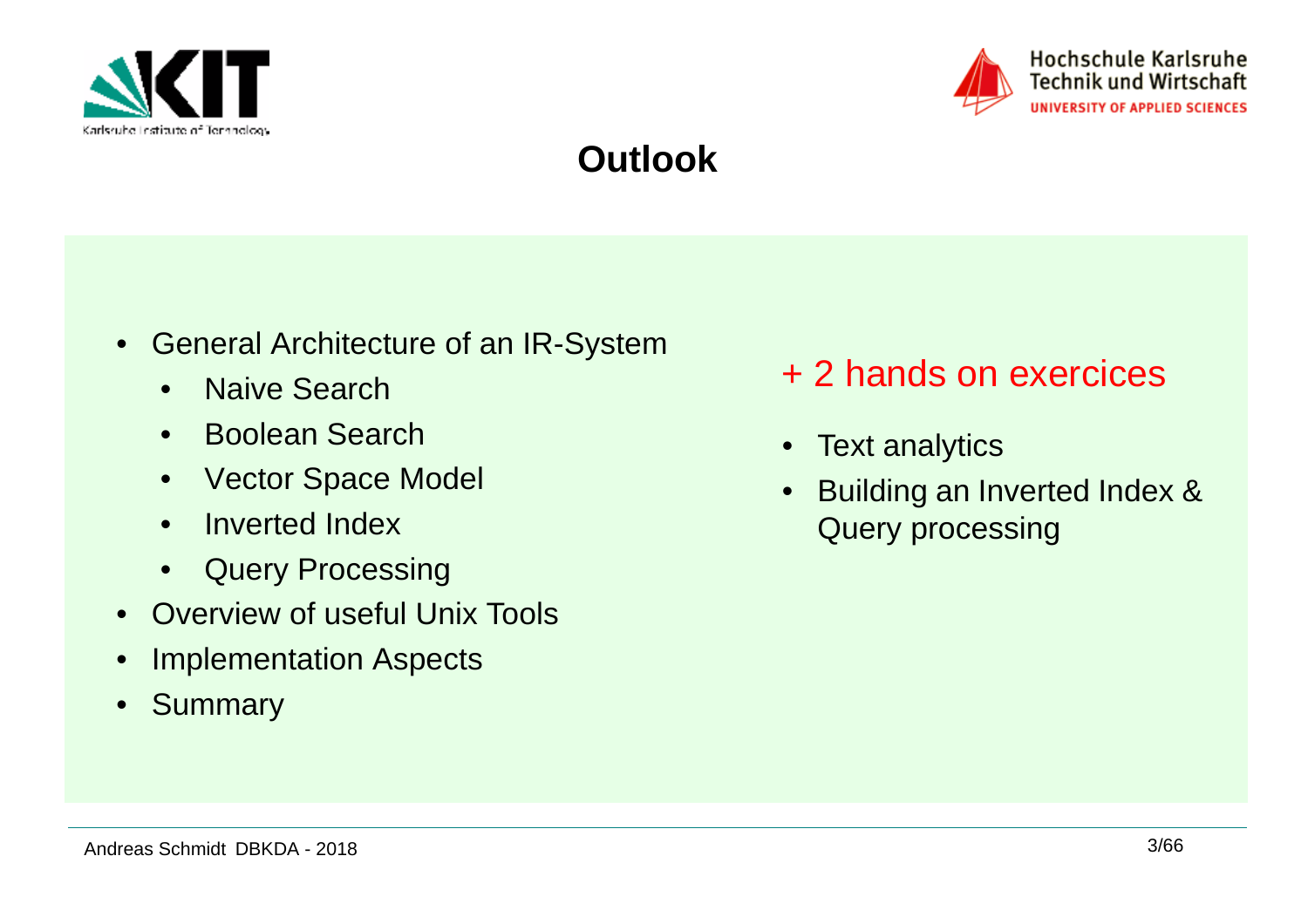



## **What is Information Retrieval ?**

**Information Retrieval (IR) is finding material (usually documents) of an unstructured nature (usually text) that satisfies an information need (usually a query) from within large collections (usually stored on computers).**

**[Manning et al., 2008]**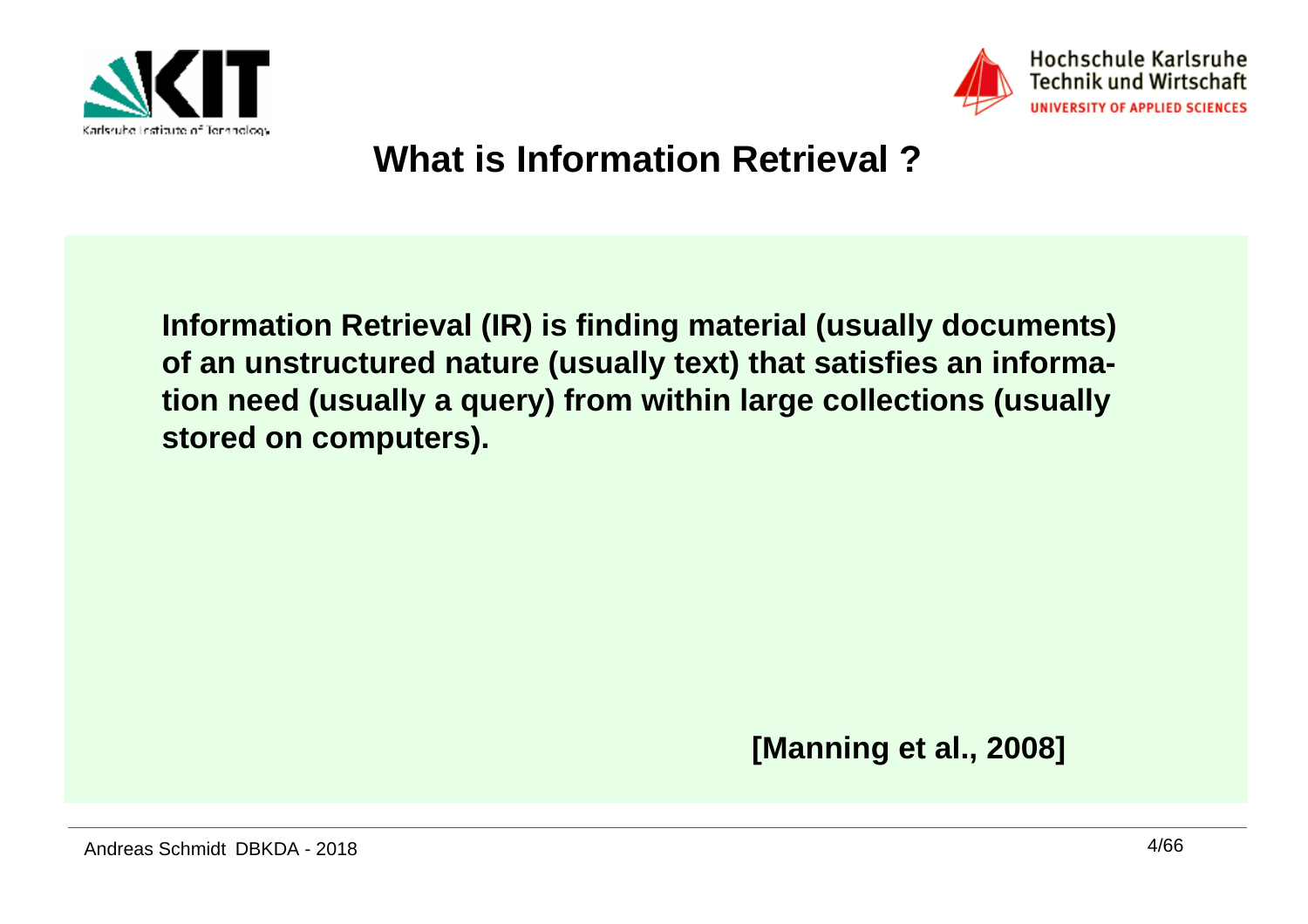



## **What is Information Retrieval ?**

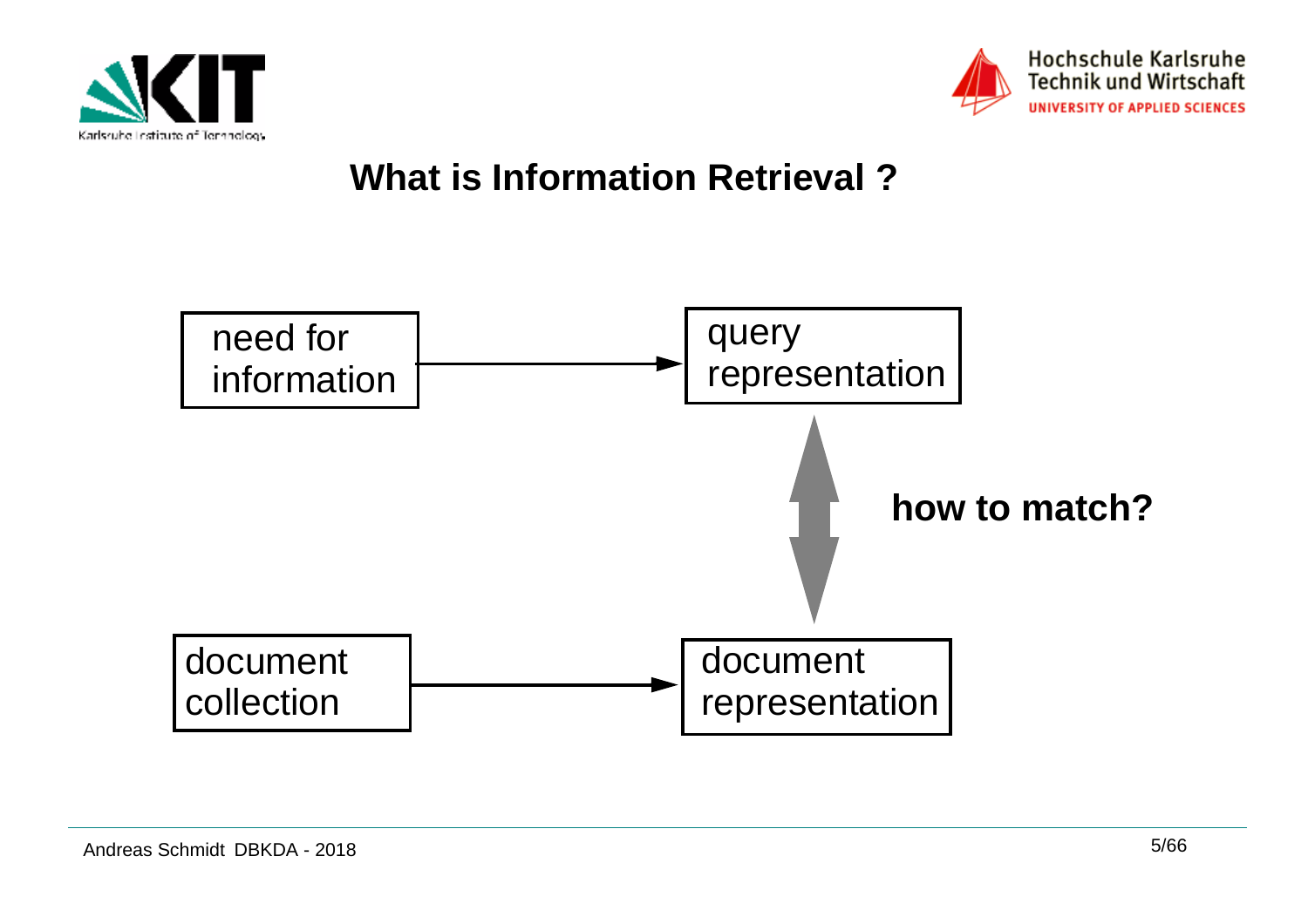



## **Keyword Search**

- • Given:
	- •Number of Keywords
	- •Document collection
- • Result:
	- •All documents in the collection, cotaining the keywords
	- •(ranked by relevance)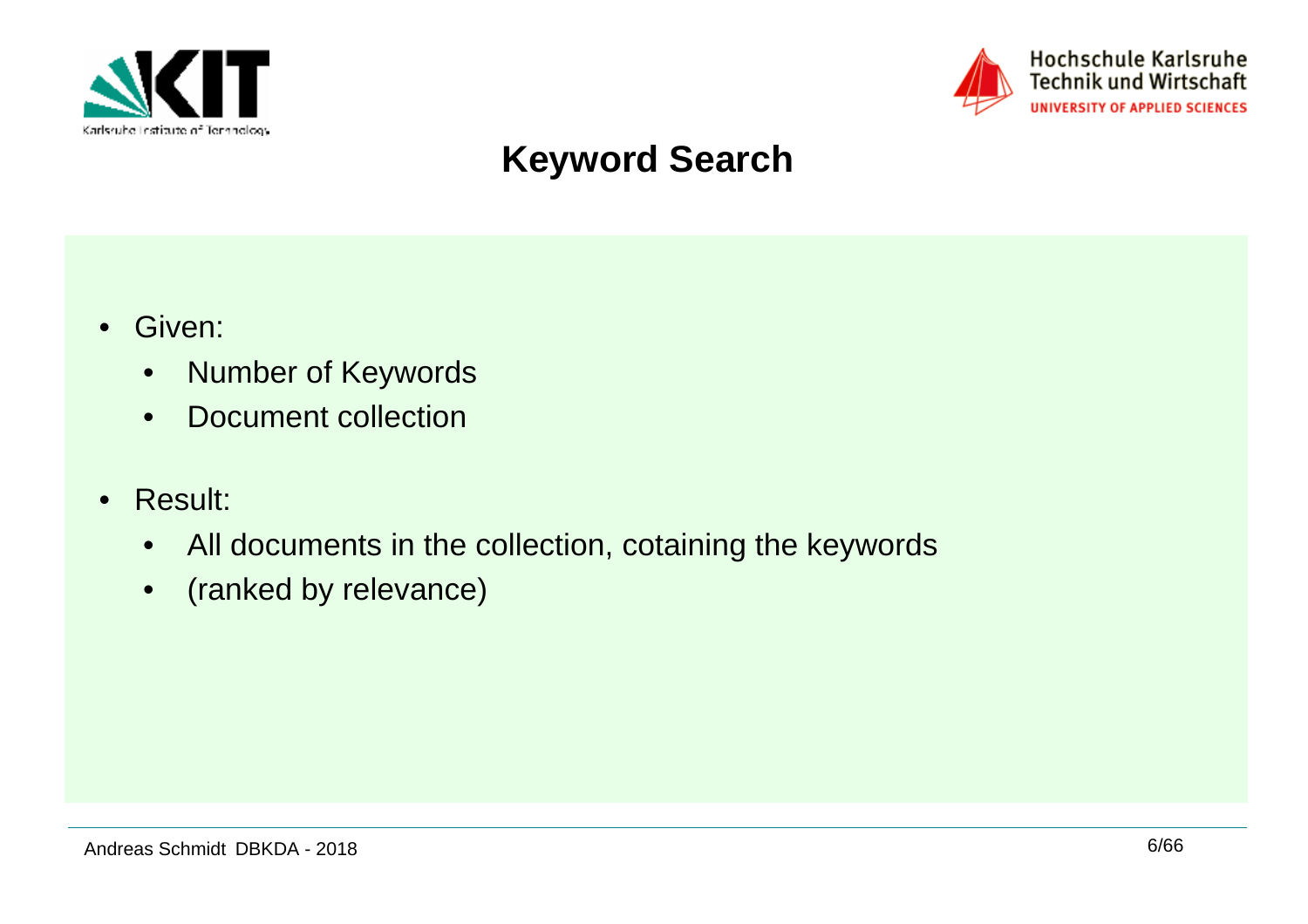



## **Naive Approach**

- • Iterate over all documents d in document collection
	- $\bullet$  For each document d, iterate all words w and check, if all the given keywords appear in this document
	- if yes, add document to result set
- $\bullet$ Output result set

- Extensions/Variants
	- •Ranking
	- •multiword terms (**New York**)
	- •'near' semantic (i.e. **trump** near **russia**)

see examples later ....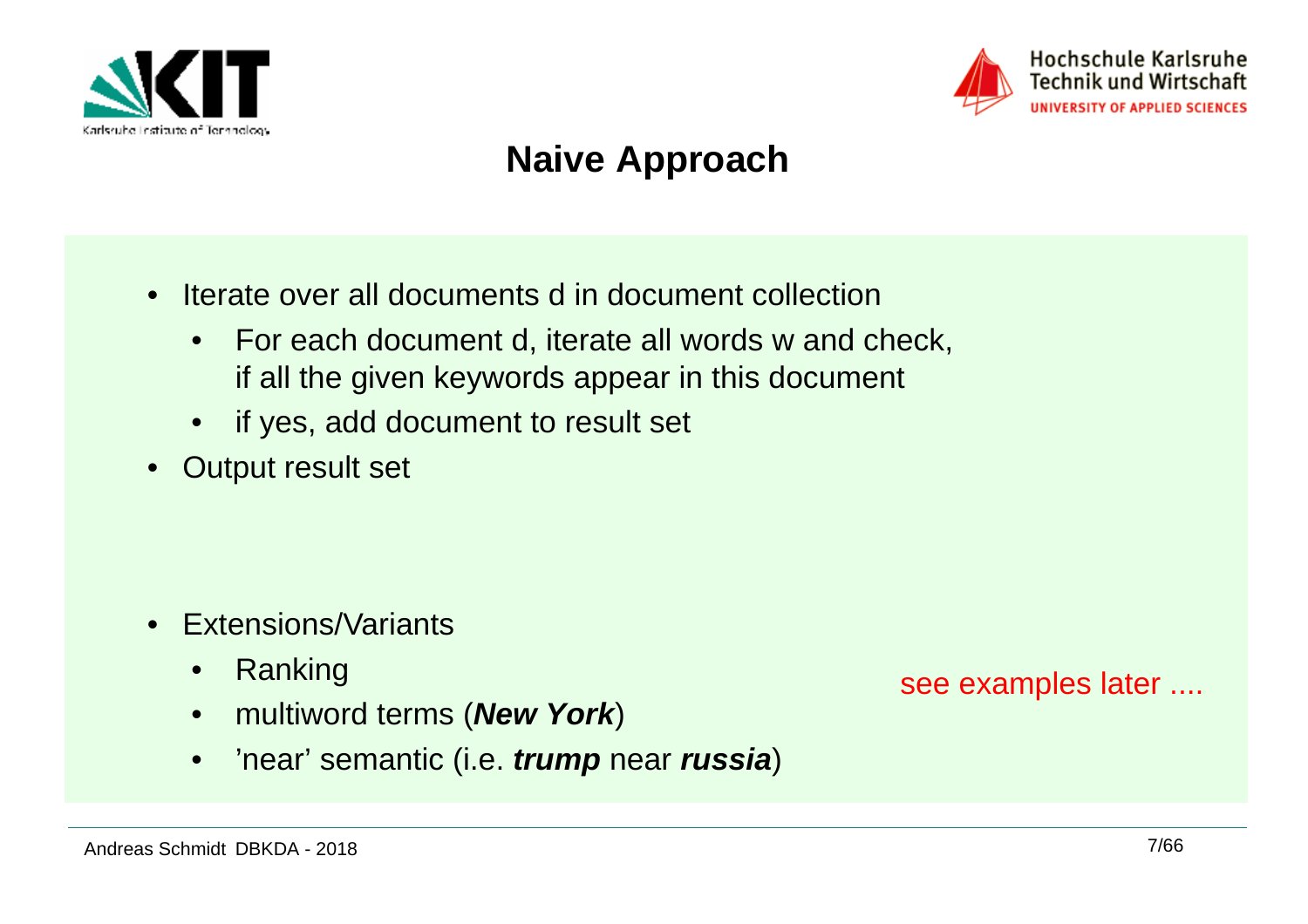



## **Naive Approach**

- • Advantages:
	- Good for small and medium size datasets
	- No index need to be build before
	- Speed: up to 2 GB per second
- • Disadvantages:
	- $\bullet$ Not feasable for larger datasets (100 GB: 1 min. per search request)
	- Potentiell additional preprocessing for each query needed
- • Implementation with the shell using the commands
	- grep (main work)
	- tr, sort, sed, uniq, sort, cut, join (pre-/postprocessing)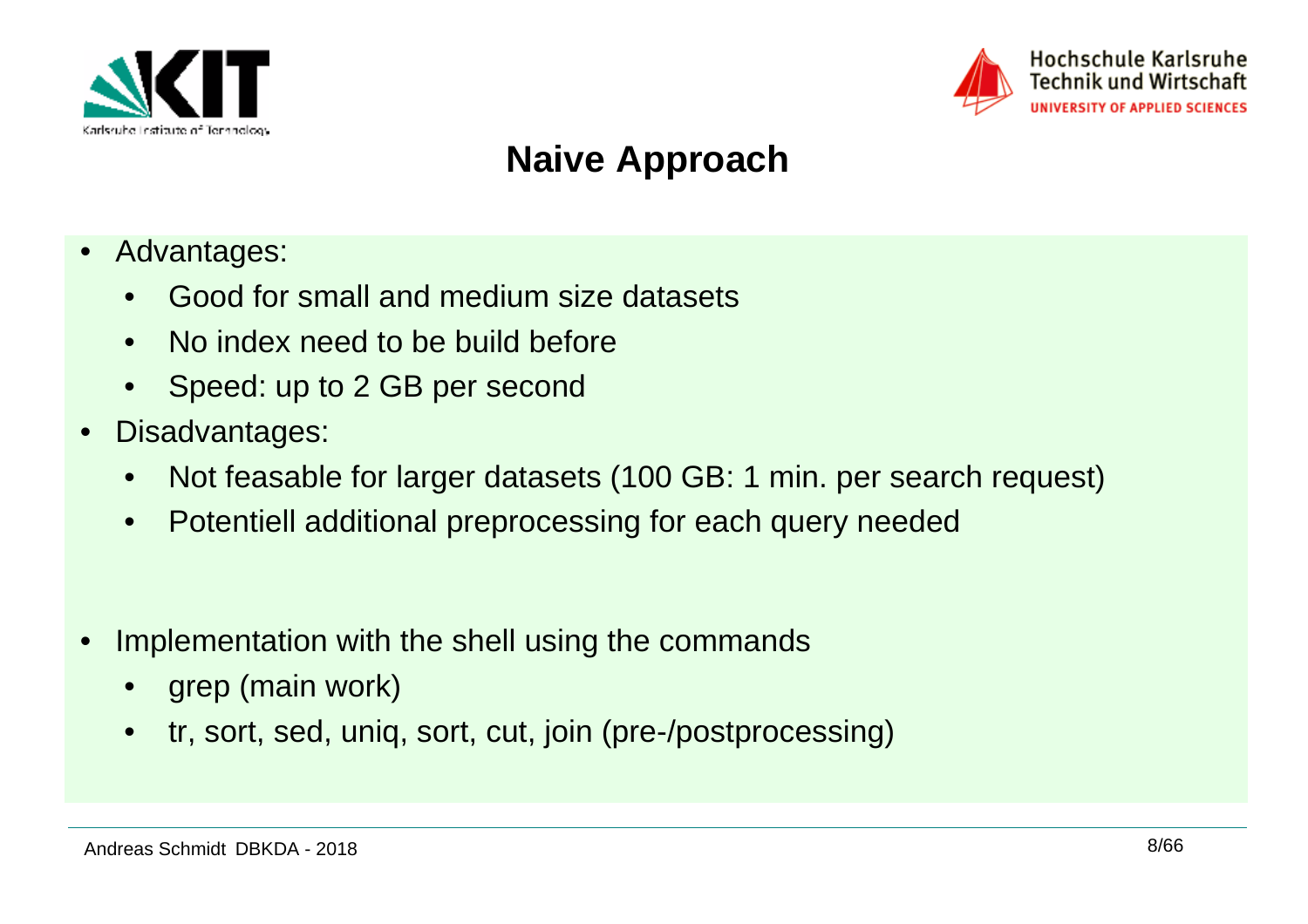



## **Data Processing with the Shell**

- $\bullet$ Architectural Pattern: Pipes and Filters (Douglas McIlroy, 1973)
- $\bullet$ Data exchange between processes
- •Loose coupling
- •POSIX Standard
- $\bullet$ Filter represent data-sources and data-sinks

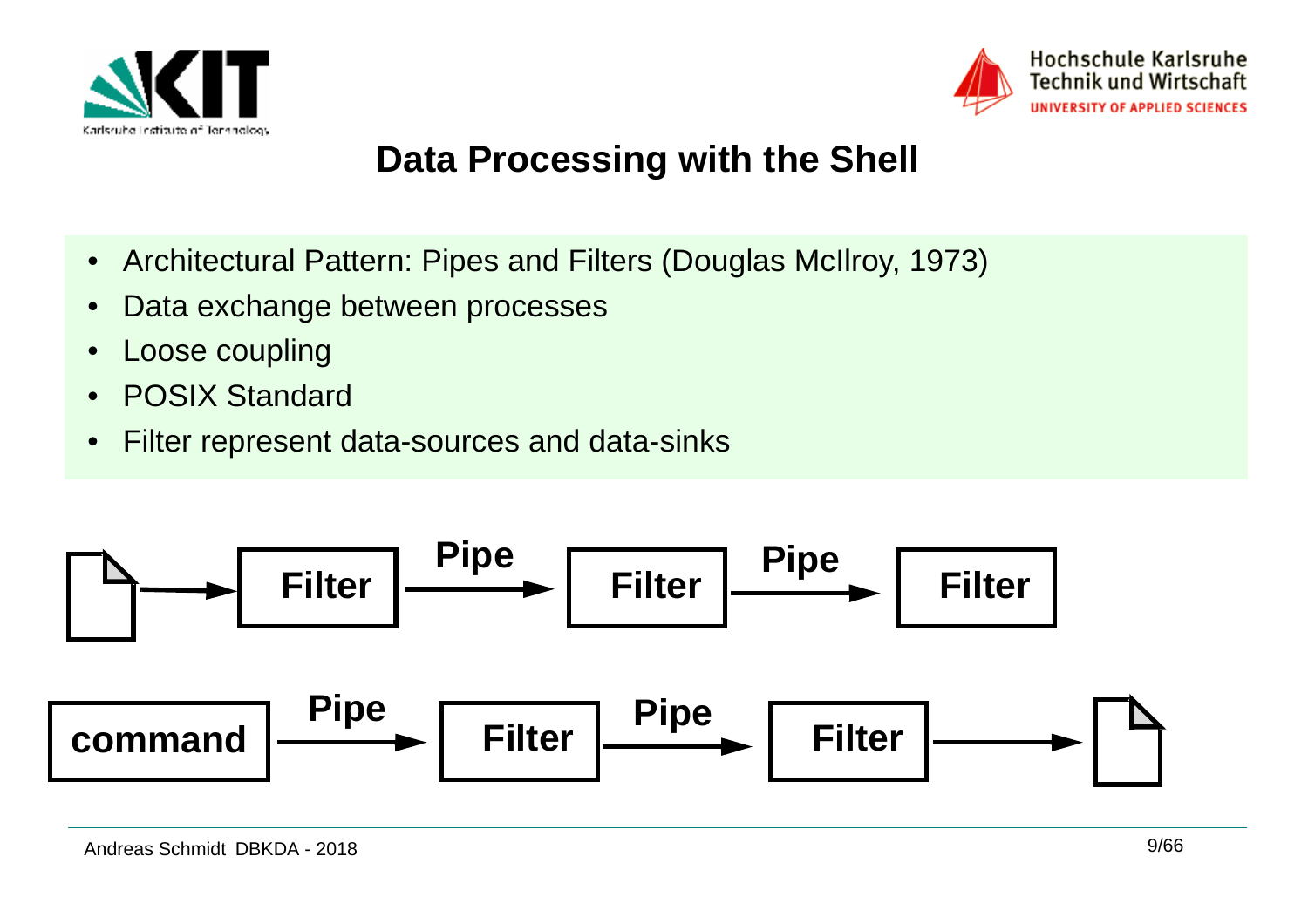



## **Shell commandos in the Linux/Unix/Cygwin Environment**

- • Input-/Output channels
	- •Standardinput (STDIN)
	- •Standardouput (STDOUT)
	- •Standarderror (STDERR)
- • In-/Output Redirection
	- $\bullet$ > : Redirect Standardoutput (into file)
	- < : Redirect Standardinput (from file)
	- 2> : Redirect Standarderror (into file)
	- •>> : Redirect Standardoutput (append into file)
	- • | : Pipe operator: Connect Standardoutput of a command with Standardinput of the next command
- •Example:

```
cut -d, -f1 city.csv | sort | uniq -c | sort -nr | \awk '$1>1 {print $2}' > result.txt
```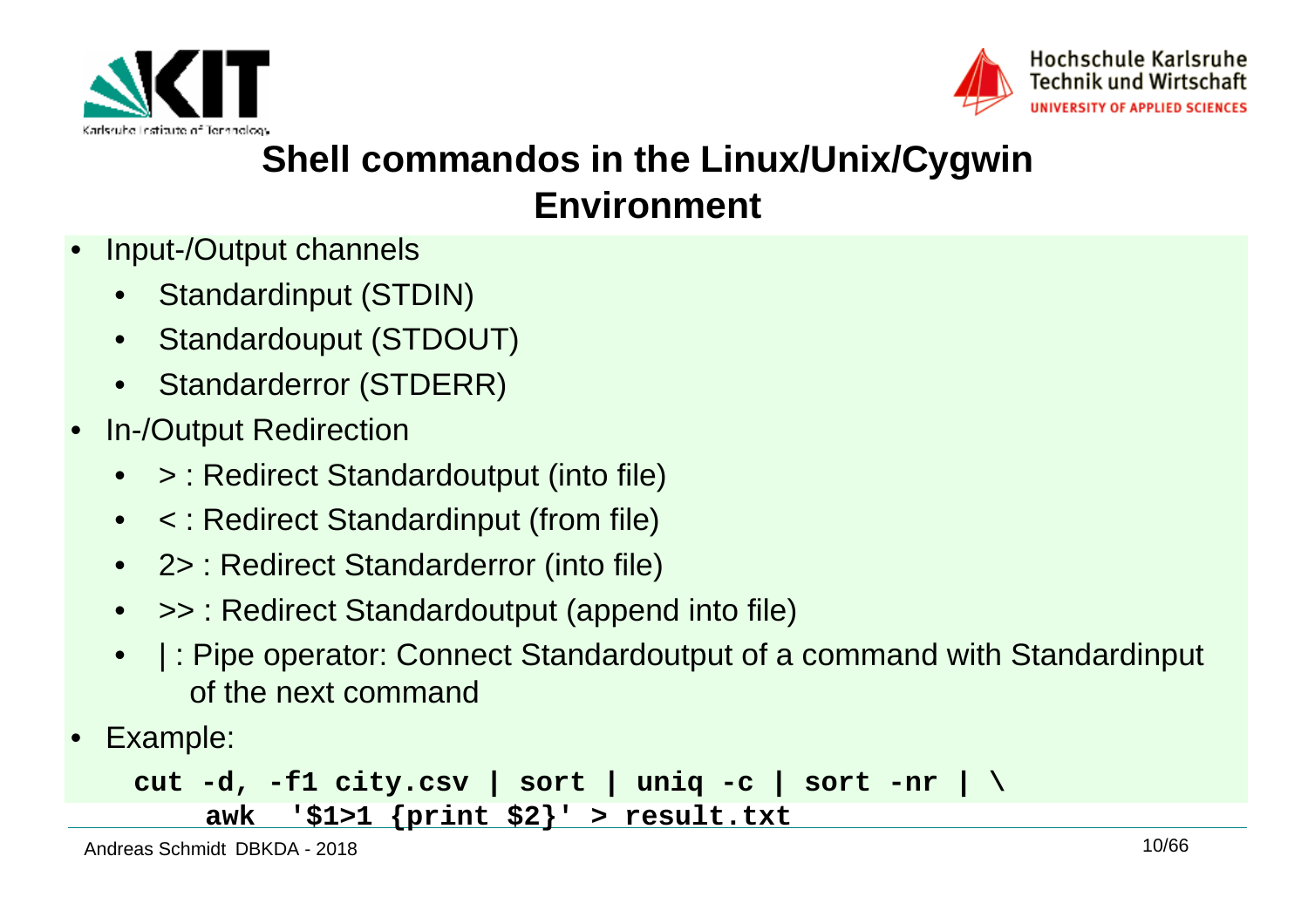



## **Overview of Commands used in this Tutorial**

- •**grep**: print lines matching a pattern
- •**tr**: translate or delete characters
- •**comm**: compare two sorted files line by line
- •**uniq**: report or omit repeated lines
- •**join**: join lines of two files on a common field
- •**cat**: concatenate files and print on the standard output
- •**sort**: sort lines of text files
- •**sed**: stream editor for filtering and transforming text
- •**awk**: pattern scanning and processing language
- •**wc:** Counts words, bytes, lines
- •**cut:** Extracts columns from a file

•

...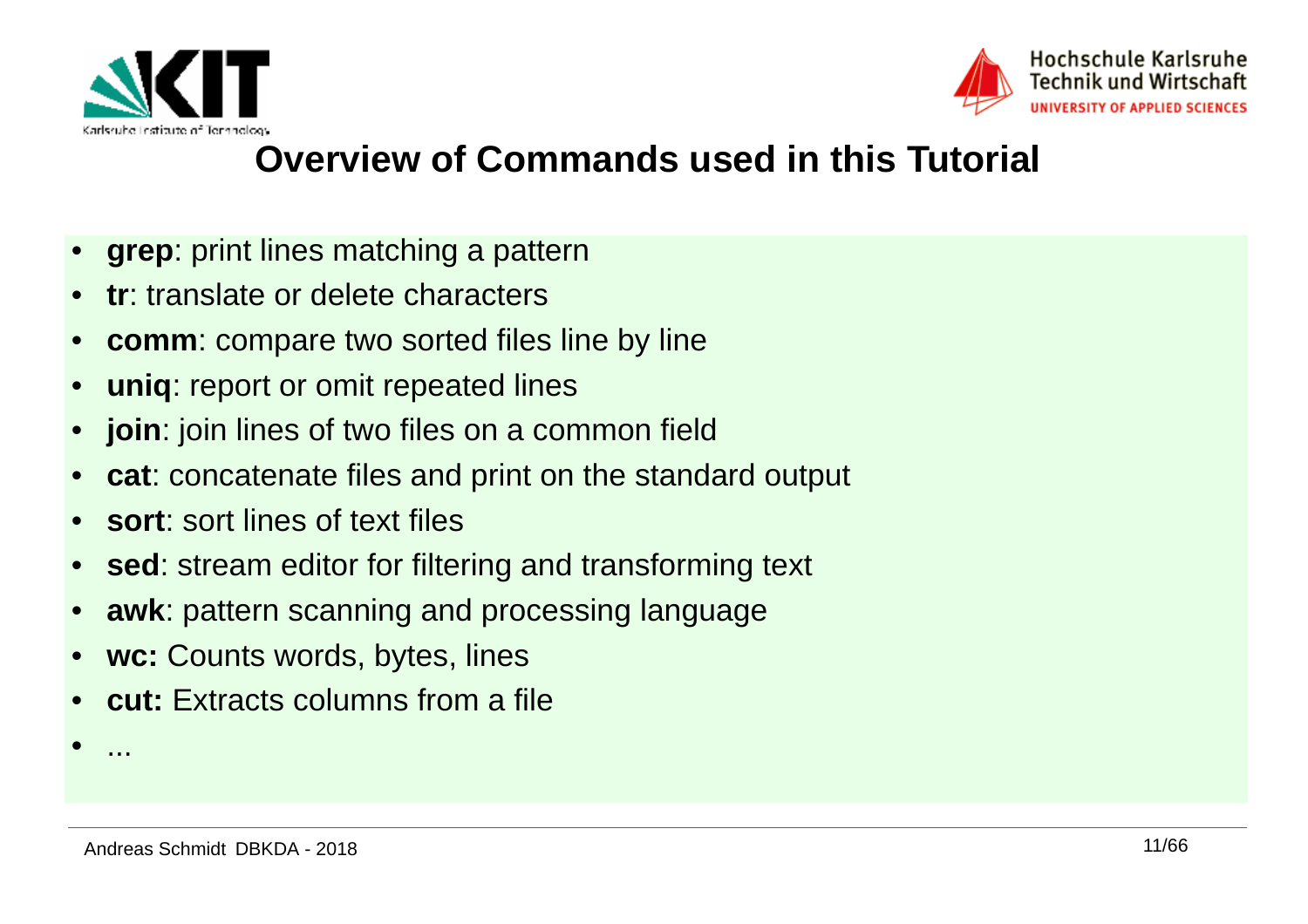



#### **General comment**

- • Most of the commands accept the input from file or from STDIN. If no (or not enough) input files are given, it is expected that the input comes from STDIN**head -n4 my-file.txt cat -n my-file.txt | head -n4**
- • Most of the commands have a lot of options which couldn't be explained in detail. To get an overview of the possibilities of a command, simple type

**man command**

•Example:

**man head**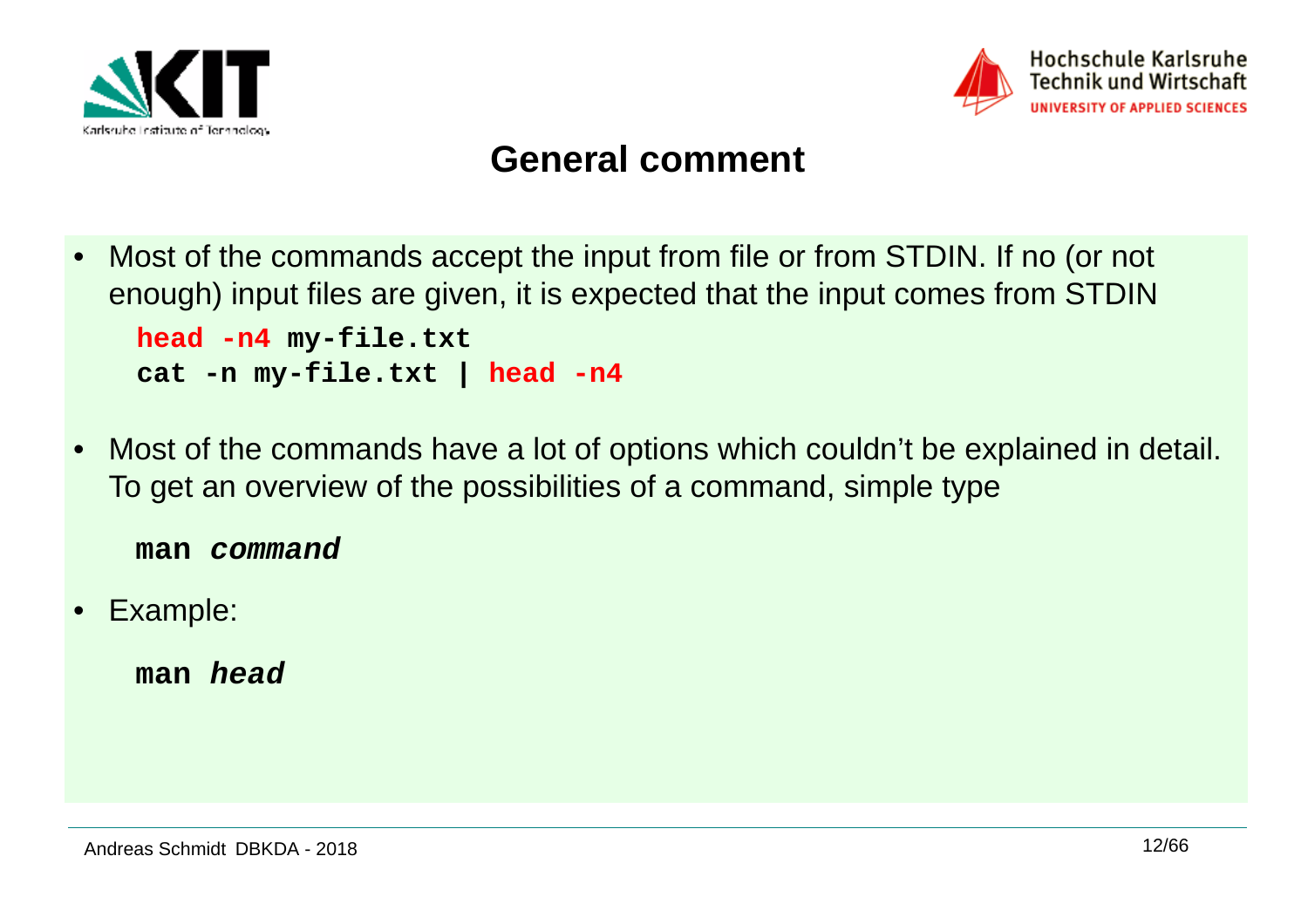



 $3.7 - 3.1 - 10.0001$ 

| HEAD(1)            | User Commands                                                                                                                                                   | HEAD(1) |
|--------------------|-----------------------------------------------------------------------------------------------------------------------------------------------------------------|---------|
| <b>NAME</b>        | head - output the first part of files                                                                                                                           |         |
| <b>SYNOPSIS</b>    | head [OPTION] [FILE]                                                                                                                                            |         |
| <b>DESCRIPTION</b> | Print the first 10 lines of each FILE to standard output. With more<br>than one FILE, precede each with a header giving the file name.                          |         |
|                    | With no FILE, or when FILE is -, read standard input.                                                                                                           |         |
| to 0.              | Mandatory arguments to long options are mandatory for short options                                                                                             |         |
|                    | $-c.$ $-$ bytes=[-]NUM<br>print the first NUM bytes of each file; with the leading $'-$ ,<br>print all but the last NUM bytes of each file                      |         |
|                    | $-n.$ $-1ines =$ $-1$ NUM<br>print the first NUM lines instead of the first 10; with the<br>leading $\prime -'$ , print all but the last NUM lines of each file |         |
|                    | $-q$ , $-quiet$ , $-silent$<br>never print headers giving file names                                                                                            |         |
| $-vz$ --verbose    | always print headers giving file names                                                                                                                          |         |
|                    | -z, --zero-terminated<br>line delimiter is NUL, not newline                                                                                                     |         |
|                    | --help display this help and exit                                                                                                                               |         |
| $-$ -version       | output version information and exit                                                                                                                             |         |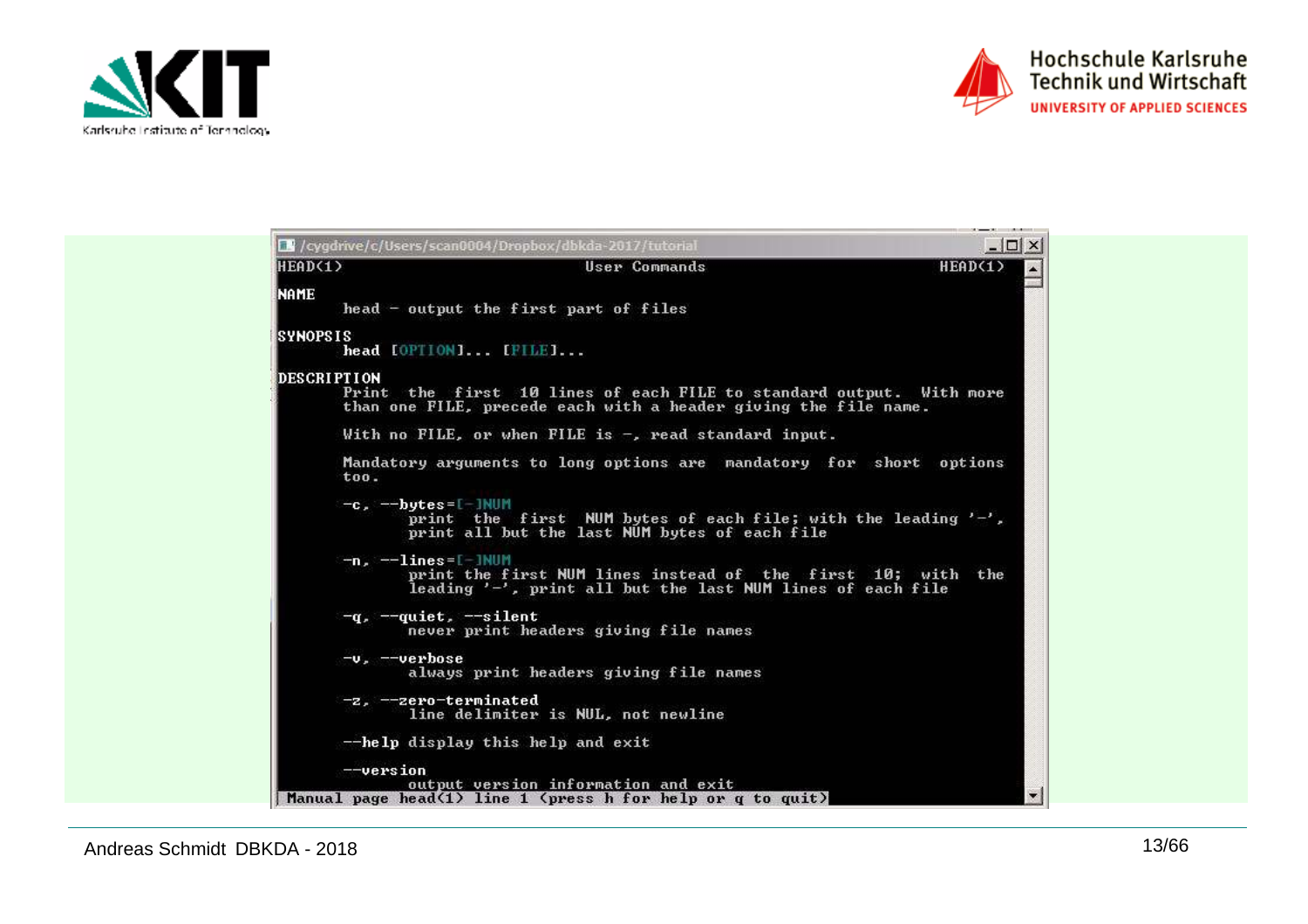



## **Online Search using grep**

• Multi line phrase match:

```
$ cat multiline-match.txt
This is an example of a multi line
match. In this case the phrase 'multi line match'should be found, even if the words appear inseparate lines.
$ cat multiline-match.txt | tr '\n' ' '| grep -o 'multi line match'
multi line match
multi line match
```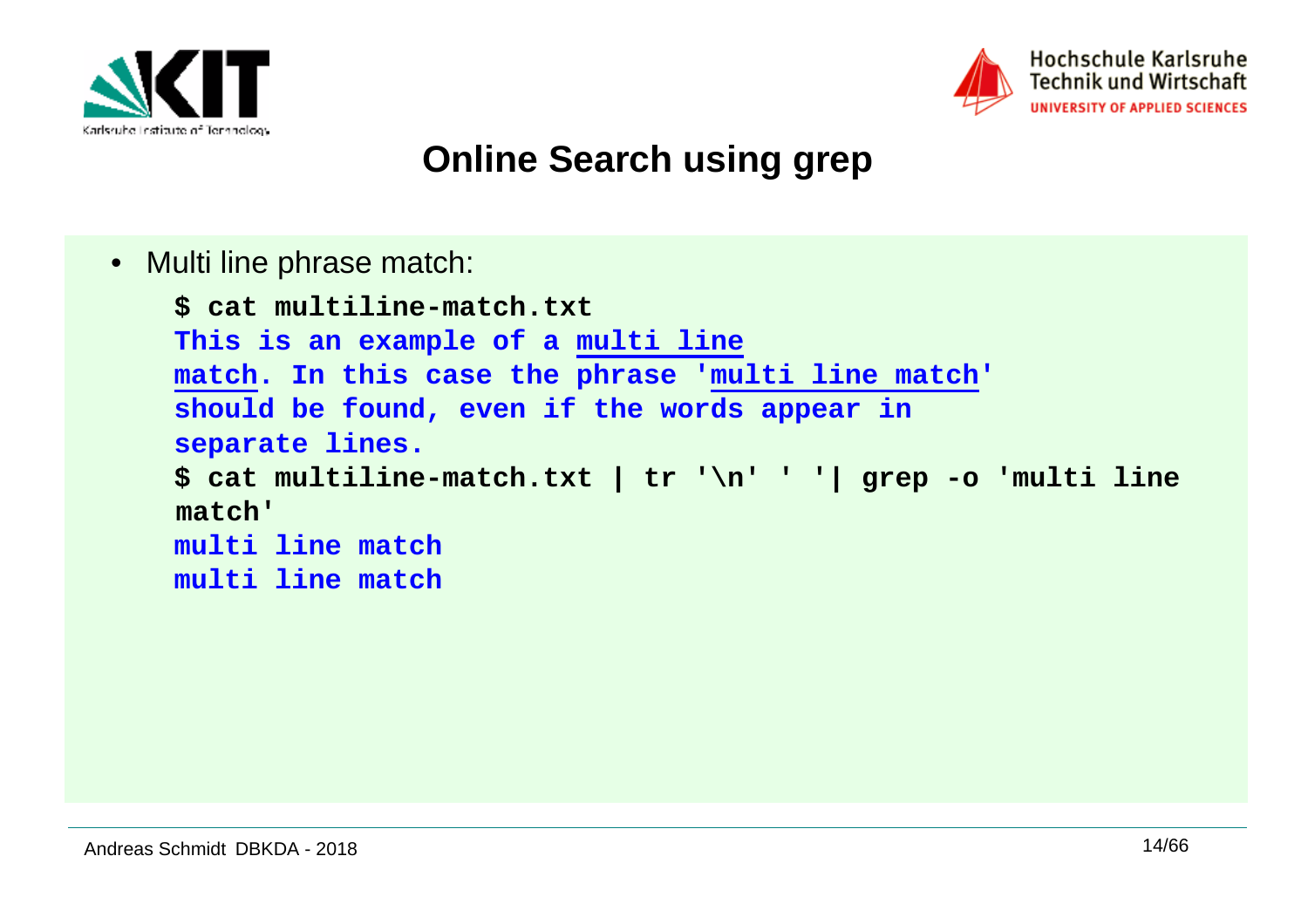



#### **Search for 'teaching' near 'students'**

**\$ less papers/1273.txt The teaching is created with students despite the number which is about one hundred and fifty. The lecturer asks questions related to the study ...**

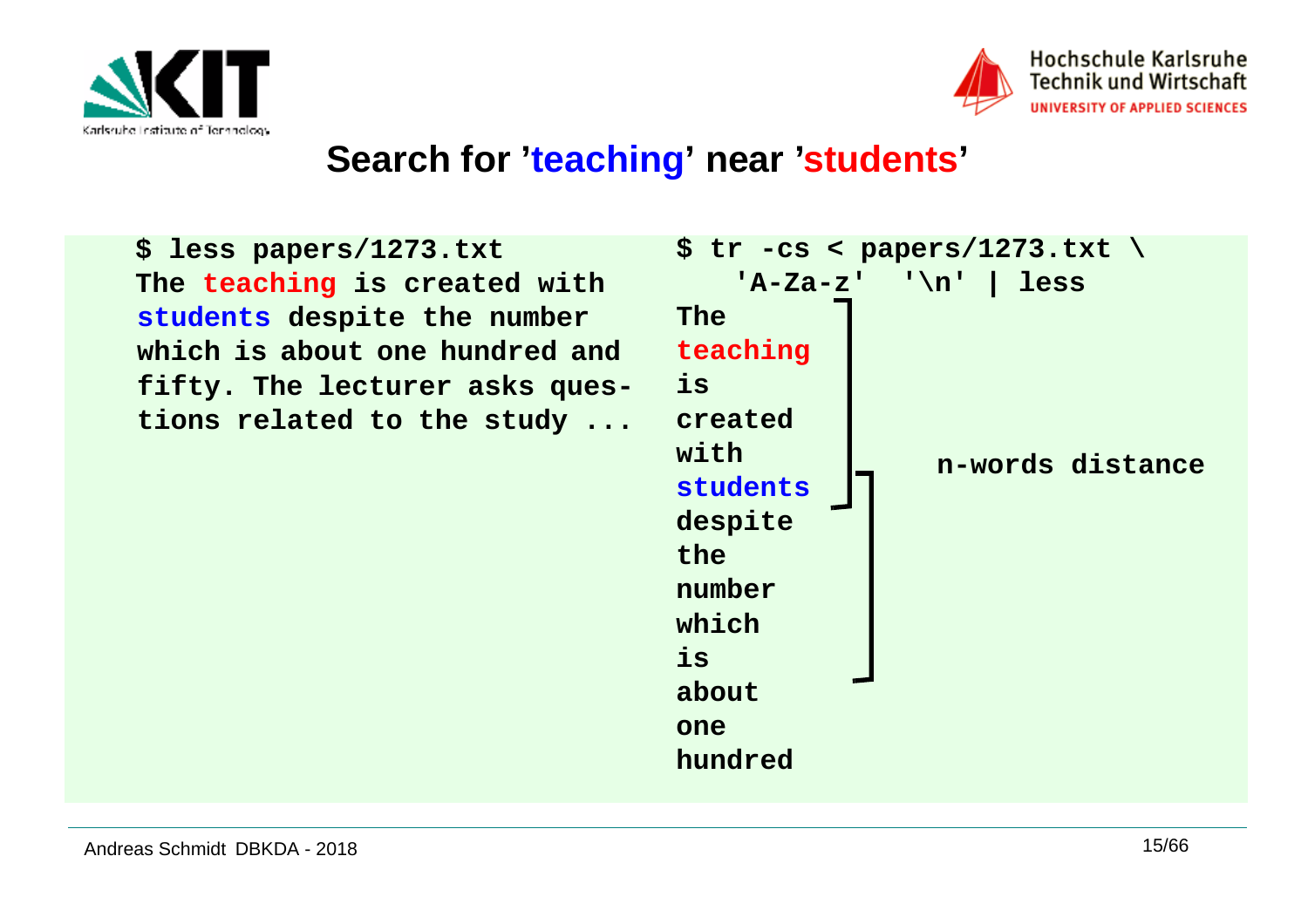



## **Search for 'teaching' near 'students'**

```
$ tr < ../proceedings/papers/1273.txt -cs 'A-Za-z0-9' '\n'| \grep -5 teaching|less--
ask
questionsfig1
The
teachingis
createdwith
students
despite--
thegrep with additional context
(n-lines before/after the match)
```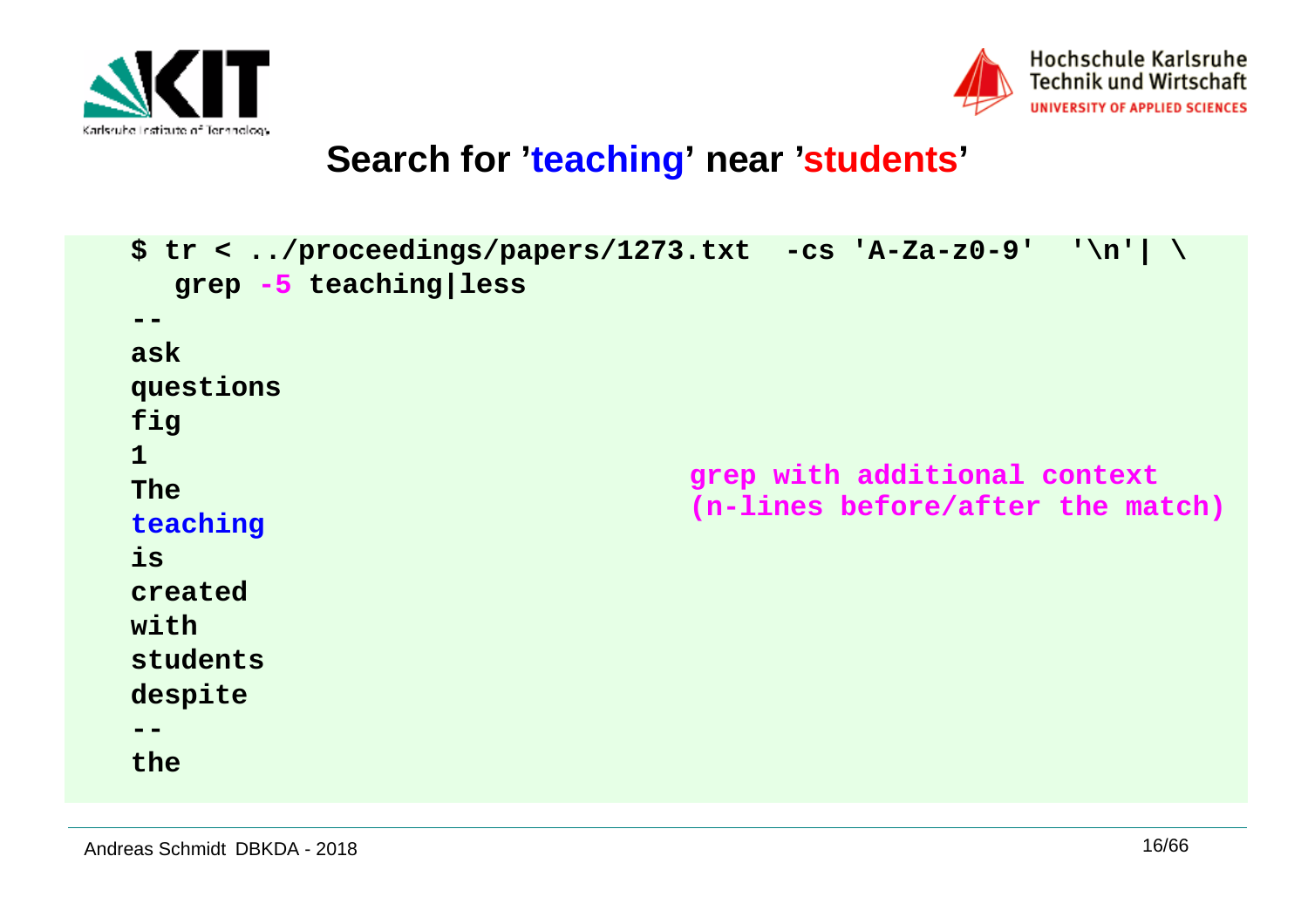



#### **Search for 'teaching' near 'students'**

```
export MAX_DIST=5
export TXT_DOCS=papers/*.txtrm -f result.txt
for f in $TXT_DOCS; do 
 tr -sc '[A-Za-z]+' '\n' < $f | tr 'A-Z' 'a-z' > $f.2; 
 grep -H -$MAX_DIST -i teaching $f.2 | grep -i students | \
      sed -r 's#\.2[-:][a-z]+$##' >> result.txt done
rm -f $TXT_DOCS.2
uniq -c result.txt | sort -nr|less
```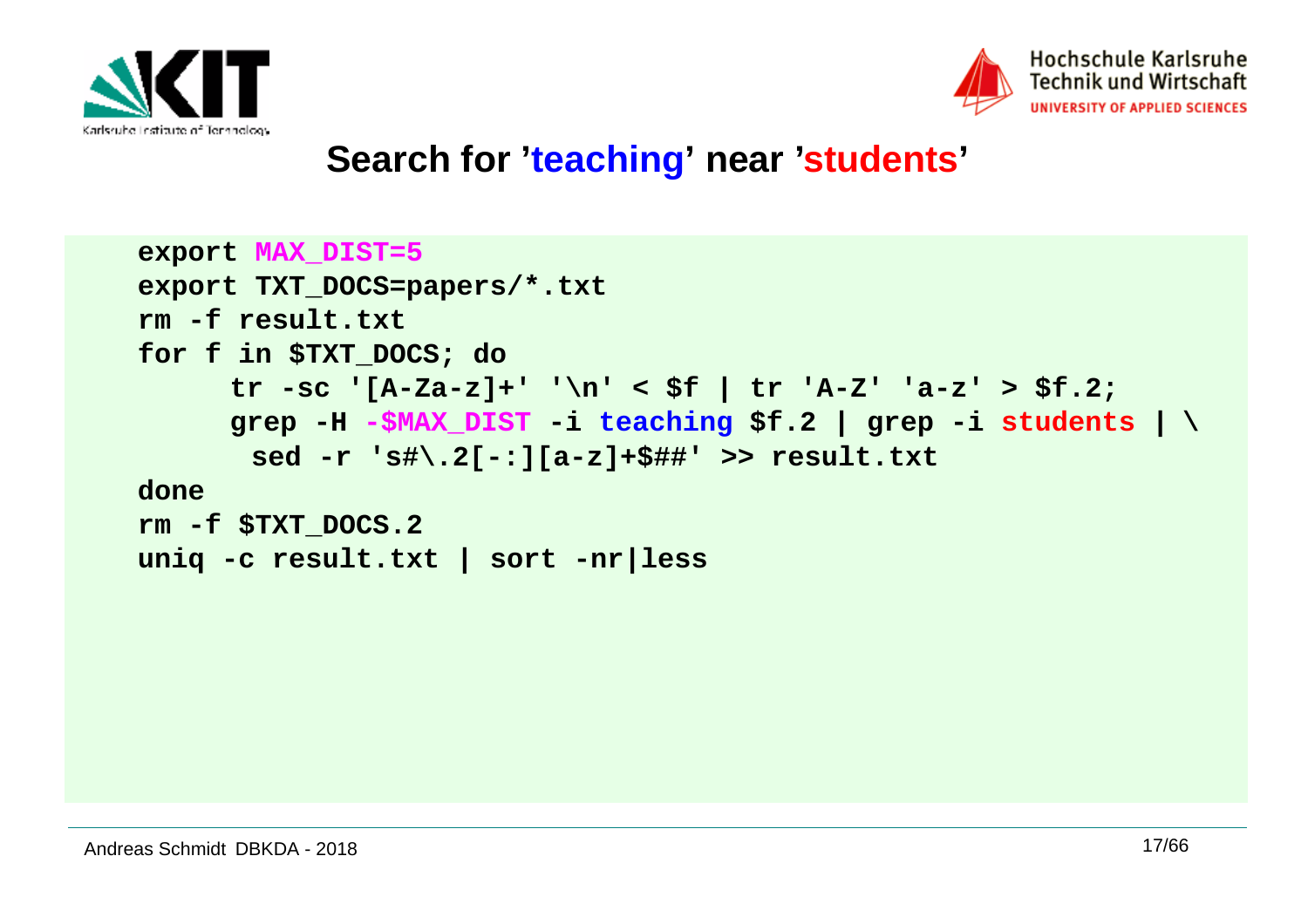



- • Output (sorted by decreasing relevance)
	- **11 ../proceedings/papers/1273.txt**
	- **8 ../proceedings/papers/1442.txt**
	- **3 ../proceedings/papers/1351.txt**
	- **3 ../proceedings/papers/1250.txt**
	- **3 ../proceedings/papers/1210.txt**
	- **3 ../proceedings/papers/1140.txt**
	- **3 ../proceedings/papers/1121.txt**
	- **3 ../proceedings/papers/1114.txt**
	- **2 ../proceedings/papers/1504.txt**
	- **2 ../proceedings/papers/1464.txt**
	- **2 ../proceedings/papers/1303.txt**
	- **2 ../proceedings/papers/1298.txt**

**...**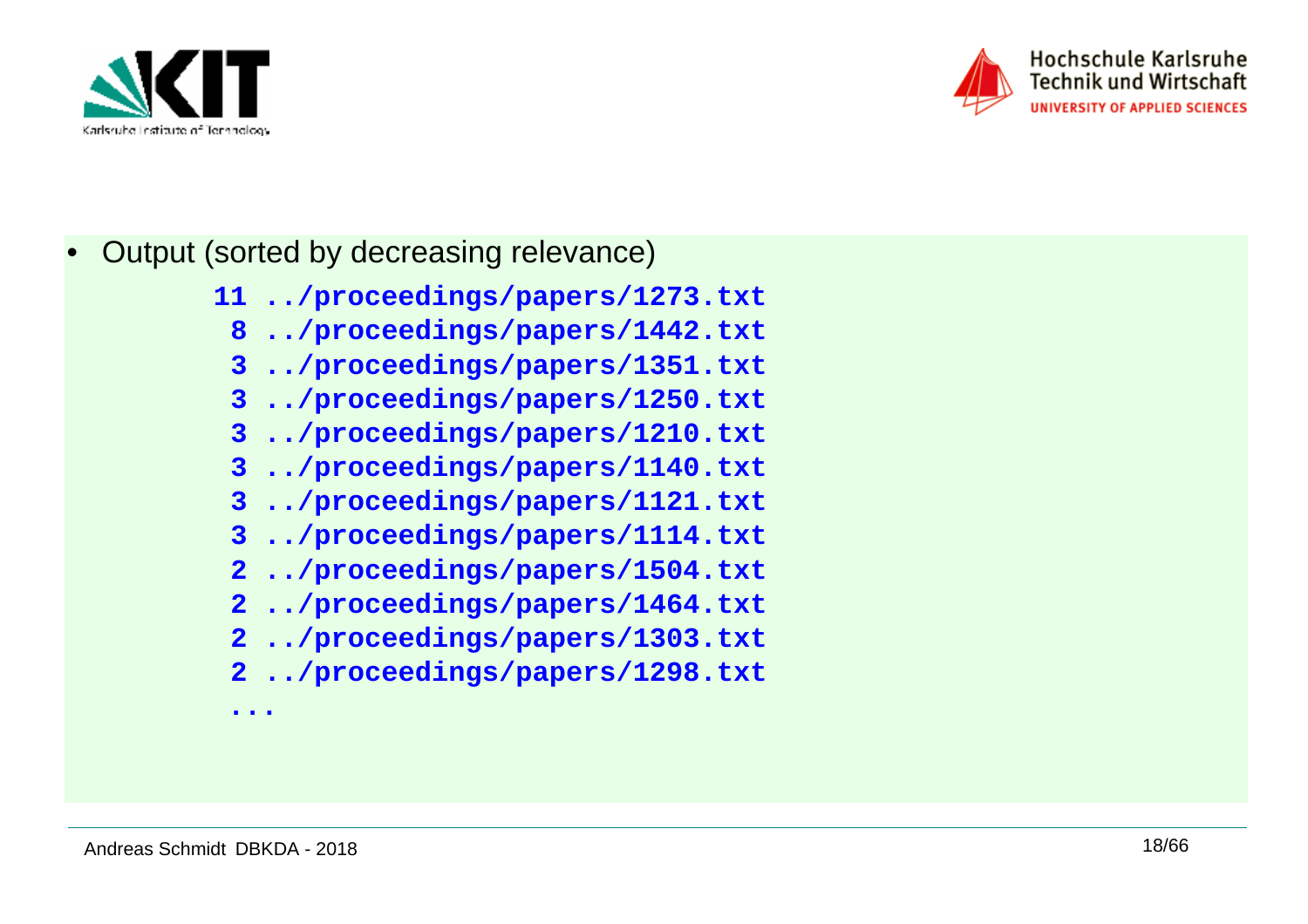



## **Exercise I**

## Download Exercise 1 from

## http://www.smiffy.de/dbkda-2018/IR-exercise-1.pdf

with solutions:

http://www.smiffy.de/dbkda-2018/IR-exercise-1-solution.pdf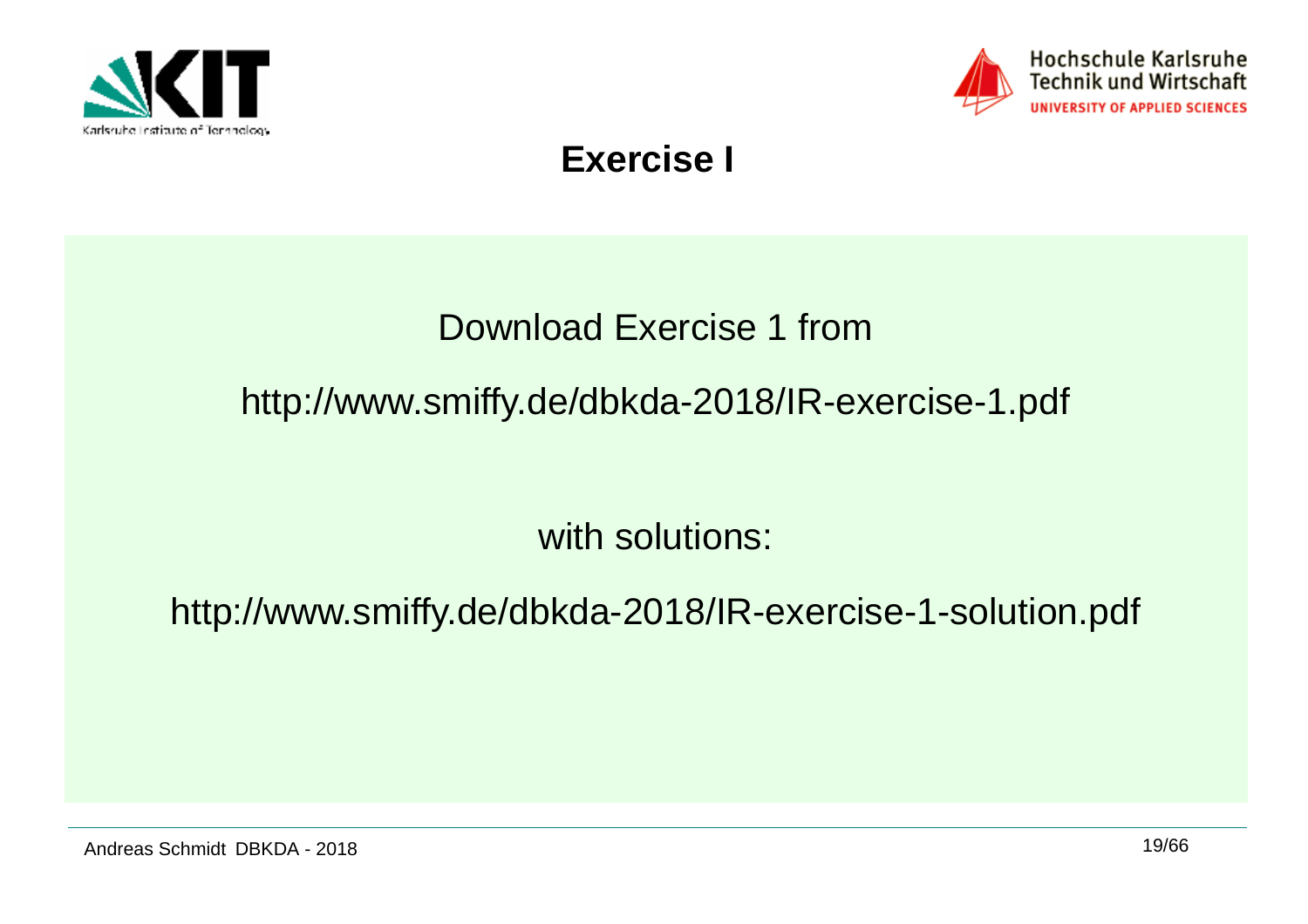



## **Online Search - Discussion**

- •Good for small and medium size datasets
- •No additional datastructure/tools/systems needed
- •Disadvantage: Speed to perform online search, if document base is big
- $\bullet$  Alternate Approach:
	- •Build an appropriate datastructure for fast retrieval (offline)
	- $\bullet$ Query the datastructure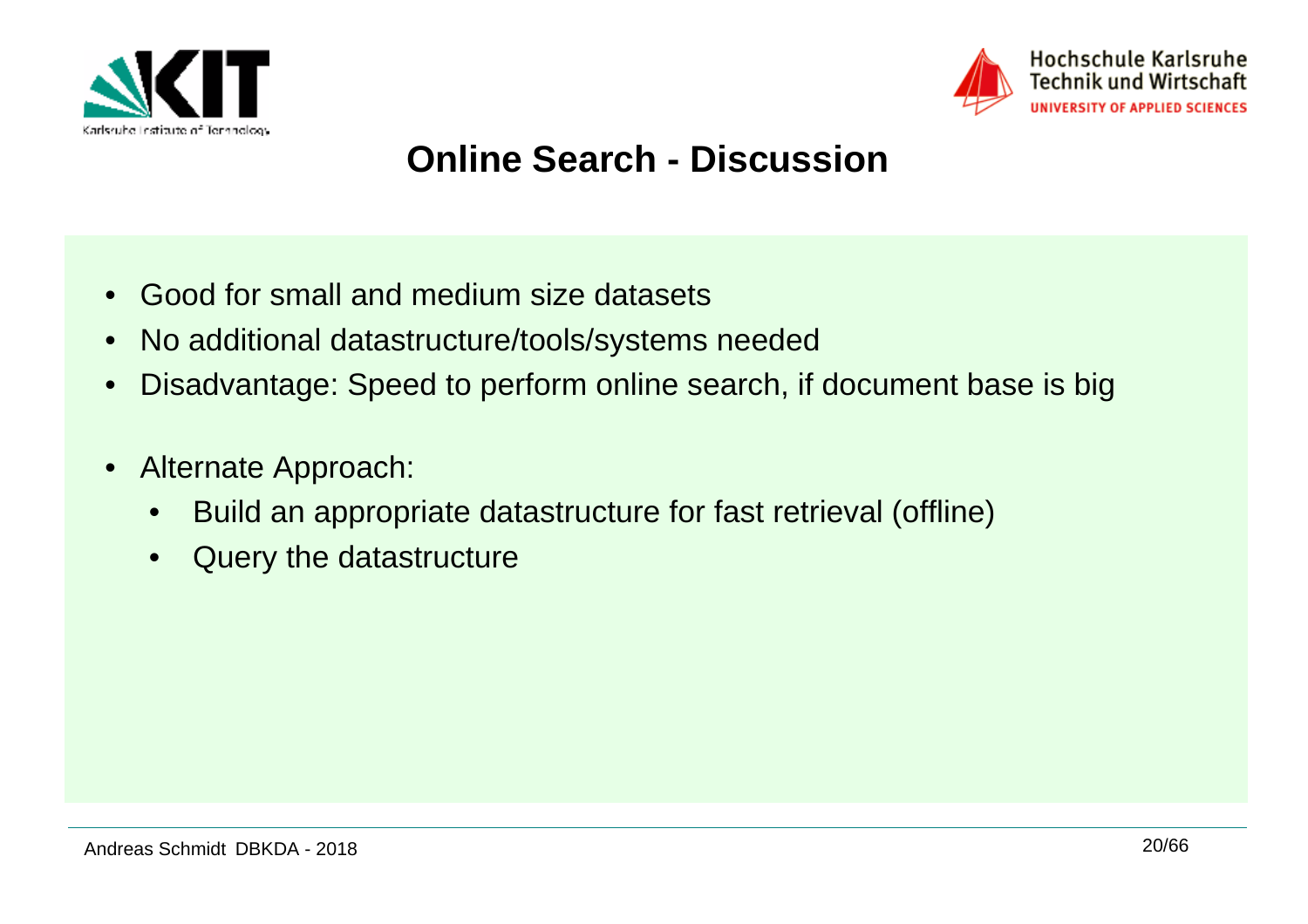



#### **Inverted Index**

• Document-set datastructure:

```
...
documentn -> (sorted list of words in documentn)
documentn+1 -> (sorted list of words in documentn+1)...
```
- Needed: Alternate datastructure, to store information, in which documents a word appears
- General structure (words sorted alphabetically):

```
...
wordn -> (sorted list of documents containing wordn)
wordn+1 -> (sorted list of documents containing wordn+1)...
```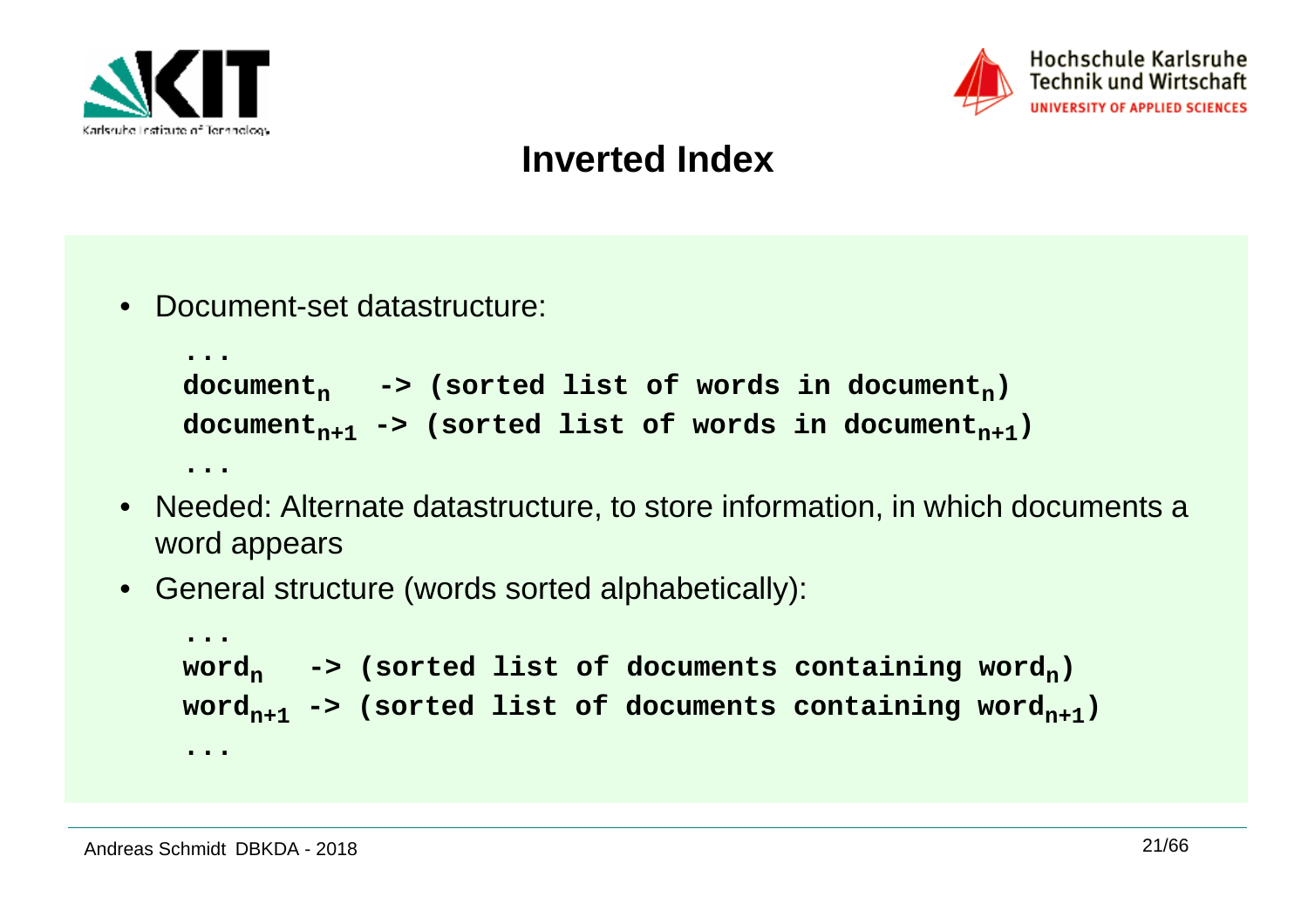



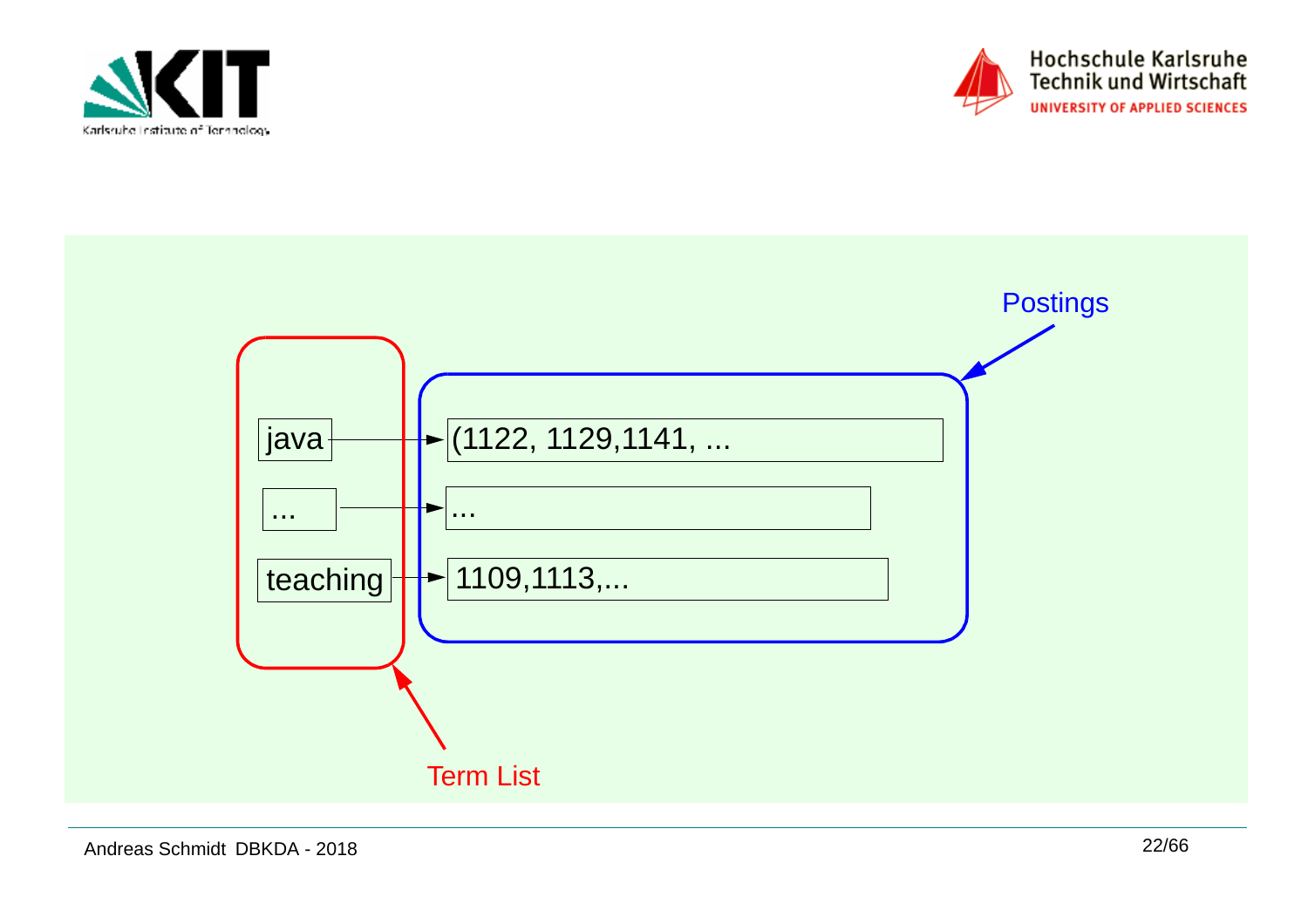



## **Principles**

- Each document is considered as a set of words
- Typically, the term list is stored in memory with a link to the document list (postings) on disk
- term list and posting list are stored sorted
- $\bullet$ Disadvantage: No ranking possible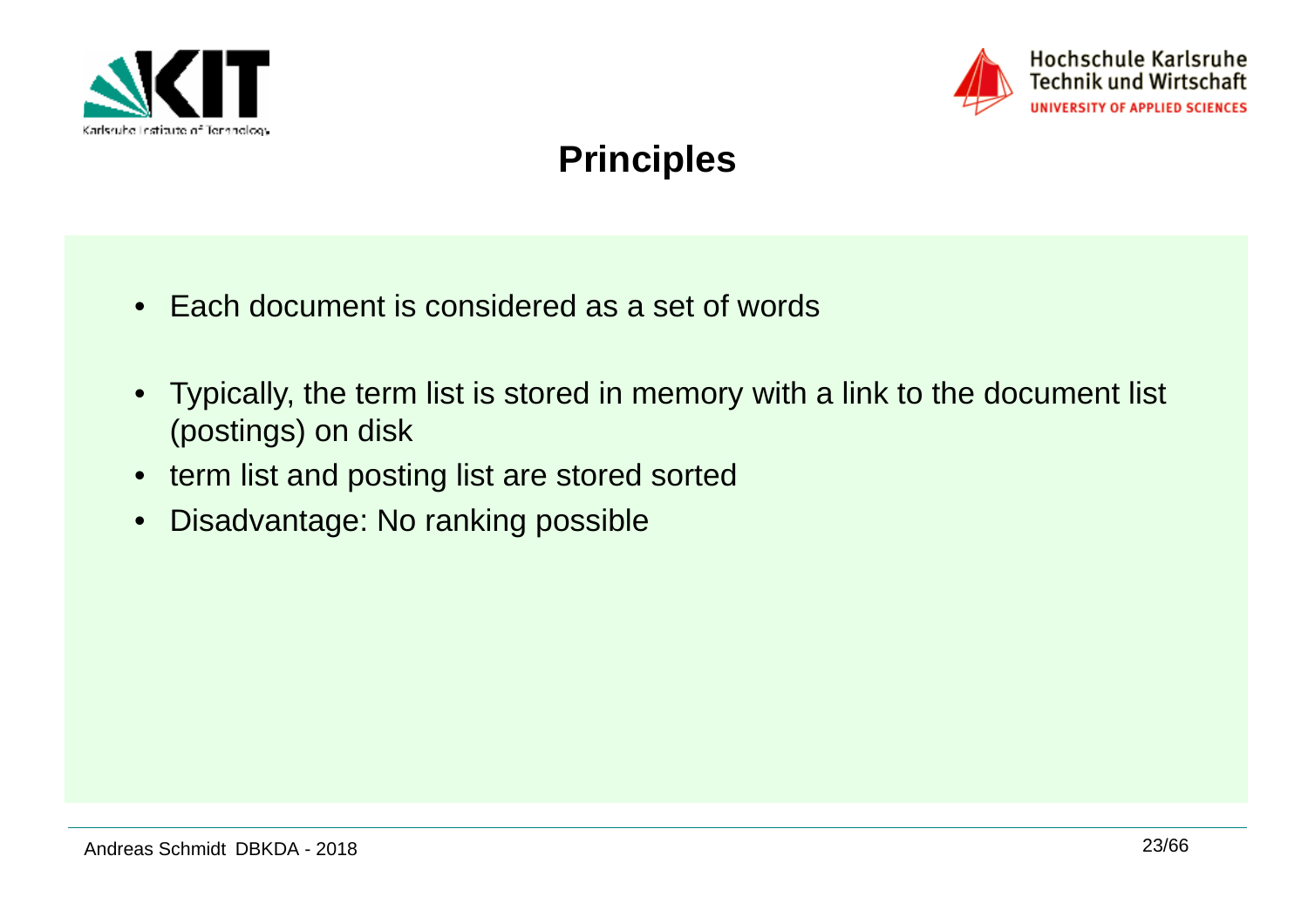



#### **some statistics ...**

- •Conference Proceedings (IEEE EDUCON 2018)
- •300 papers
- •1473809 words alltogether
- •47288 different words (without stemming)
- •38033 different words (with stemming)
- •avg: ~ 4913 words/paper
- •avg: ~ 1139 different words/paper (without stemming)
- •avg: ~7.5 documents per word
- • Compare the amount of memory to be read using grep and using an inverted index
	- •grep: 1,920,421 bytes
	- •Inverted Index: Access word list + 7.5 document identifiers (on average)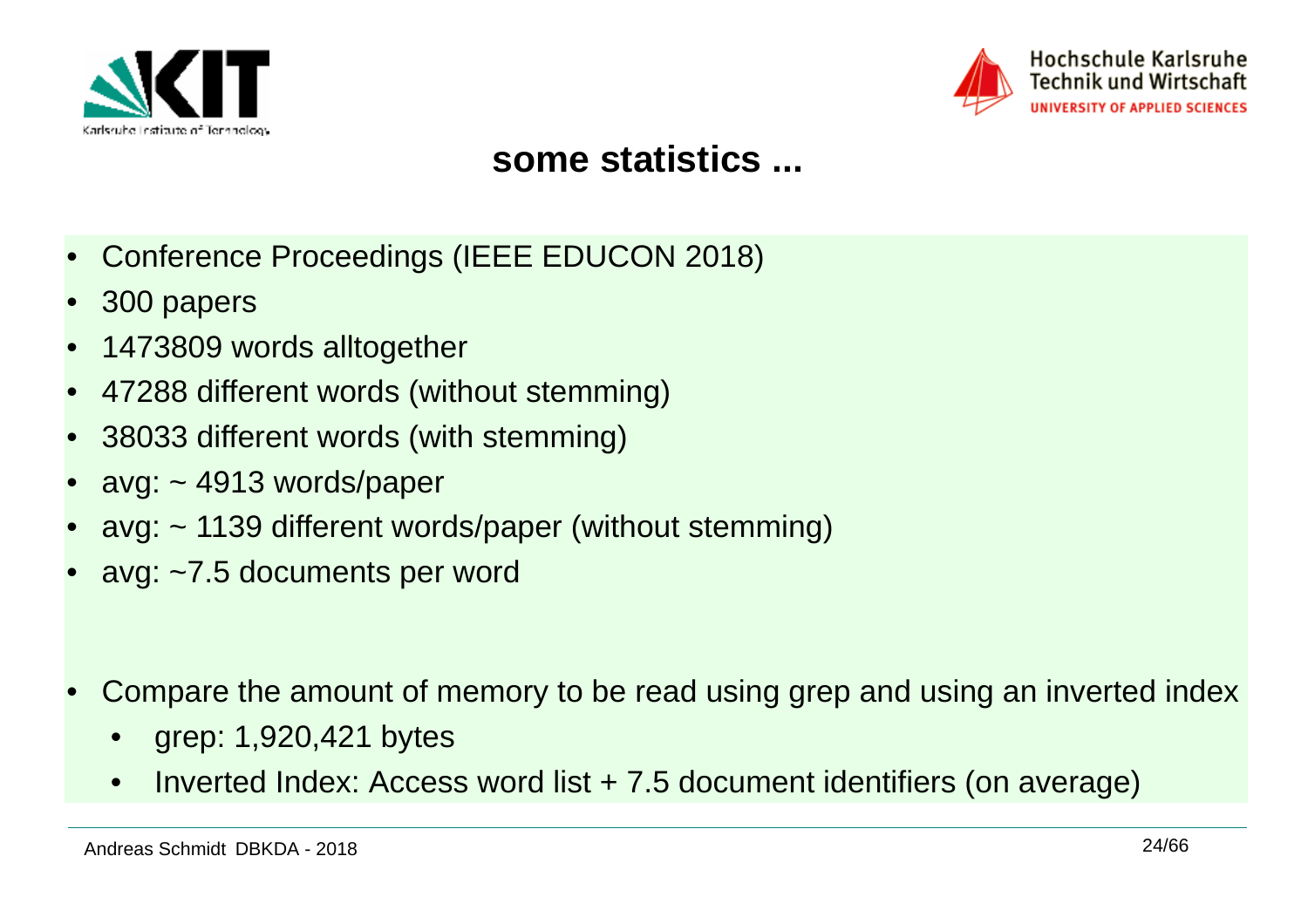



## **General Indexer Principle (Blocked, Sort-Based Indexing)**

- For performance reason, each document-path is assigned a numeric ID, which is then used during the previously described process
- •Collect all document-term pairs
- • Sort pairs by their term (first criteria) and document identifier (second criteria)
- Collect all pairs (term, document) with the same term into a single entry of the inverted list.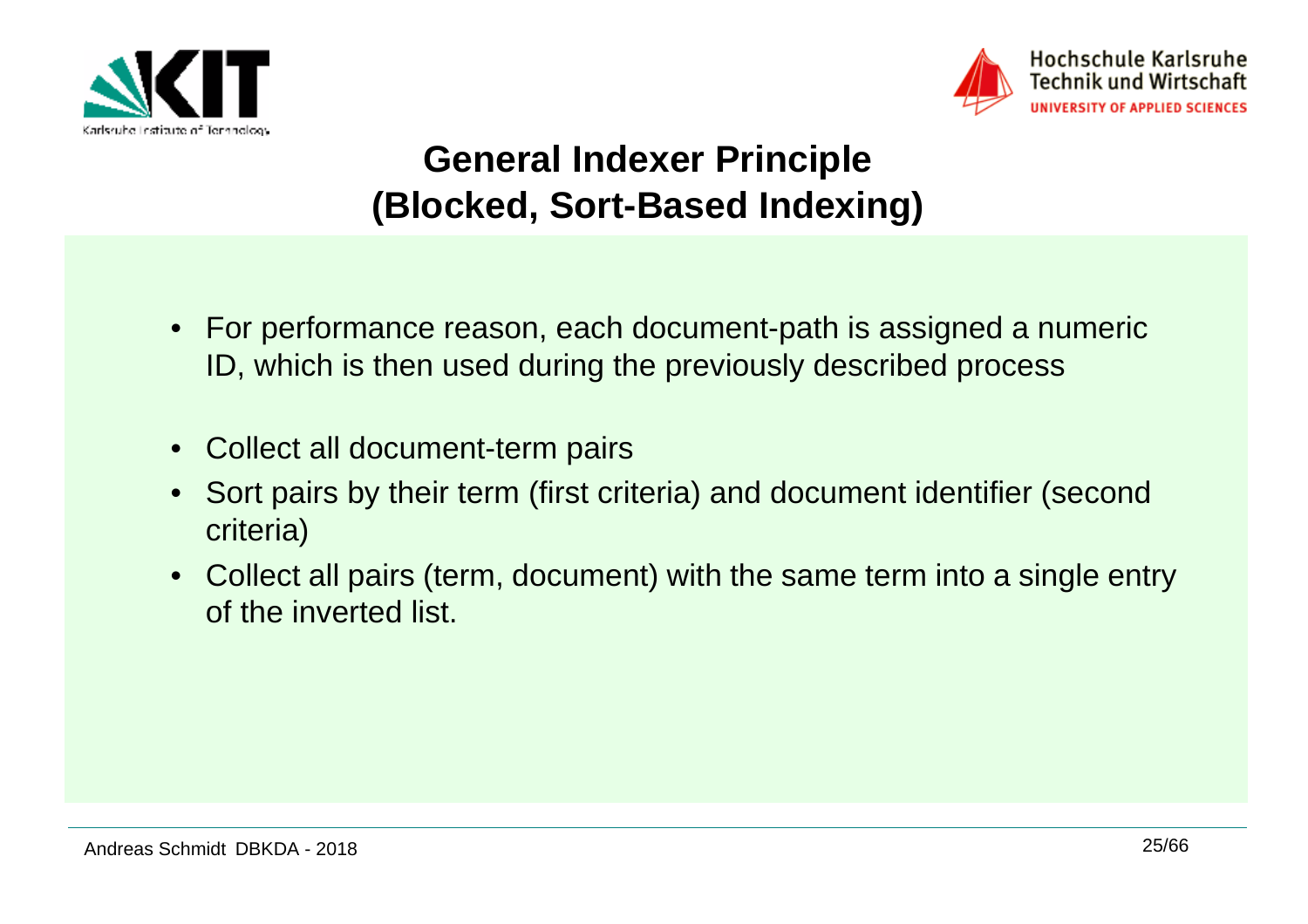



## **Modeling an Inverted Index using Files**

- Entries (words) represent files
- • Postings (document IDs) are represented by the content (one document-ID per line)
- •Postings are sorted by ID
- • Example:
	- **\$ cat invIndex/drivers.txt**
	- **01207**
	- **01226**
	- **01234**
	- **01242**
	- **01279**
	- **01363**
	- **...**
- Eventually using subfolders to keep number of files per directory small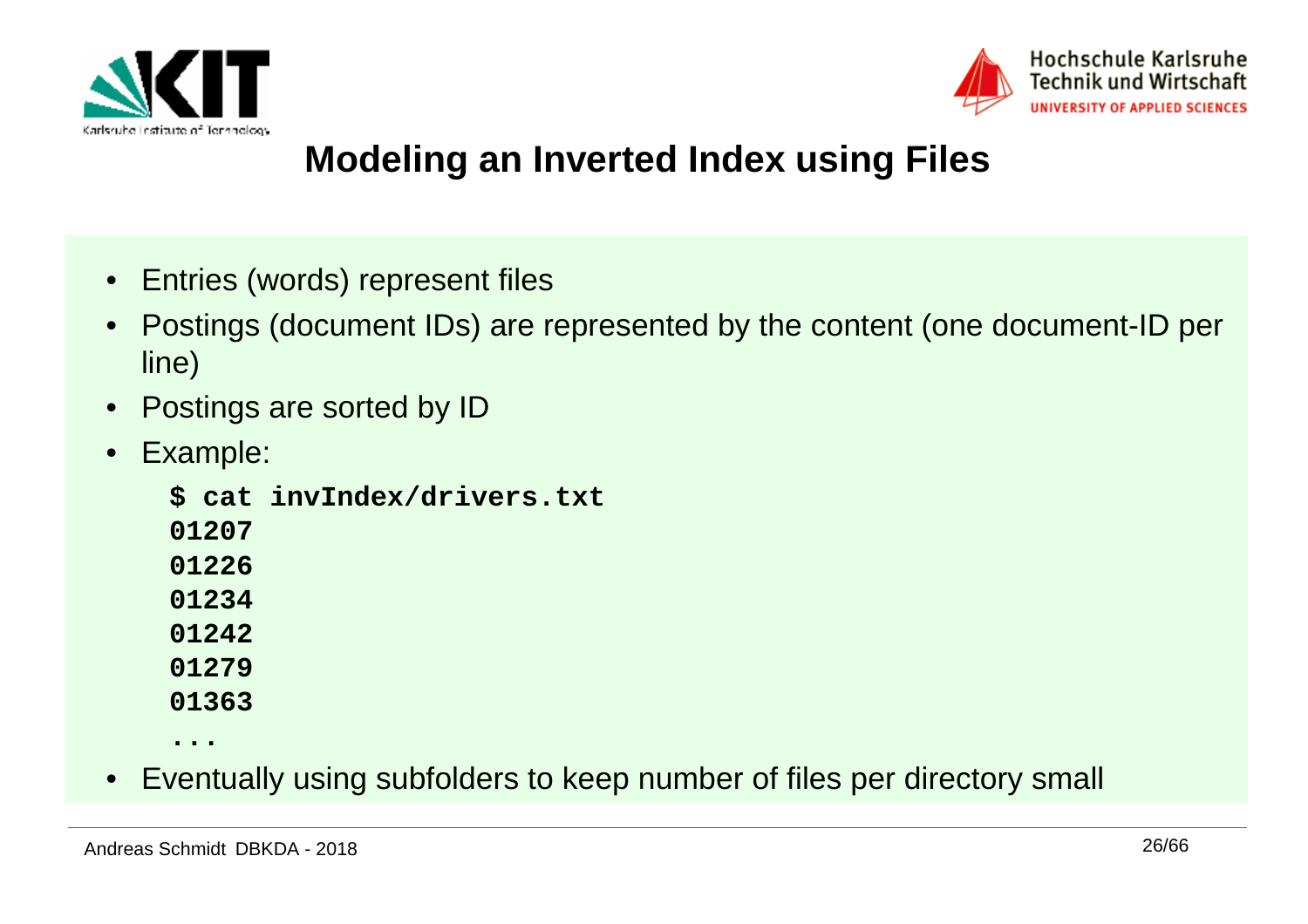



#### **How to Process a Query**

•Example: Search for documents containing the word didactic and student



•Result:

Documents 01121, 01136, ...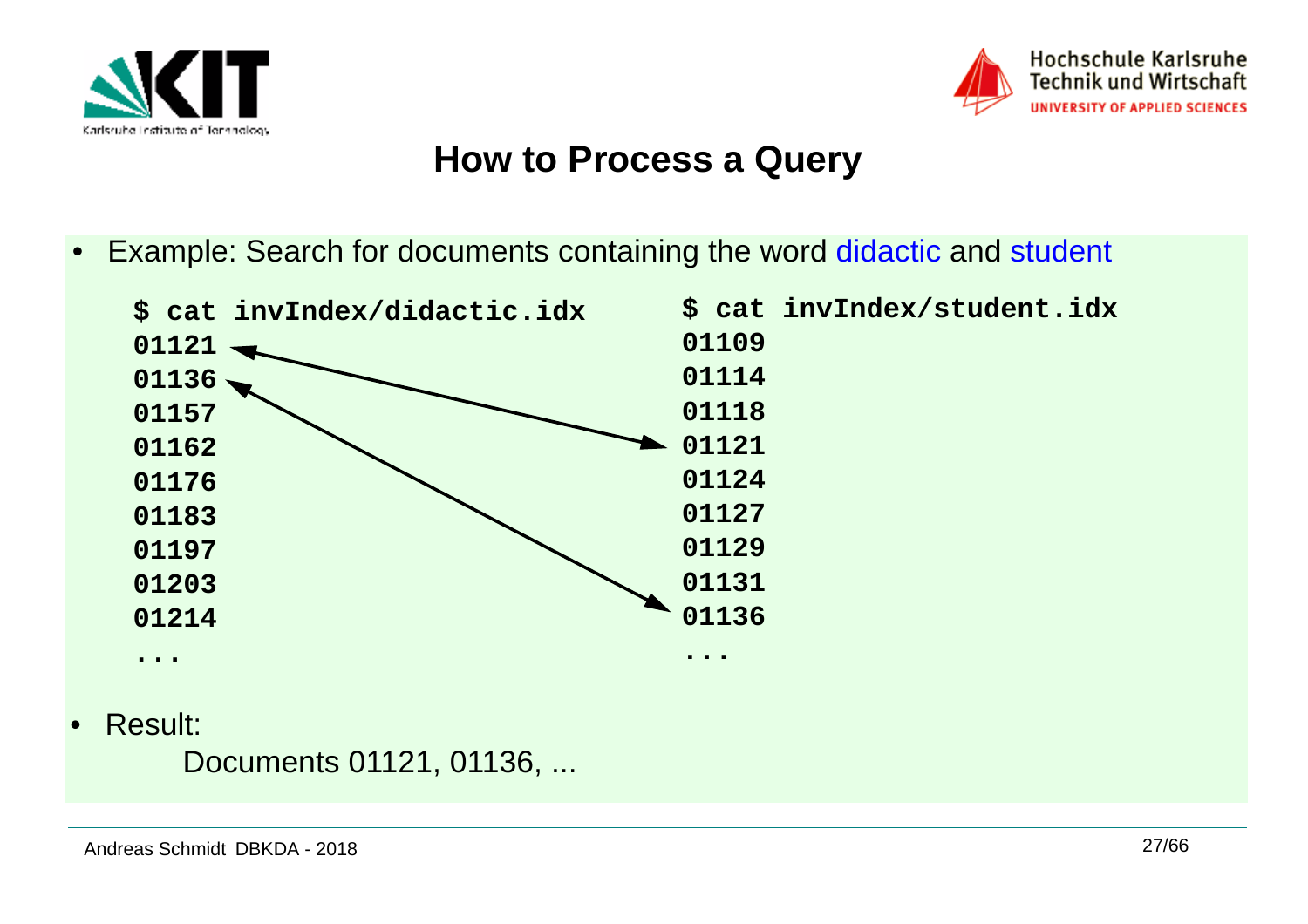



•Example: Search for documents containing the word student, but not teaching

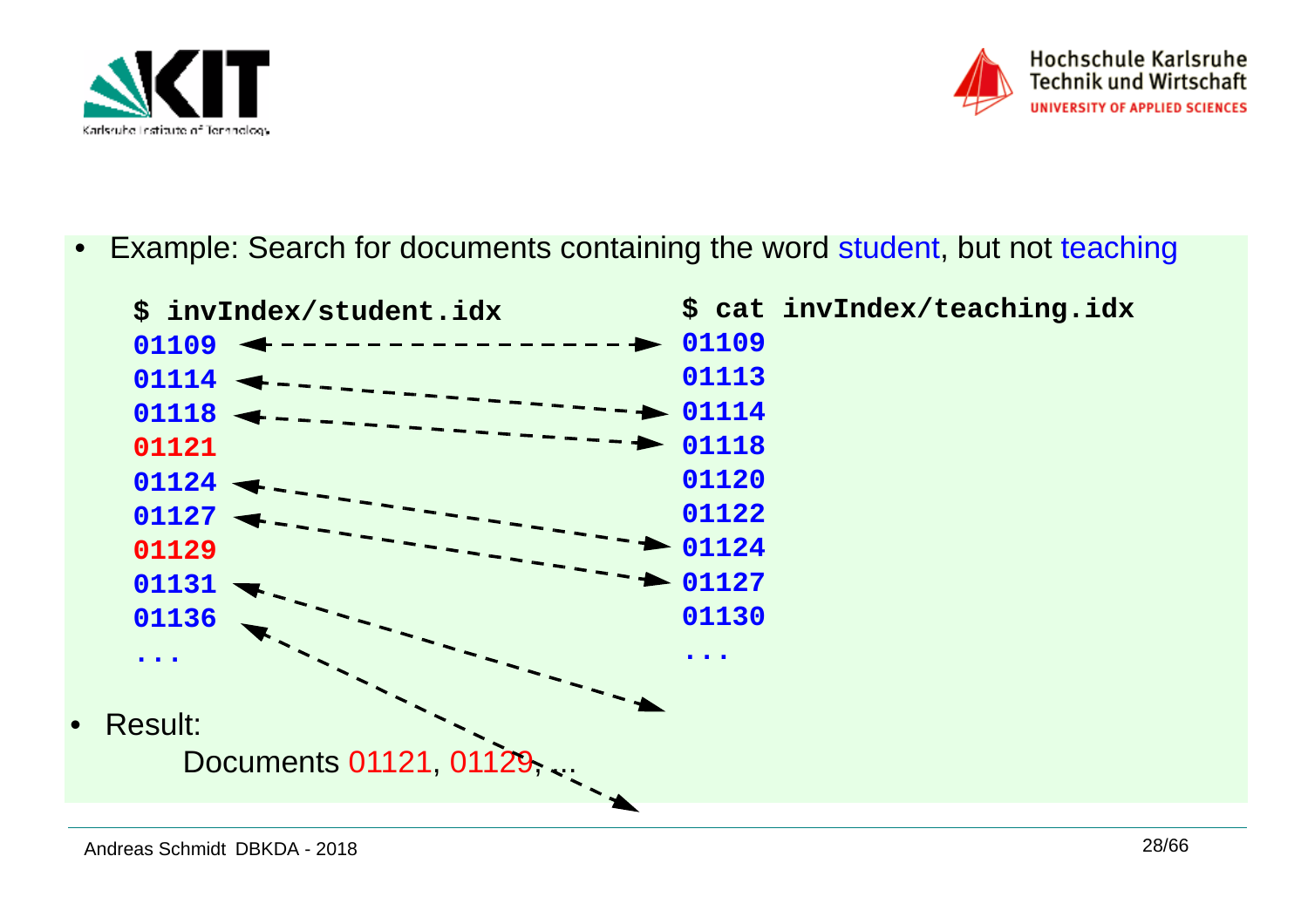



#### **Step 1: Transform all PDF-Documents to Text Format**

```
# We assume, that we have a number of pdf documents to index.# In this case, we use xpdf [1]export XPDF=c:/Programme/xpdf-3.0/bin64/pdftotext.exeexport PDF_DOCS=papers/*.pdf#!/usr/bin/bash
for f in $PDF_DOCS; do  $XPDF $f; done# Result: For every pdf document, a txt-document with the same# name is generated in the same directory
```

```
[1] https://www.xpdfreader.com/
```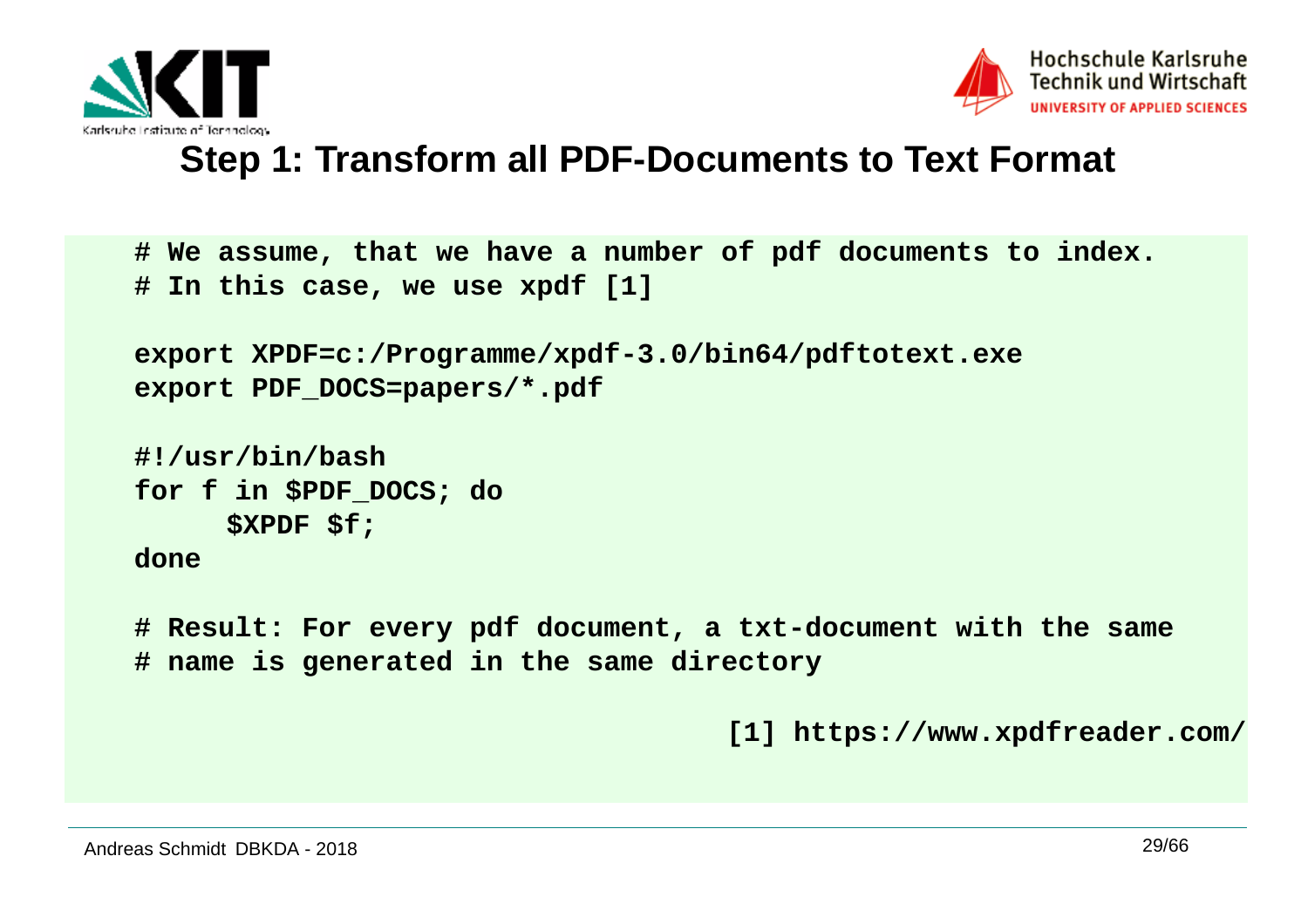



## **Step 2: Assign each File a Unique Document ID**

|                                                                  | • List all documents and add a line number |  |  |  |
|------------------------------------------------------------------|--------------------------------------------|--|--|--|
|                                                                  | $ls$ papers/*.txt $cal$ cat -n             |  |  |  |
| $\mathbf{1}$                                                     | papers/1109.txt                            |  |  |  |
| $\overline{2}$                                                   | papers/1112.txt                            |  |  |  |
| 3 <sup>1</sup>                                                   | papers/1113.txt                            |  |  |  |
| $\overline{\mathbf{4}}$                                          | papers/1114.txt                            |  |  |  |
|                                                                  | $\bullet\quad\bullet\quad\bullet$          |  |  |  |
| • Format the output                                              |                                            |  |  |  |
| ls papers/*.txt  cat -n   awk '{printf "%04d:%s\n", \$1, \$2}' \ |                                            |  |  |  |
|                                                                  | > file-id.map                              |  |  |  |
| 0001                                                             | papers/1109.txt                            |  |  |  |
| 0002                                                             | papers/1112.txt                            |  |  |  |
| 0003                                                             | papers/1113.txt                            |  |  |  |
| 0004                                                             | papers/1114.txt                            |  |  |  |
|                                                                  |                                            |  |  |  |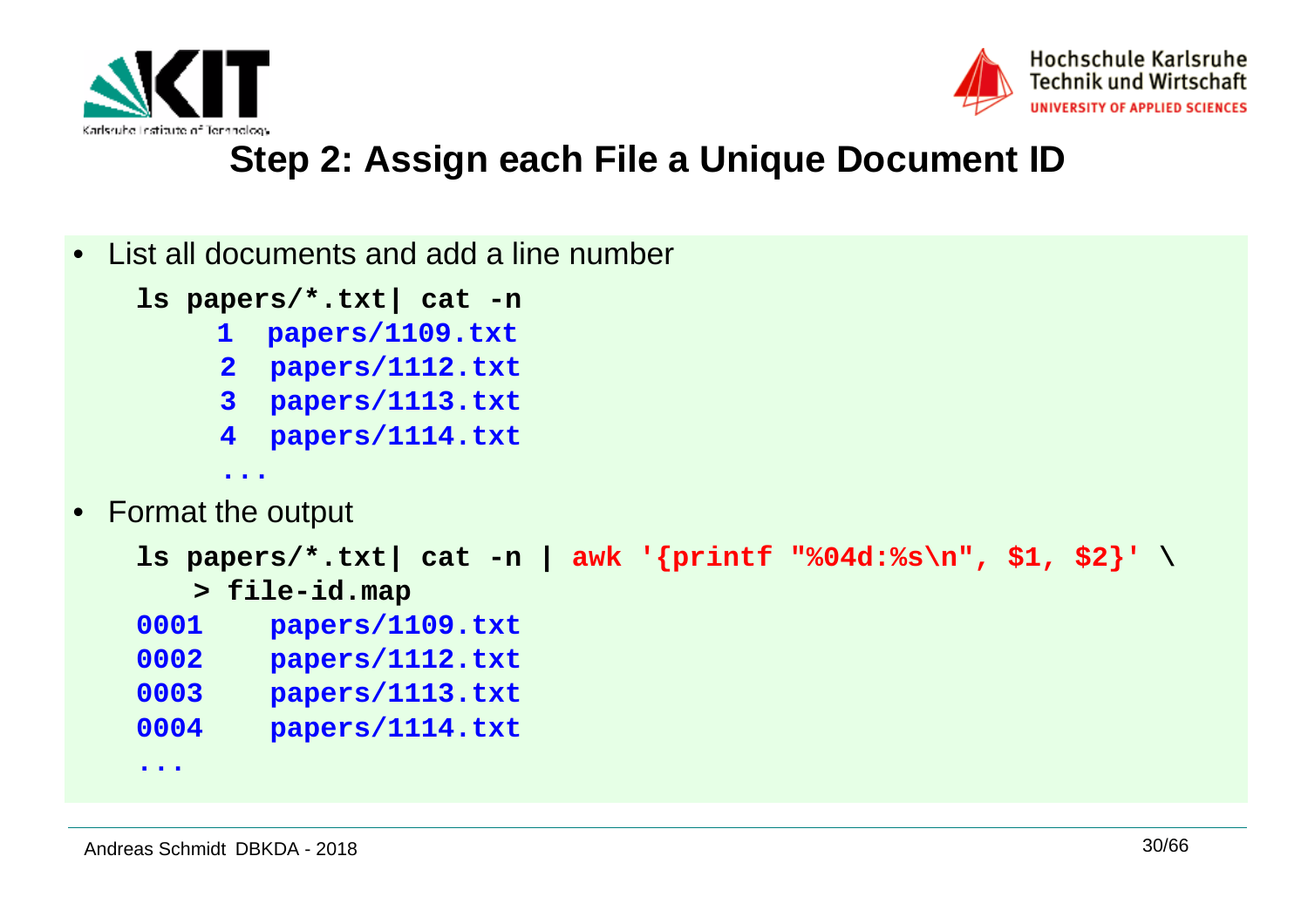



#### **Step 3: Extract different words from a Document**

```
# Tokenize the text document. 
# We look for the regex-pattern [A-Za-z]+ (1-n characters) and # print them to STDOUT. With the -o option, we only print the
# matching part. Because multiple files are given, grep adds the filename in front of each word.# 
$ grep -o -E '[A-Za-z]+' papers/*.txt papers/1109.txt:The
papers/1109.txt:influencepapers/1109.txt:of
papers/1109.txt:class
papers/1109.txt:attendancepapers/1109.txt:on
papers/1109.txt:the
papers/1109.txt:throughput
```
**...**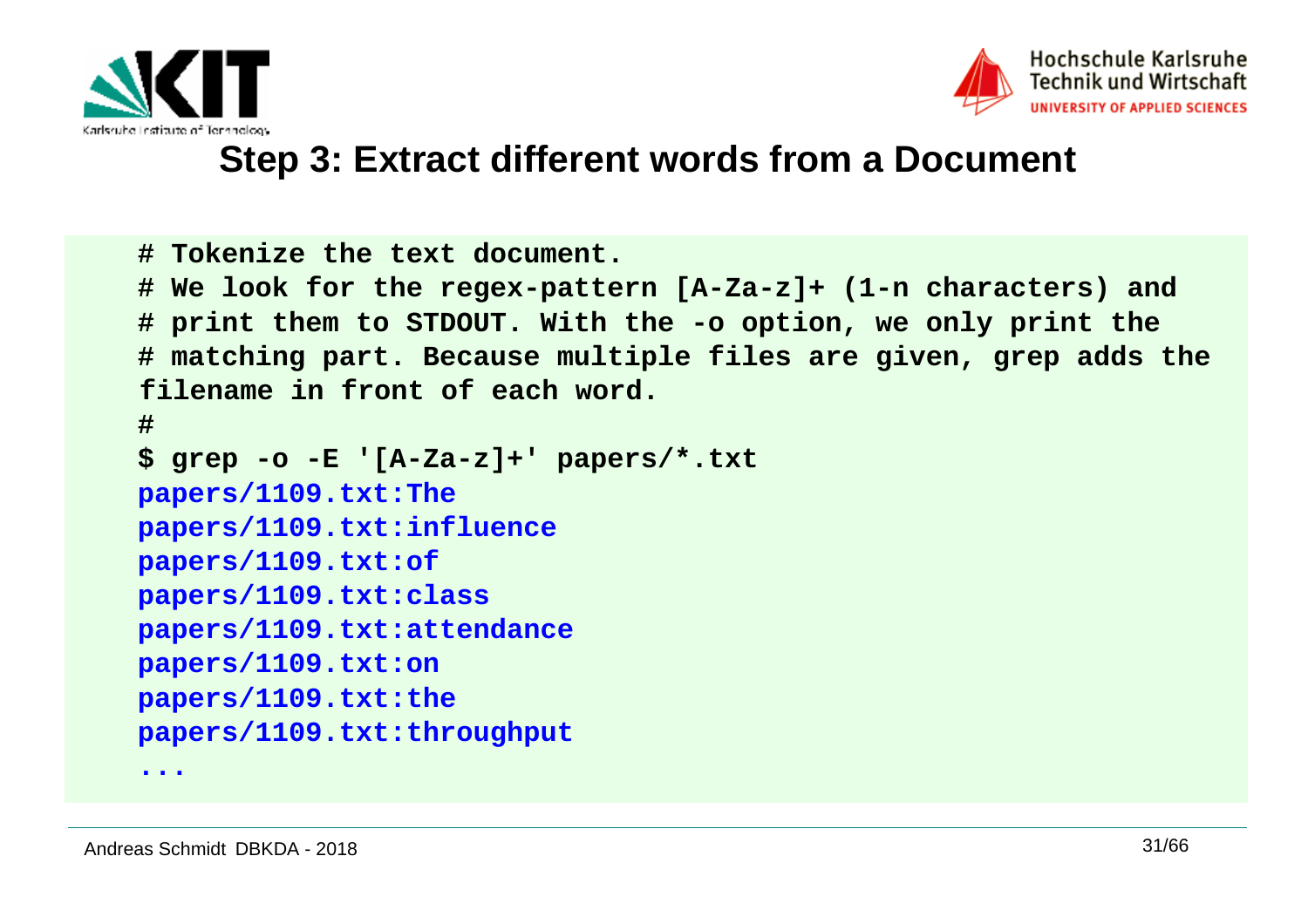



#### **Step 4: Lowercase all, sort by term**

•Lowercase everything

```
grep -o -E '[A-Za-z]+' papers/*.txt| tr 'A-Z' 'a-z' > doc-term.txtpapers/1109.txt:the
papers/1109.txt:influencepapers/1109.txt:of
papers/1109.txt:class
papers/1109.txt:attendance...
```
•Sort by term (first criteria) and by filename (second criteria)

```
sort -t: -k2,2 -k1,1 doc-term.txtpapers/1109.txt:a
papers/1109.txt:a...
papers/1112.txt:a
papers/1112.txt:a
```
**...**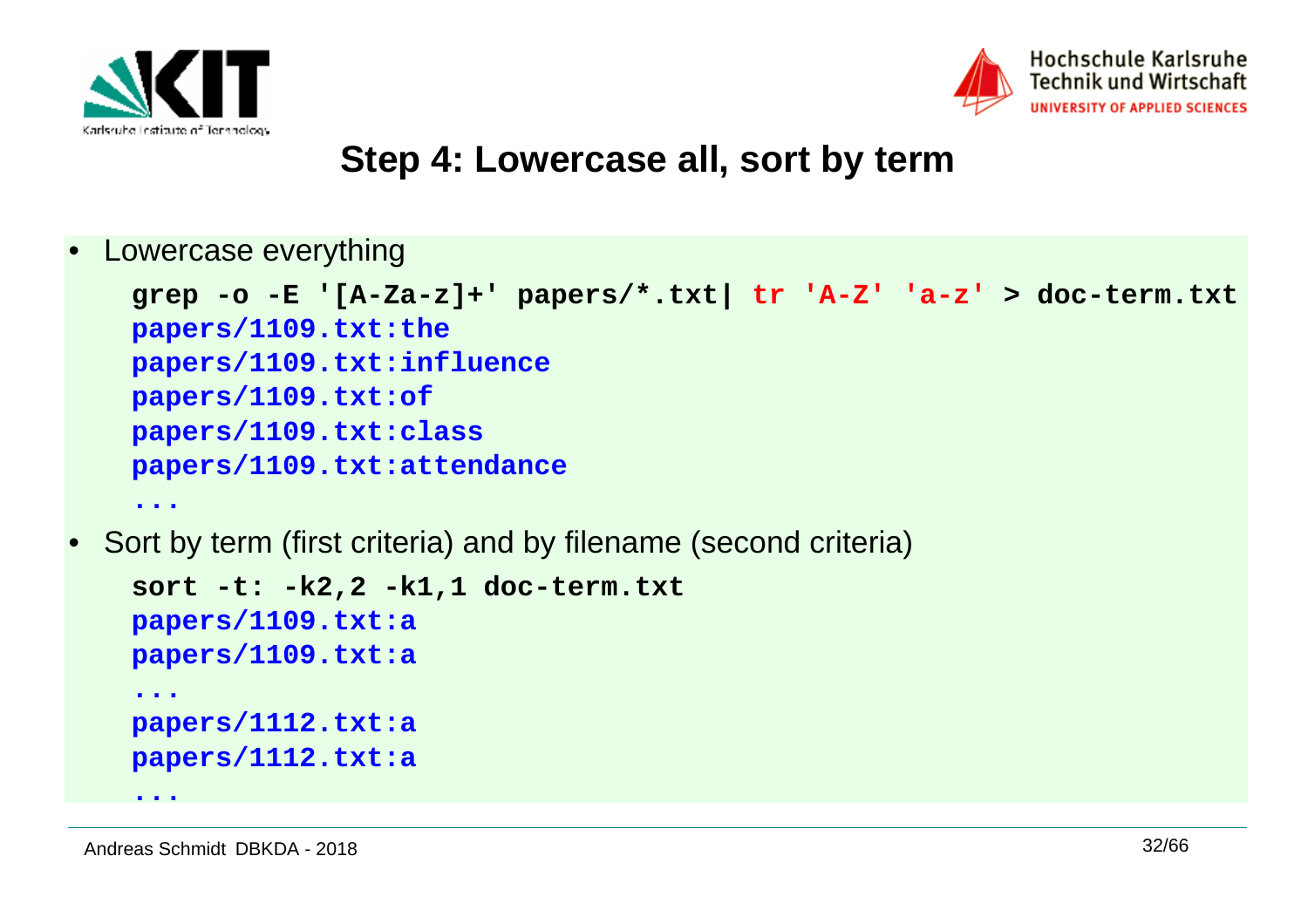



## **Step 5: Remove Duplicates**

 $\bullet$ Remove Duplicates

```
sort -t: -k2,2 -k1,1 doc-term.txt |uniq > term-file.txtpapers/1109.txt:a
papers/1112.txt:a
papers/1113.txt:a
papers/1114.txt:a...
papers/247.txt:a
papers/1236.txt:aaai
papers/1330.txt:aaai...
```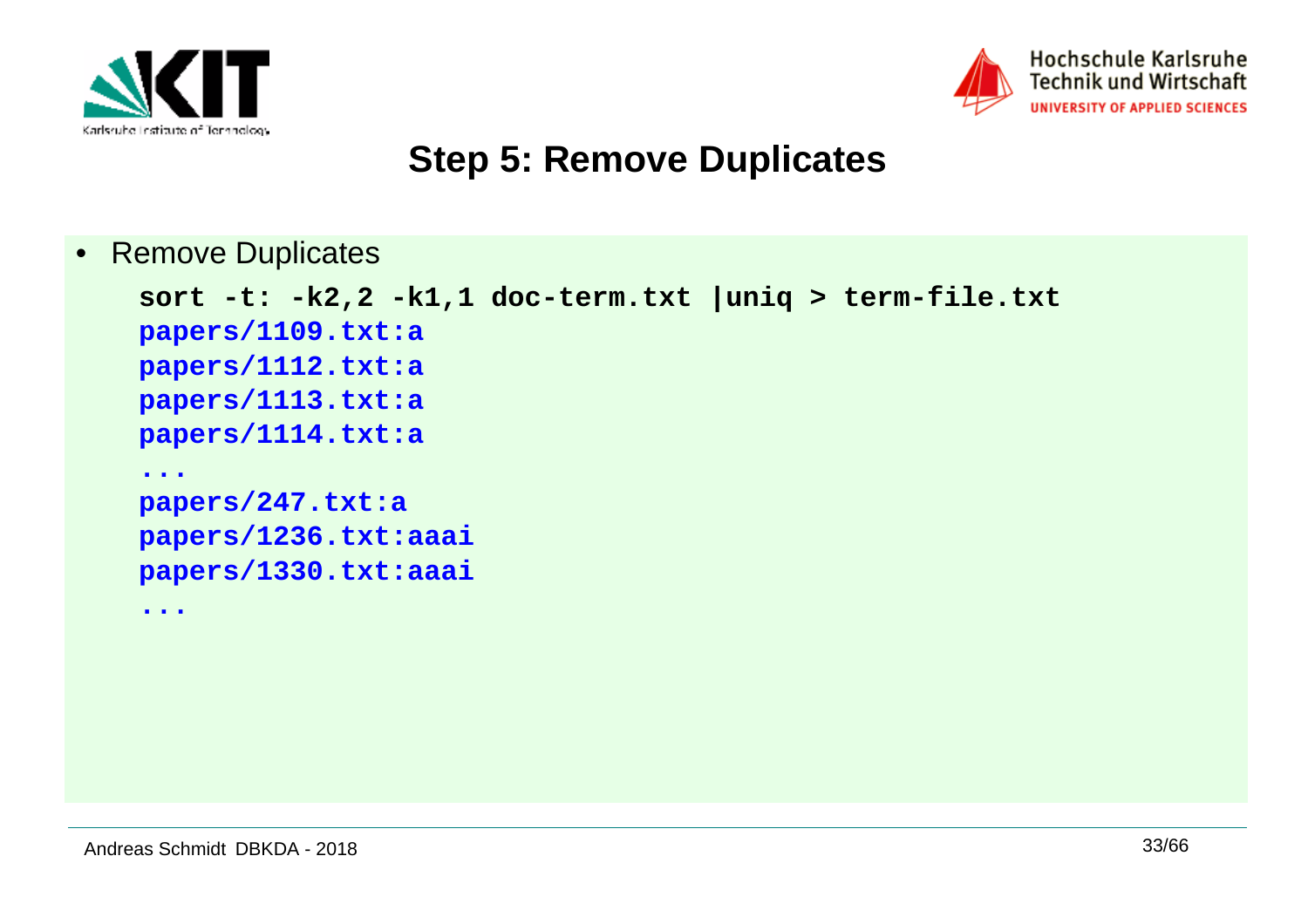



#### **Step 6: Replace document-name by ID**

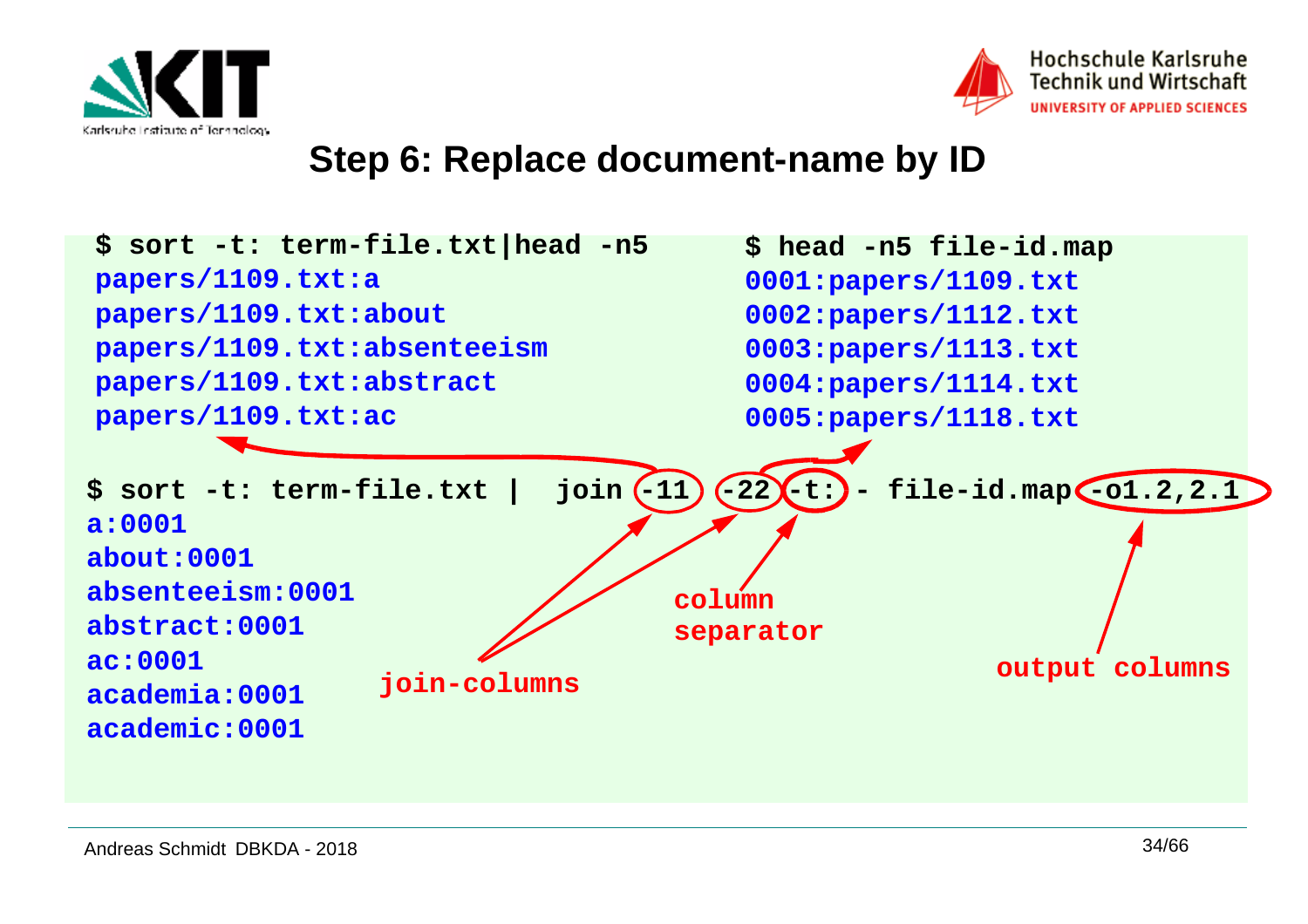



• Sort byTerm

```

$ sort -t: term-file.txt | join -11 -22 -t: - file-id.map \-o1.2,2.1|sort -t: -k1,2 | tee invIndex.idxa:0001
a:0002...
a:0299
a:0300
aaai:0086
aaai:0140
aaai:0143...Next step:• Write all entries with same 
                                          term in a single fileawk-Intro needed
```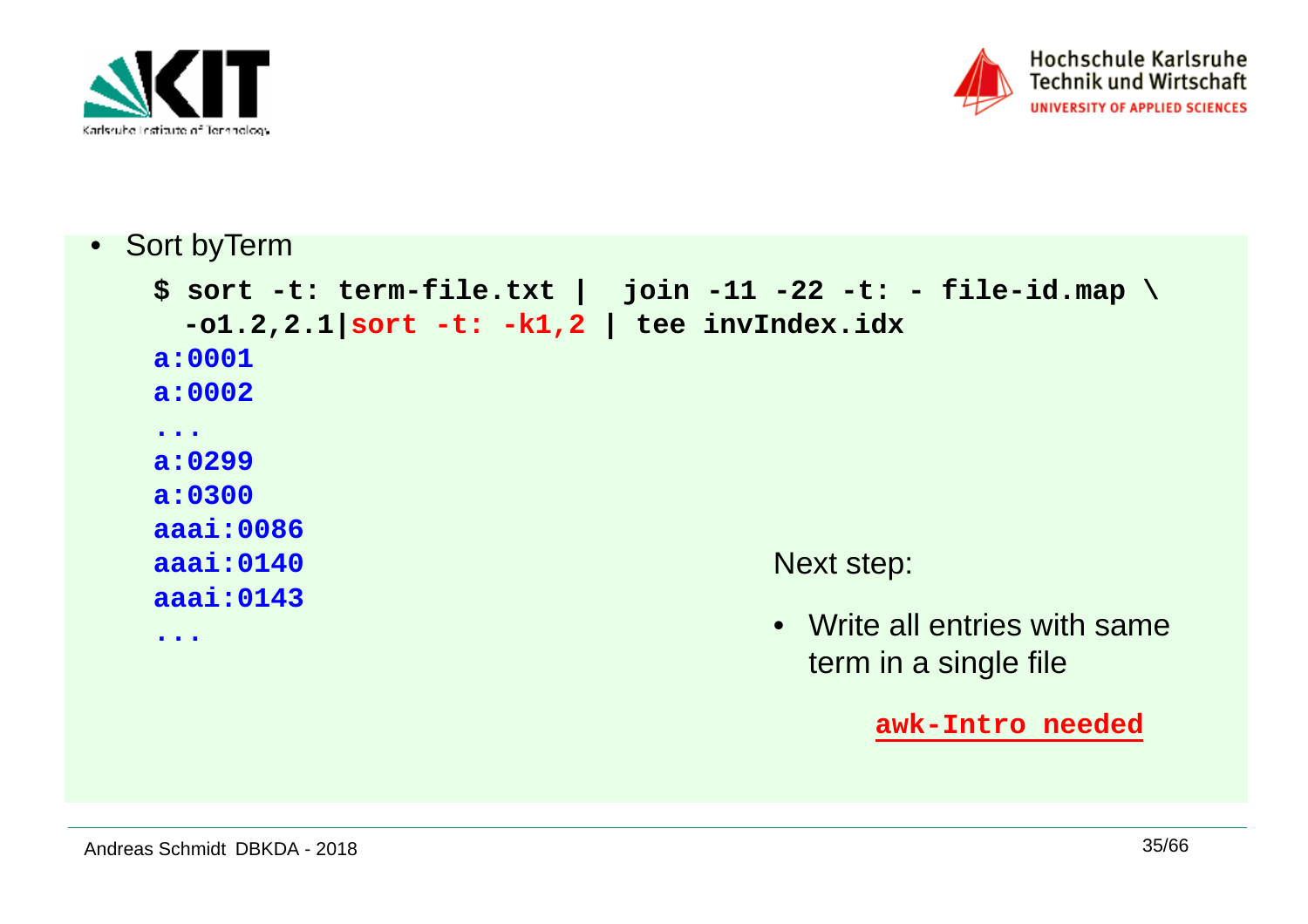



#### **Generate file-based entry**

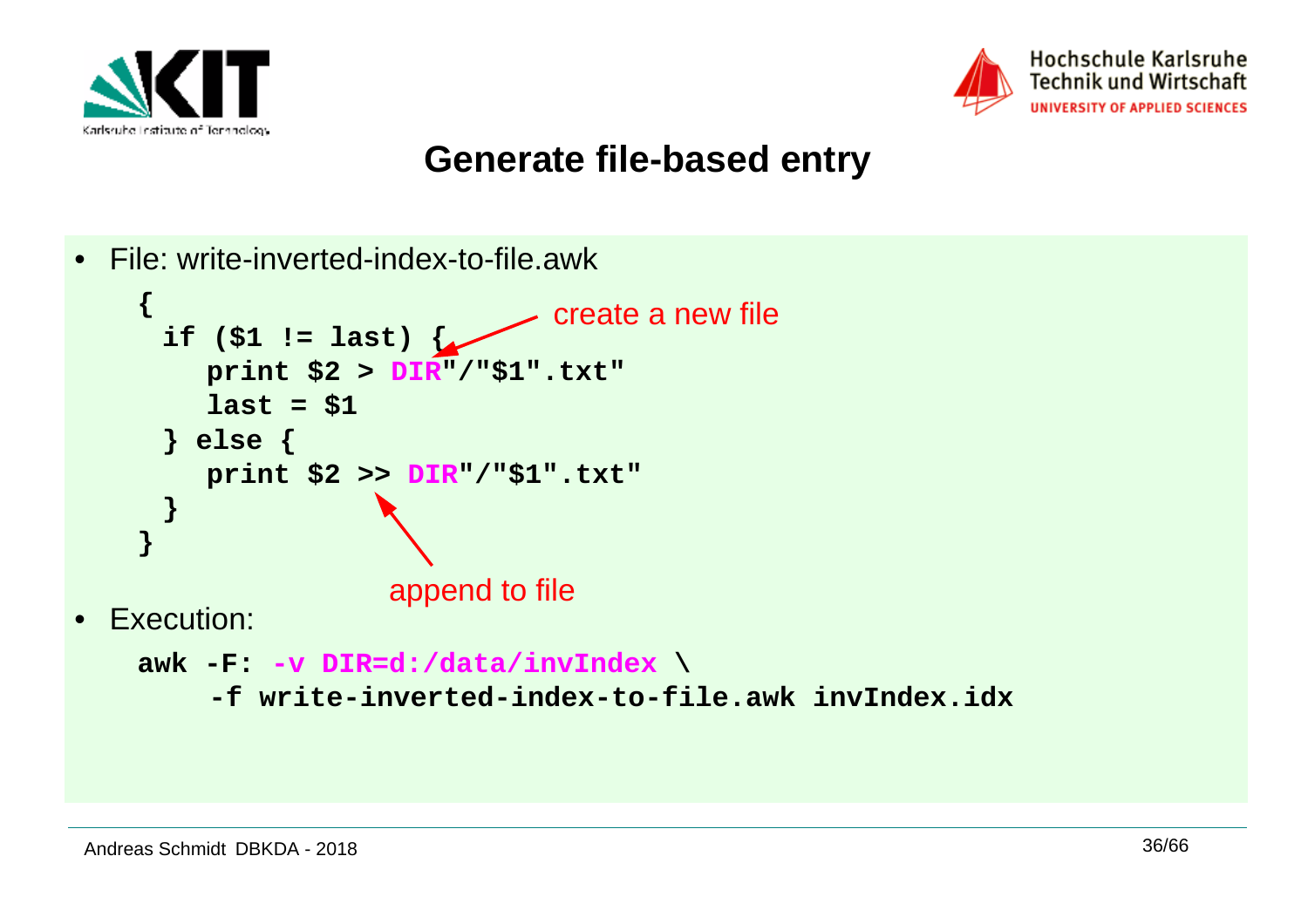



#### **Generated Inverted Index:**

| \$ invIndex/teaching.txt          | $$$ ls invIndex/tea*                 |
|-----------------------------------|--------------------------------------|
| 0001                              | d:/data/invIndex/tea.txt             |
| 0003                              | d:/data/invIndex/teach.txt           |
| 0004                              | d:/data/invIndex/teachable.txt       |
| 0005                              | d:/data/invIndex/teacher.txt         |
| 0006                              | d:/data/invIndex/teachercentered.txt |
| 0007                              | d:/data/invIndex/teacherfocused.txt  |
| $\bullet\quad\bullet\quad\bullet$ | d:/data/invIndex/teacherled.txt      |
|                                   | $\bullet\bullet\bullet$              |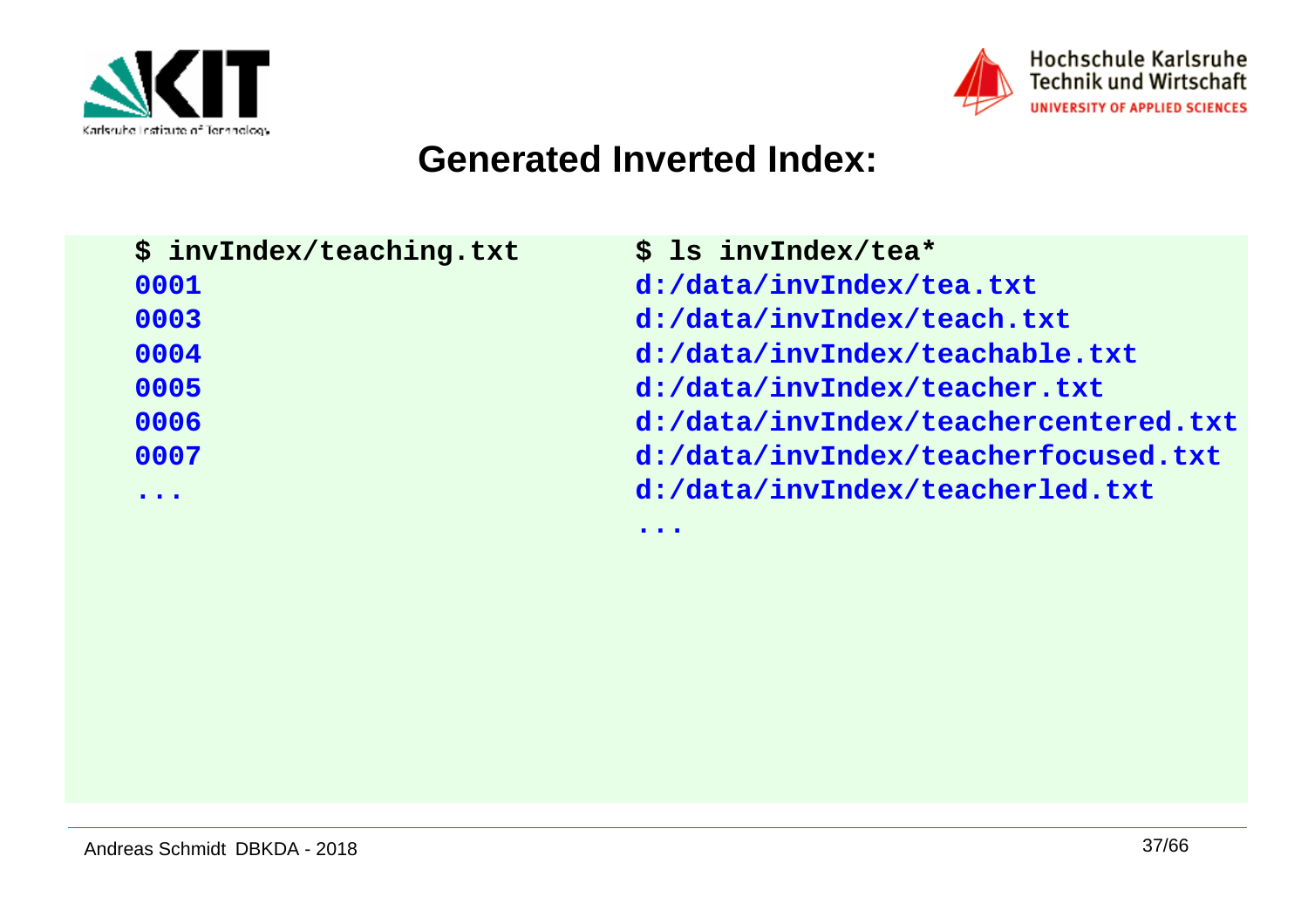



## **Example Query:**

• Search for documents, containing the keywords, teaching and students

```
$ comm -1 -2 ./teaching.txt ./students.txt | \join -11 -21 - file-id.map -t: -o2.2papers/1109.txt
papers/1113.txt
papers/1114.txt
papers/1118.txt
papers/1121.txt...
```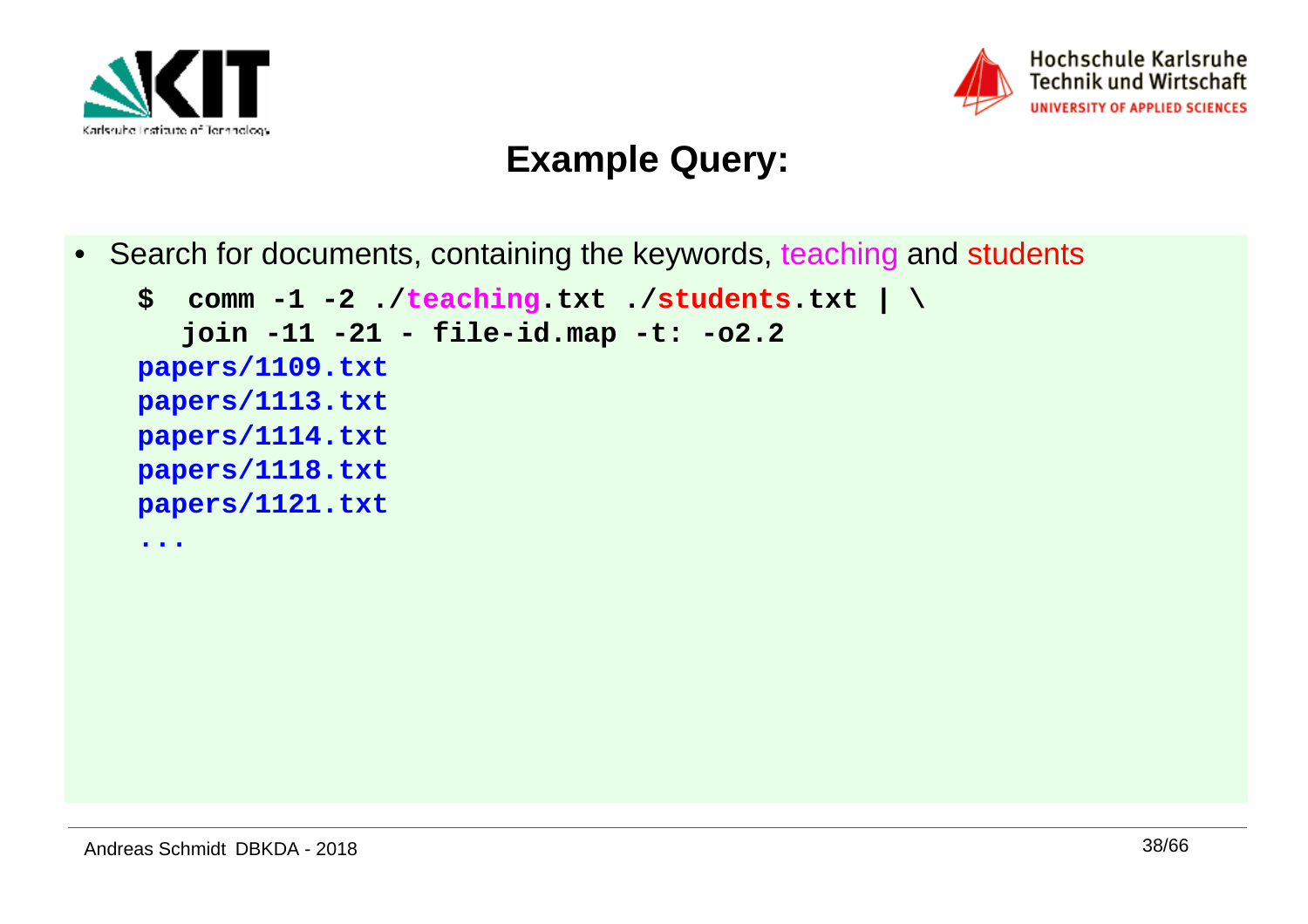



## **Boolean Search - Discussion**

- Advantages/Disadvantages
	- + Easy to implement
	- - Small index (fast)
	- - No ranking possible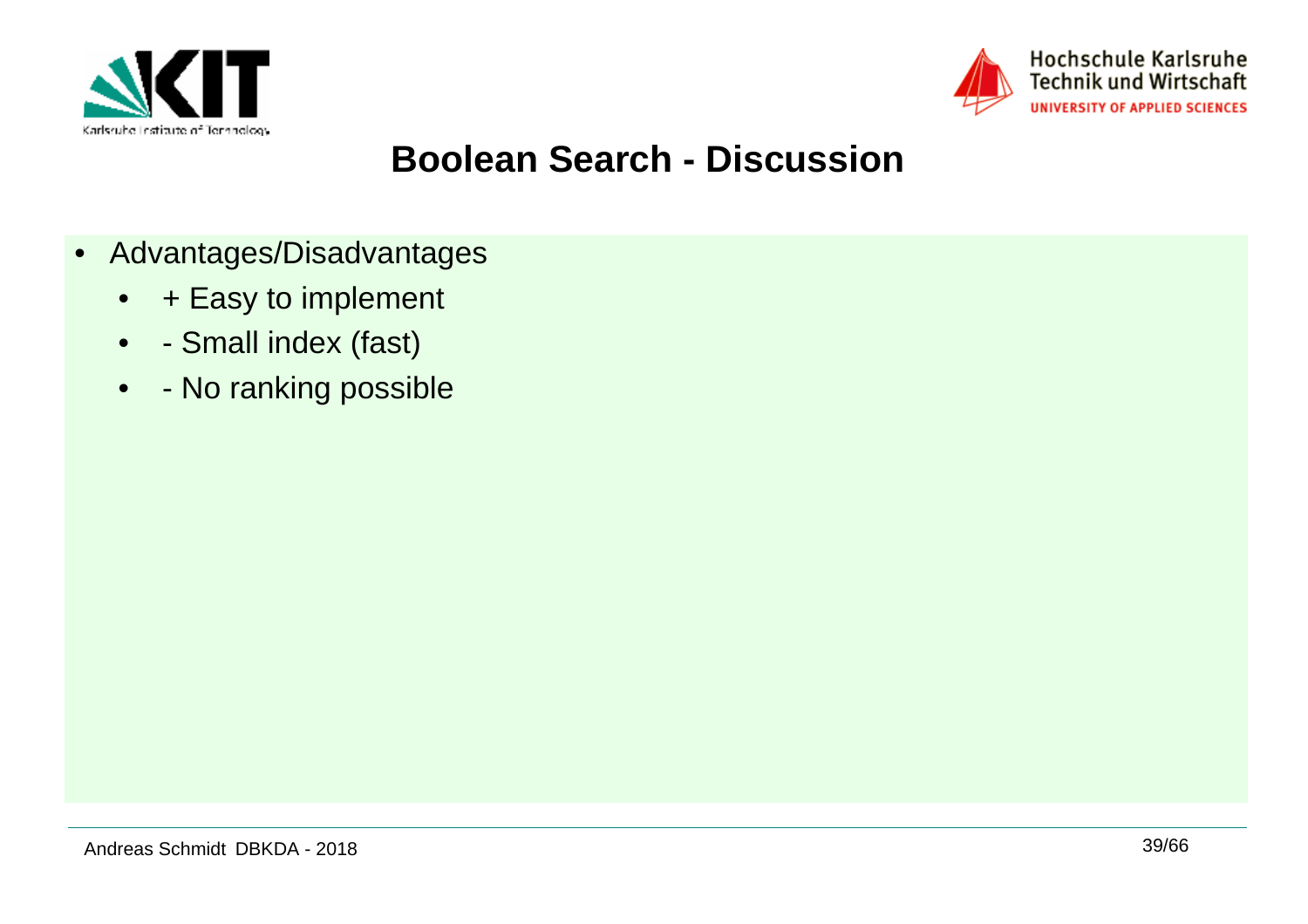



## **Ranking of Results**

- • Possible criteria:
	- •The number of times, a word appears in a text
	- •The relevance of the word ('whatever' vs. 'cambridge')
- • Approach:
	- • Store for each word, the number of times it appears in a document (Term Frequency -  $tf_{term, doc}$ )
	- • Store for each word, in how many document it appears (Document Frequency -  $df_t$ )
- • Ranking:
	- • If a term appears more often in document A than in document B, document A isconsidered more relevant for the query
	- $\bullet$ Terms which appears in a smaller number of documents have a higher weight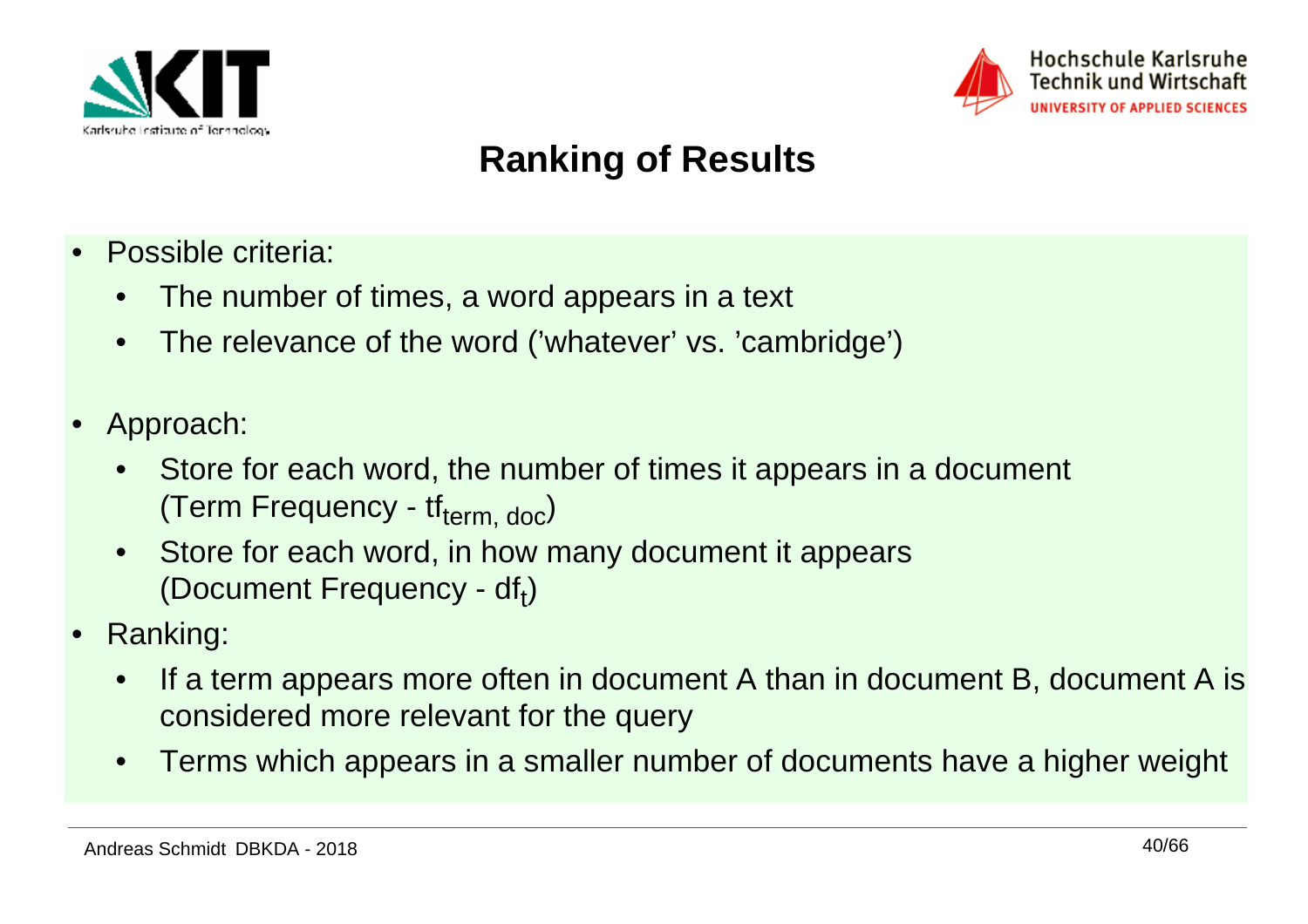



# **tf\*idf (TFIDF)**

- term frequency–inverse document frequency
- •Measure how important a word for a document is
- $\bullet~~$  tf $_{\mathsf{t},\mathsf{d}}$ : Measure, how many times a term t appears inside a document d (typically normalized)
- • $i$ idf<sub>t</sub>: Measure to distinguish important from unimportant terms
- •Definition:

**dft: In how many documents of the collection D does term t appear** $idf<sub>f</sub> = log(N/df<sub>f</sub>)$  # high for rare terms, low for frequent terms **N: Number of documents in collection D**

• Composite weight for each term in each document:

```
\mathbf{tfidf}_{t,D} = tf_{t,d} * idf_t
```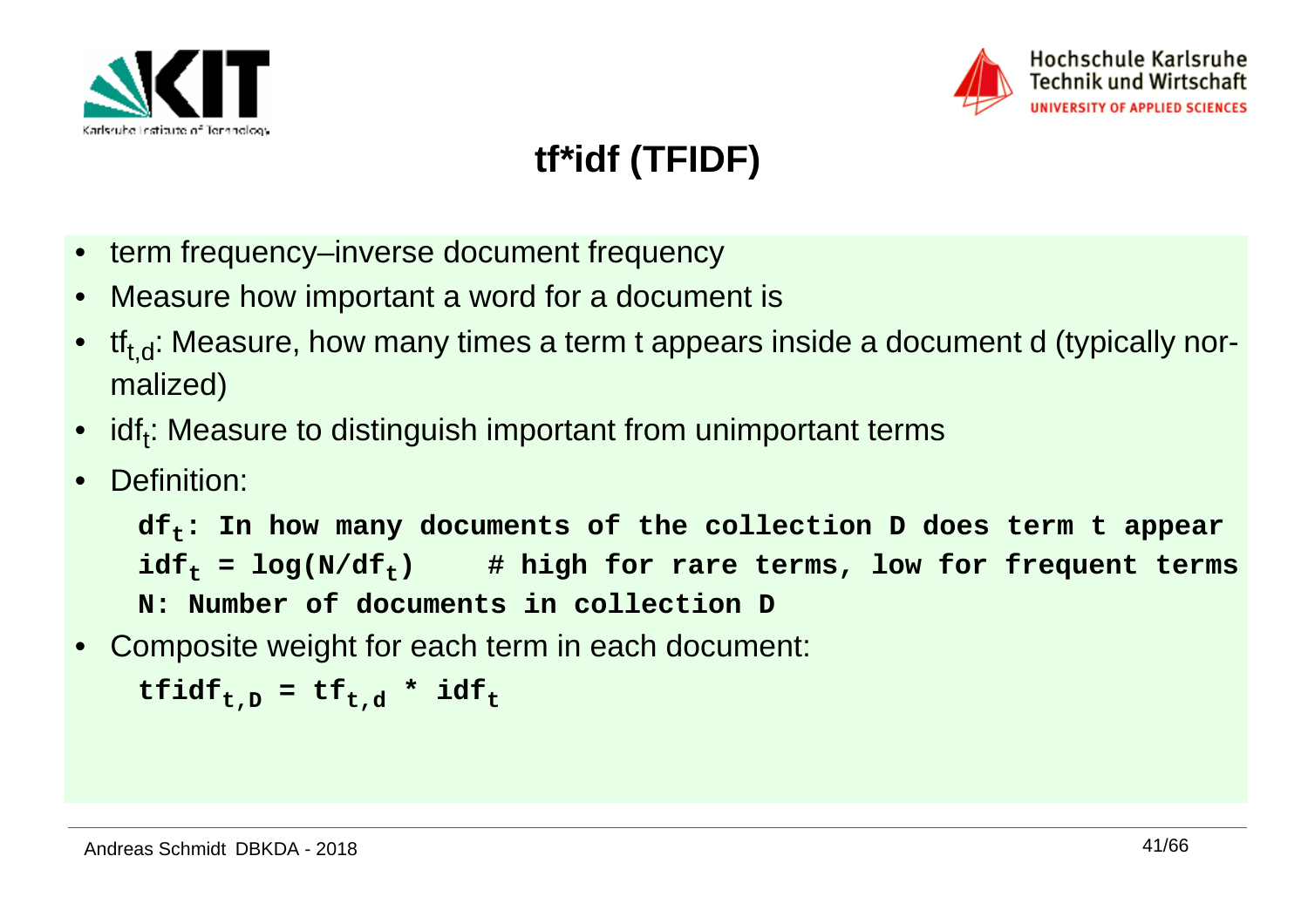



# **tf\*idf (TFIDF)**

•Score of a document with respect to a query with terms q  $(q_1, ..., q_n)$ .

```
score (q, d) = \text{sum}_{t in q}: tfidf<sub>t,doc</sub>
```
- Vector Space model
- •Idea: Represent each document as a vector V in a n-dimensional vector space
- •Dimensions are spanned by terms in the document collection
- • Similarity of two documents is calculated by the angle between vector representation of each document

 $\sin(\text{d}_1, \text{d}_2) = V(\text{d}_1) / |V(\text{d}_1)| * V(\text{d}_2) / |V(\text{d}_2)|$  $\text{Dot }$   $\text{product:}$   $\text{V}(d_1) * \text{V}(d_2) = \text{sum }_{i=1..M}$   $(\text{ } d_{1i} * d_{2i})$ **Euclidian length:**  $|V(d_1)| = \text{sum}_{i=1..M} (v_i * v_i)$ 

•Query is also a vector ...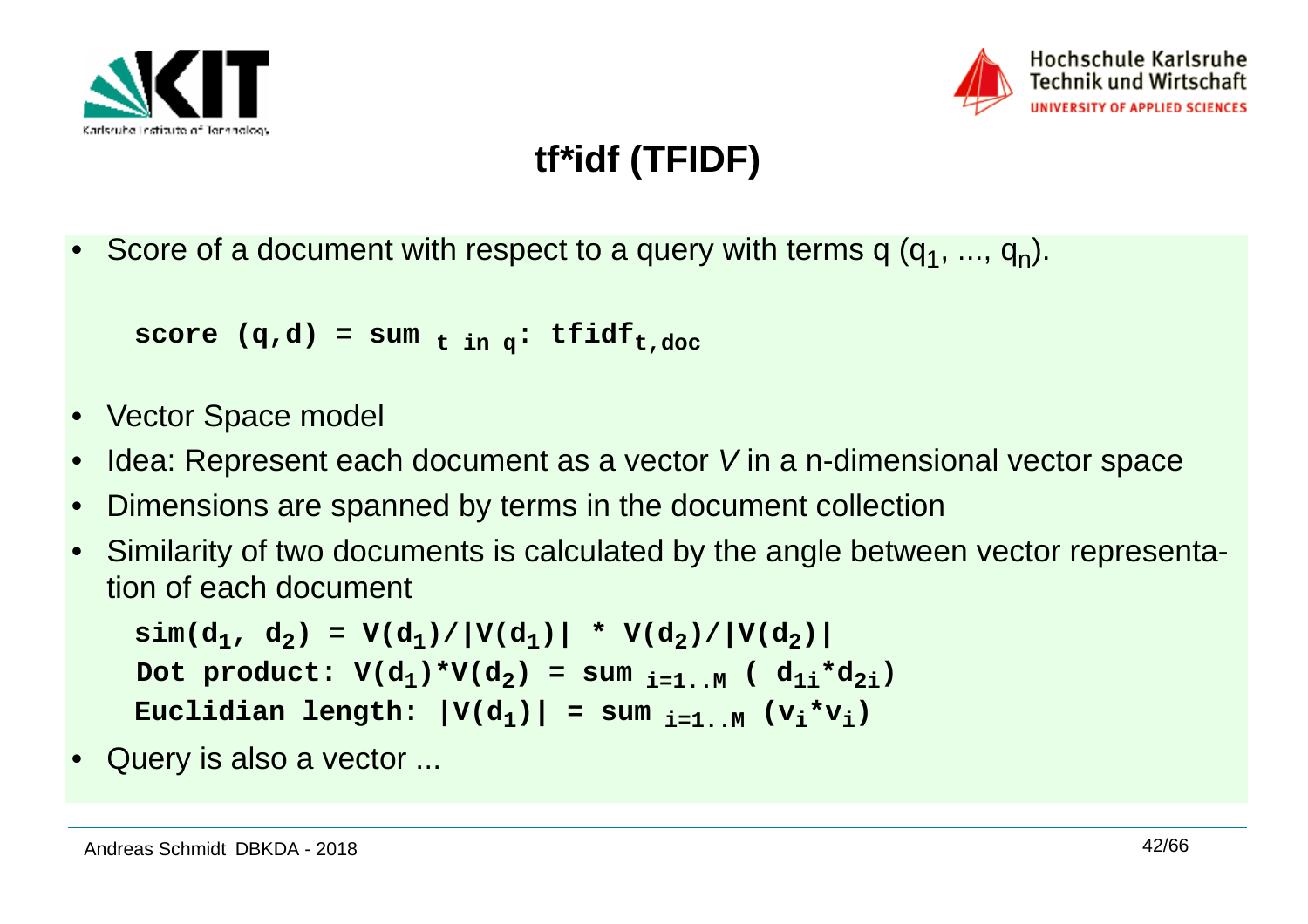



## **Index Structure**

• **Resume:** We have to store additional infor-•mation in our index



- tf-idxIndex/java.txt
	- **# occurence: 33 docspapers/1122.txt:1 papers/1129.txt:1papers/1141.txt:1**

 tf-idxIndex/teaching.txt **# occurence: 238 docspapers/1109.txt:2 papers/1113.txt:2 papers/1114.txt:121papers/1118.txt:27**

**...**

**...**

...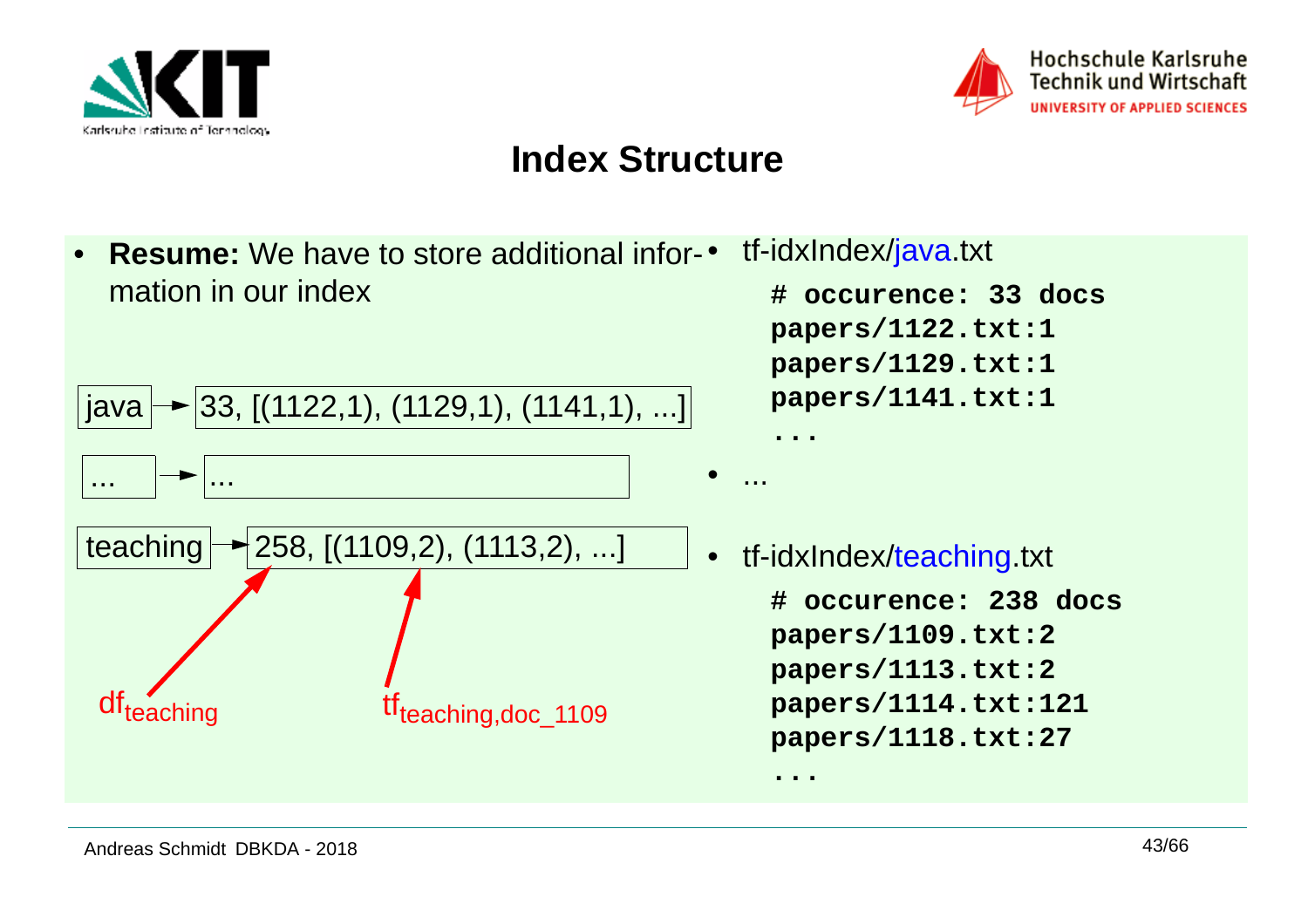

•



•Sort by term (first criteria) and by filename (second criteria)

```
sort -t: -k2,2 -k1,1 doc-term.txtpapers/1109.txt:a
papers/1109.txt:a...
papers/1112.txt:a
papers/1112.txt:a Remove duplicates and count them
$ sort -t: -k2,2 -k1,1 doc-term.txt |uniq -c|head  69 papers/1109.txt:a
 631 papers/1112.txt:a
 42 papers/1113.txt:a
 125 papers/1114.txt:a
 119 papers/1118.txt:a
 66 papers/1121.txt:acount
```
Andreas Schmidt DBKDA - 2018

**number of times, each term appears inside a document**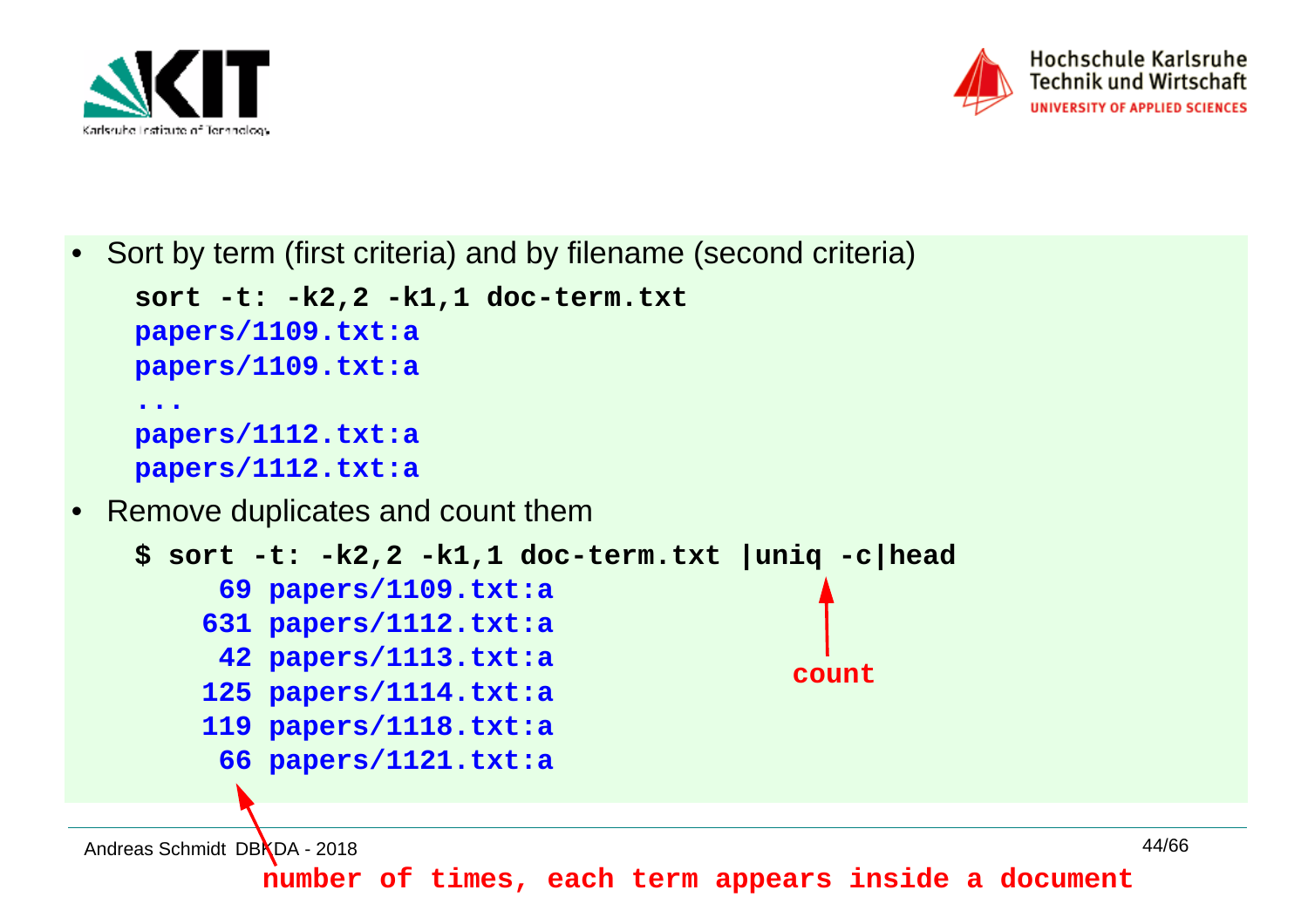



•Minor formatting issues ...

```
$ sort -t: -k2,2 -k1,1 doc-term.txt |uniq -c| \
awk -F' ' '{printf "%s:%d\n", $2, $1}'> invIndexTfIdf.idxpapers/1109.txt:a:69
papers/1112.txt:a:631
papers/1113.txt:a:42
papers/1114.txt:a:125
papers/1118.txt:a:119
papers/1121.txt:a:66
papers/1122.txt:a:279
papers/1124.txt:a:138
papers/1126.txt:a:177
papers/1127.txt:a:100
```
**# replace document name by ID is ommited here (see boolean search)**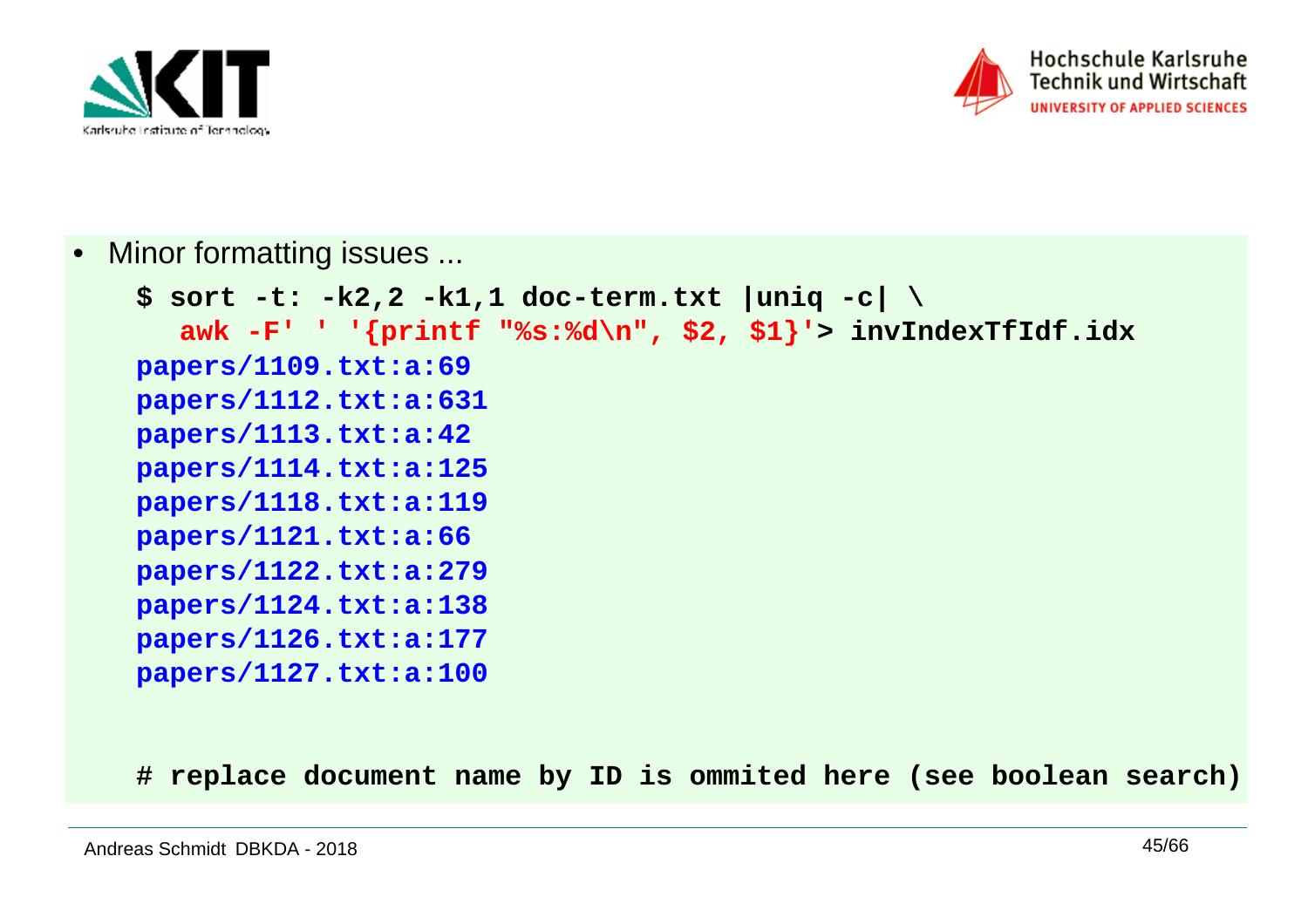



## **Distribute in Multiple Files (One File per Term)**

```
$ awk -F: -v DIR=d:/data/tfIdfInvIndex \
-f write-inverted-tfidf-index-to-file.awk \invIndexTfIdf.idx
```

```
• write-inverted-tfidf-index-to-file.awk
```

```
{if ($1 != last) {
 print $2":"$3 > DIR"/"$1".idx"last = $1} else {
print $2":"$3 >> DIR"/"$1".idx"}}
```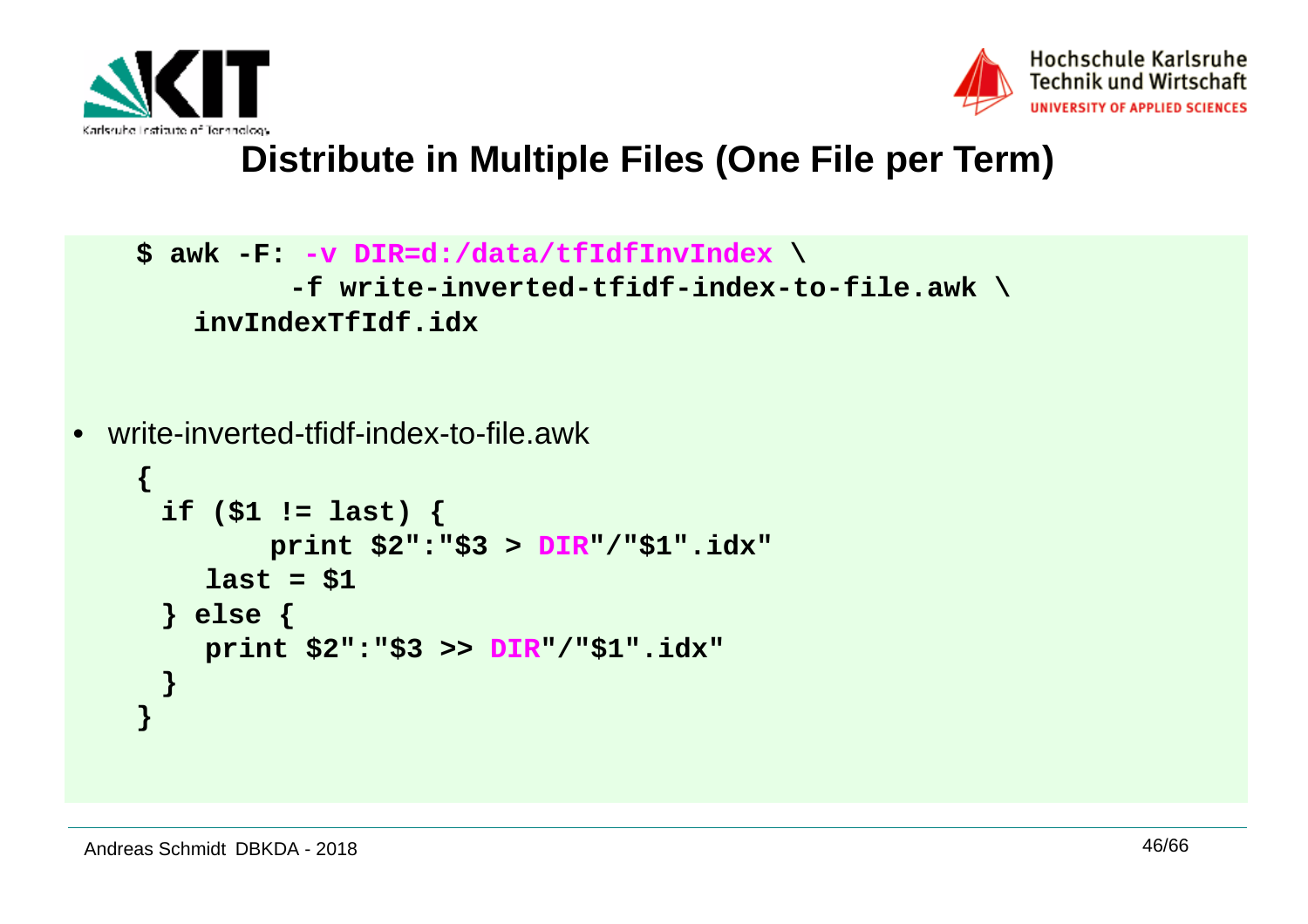



•... and what's about the Document Frequency (dfterm)?

• Improve write-inverted-tfidf-index-to-file.awk to also write out the Document Frequency dfterm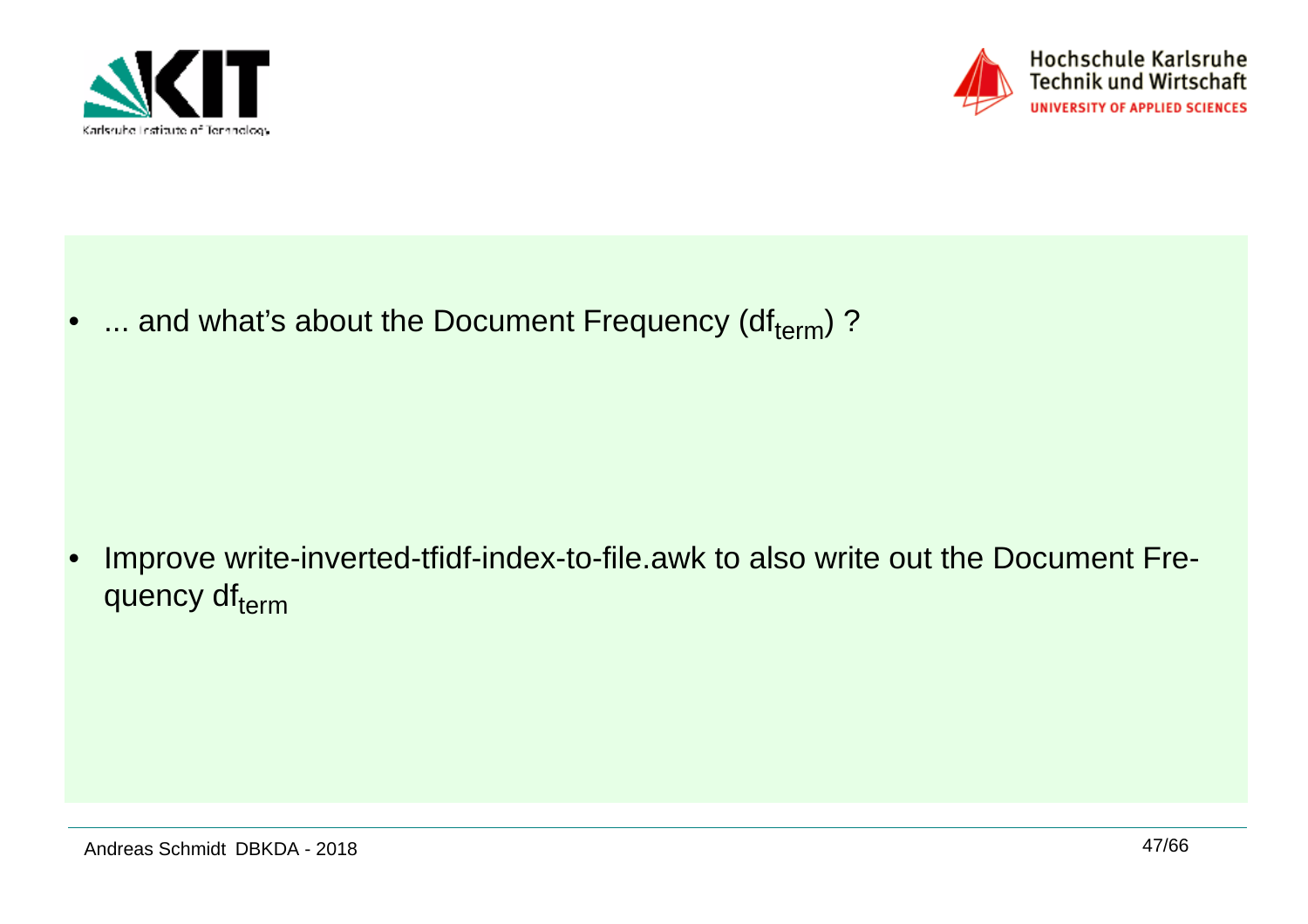



## **Extended awk-script (document frequency)**

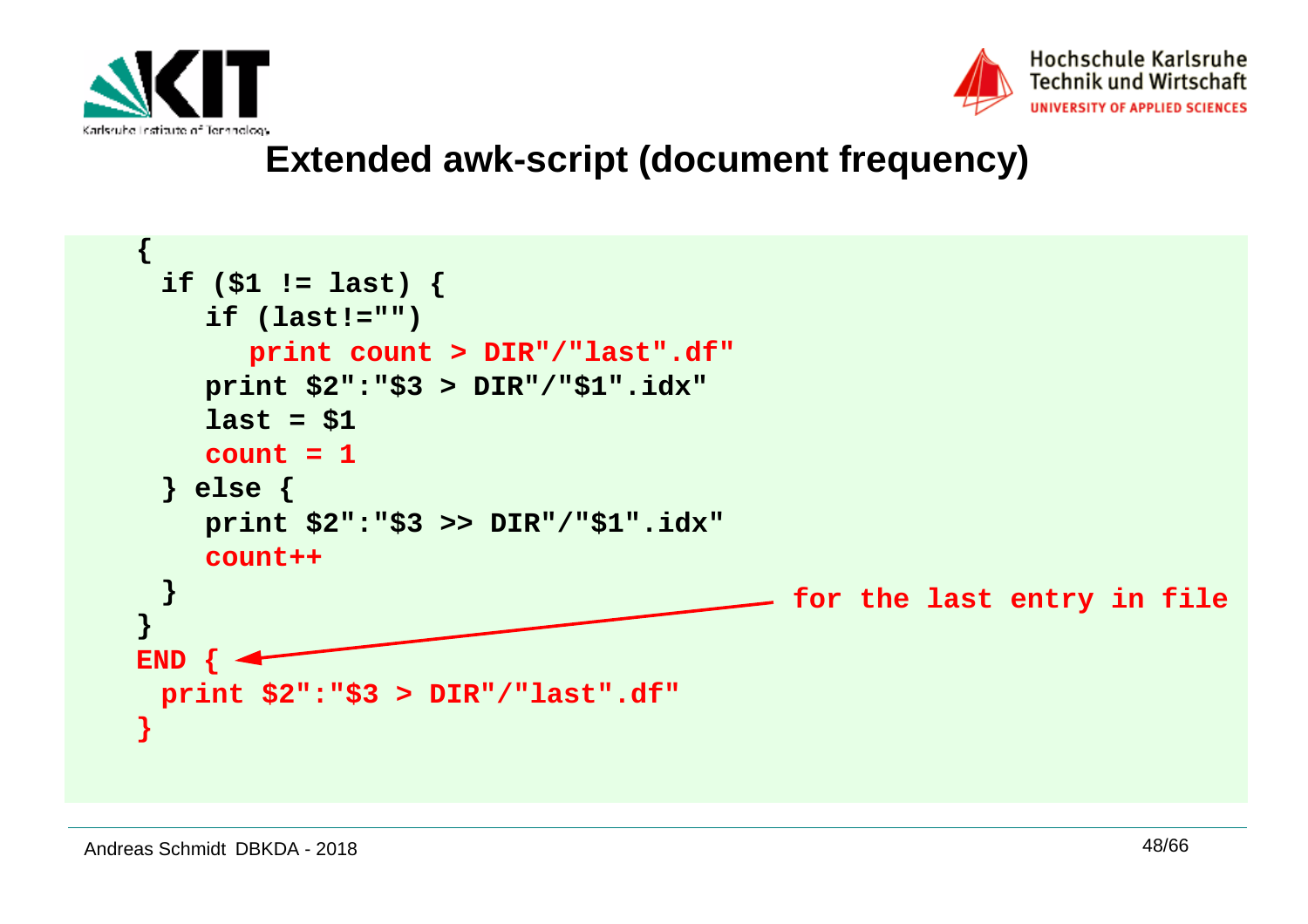



#### **Show Index:**

| \$ head tfIdfInvIndex/java.idx      | \$ head tfIdfInvIndex2/java.idx      |
|-------------------------------------|--------------------------------------|
| papers/1122.txt:1                   | 0007:1                               |
| papers/1129.txt:1                   | 0011:1                               |
| papers/1141.txt:1                   | 0018:1                               |
| papers/1149.txt:4                   | 0024:4                               |
| papers/1171.txt:6                   | 0039:6                               |
| papers/1191.txt:4                   | 0053:4                               |
| papers/1203.txt:1                   | 0060:1                               |
| papers/1218.txt:8                   | 0069:8                               |
| papers/1346.txt:1                   | 0147:1                               |
| papers/1359.txt:1                   | 0153:1                               |
| \$ head tfIdfInvIndex/java.df<br>33 | \$ head tfIdfInvIndex2/java.df<br>33 |
|                                     |                                      |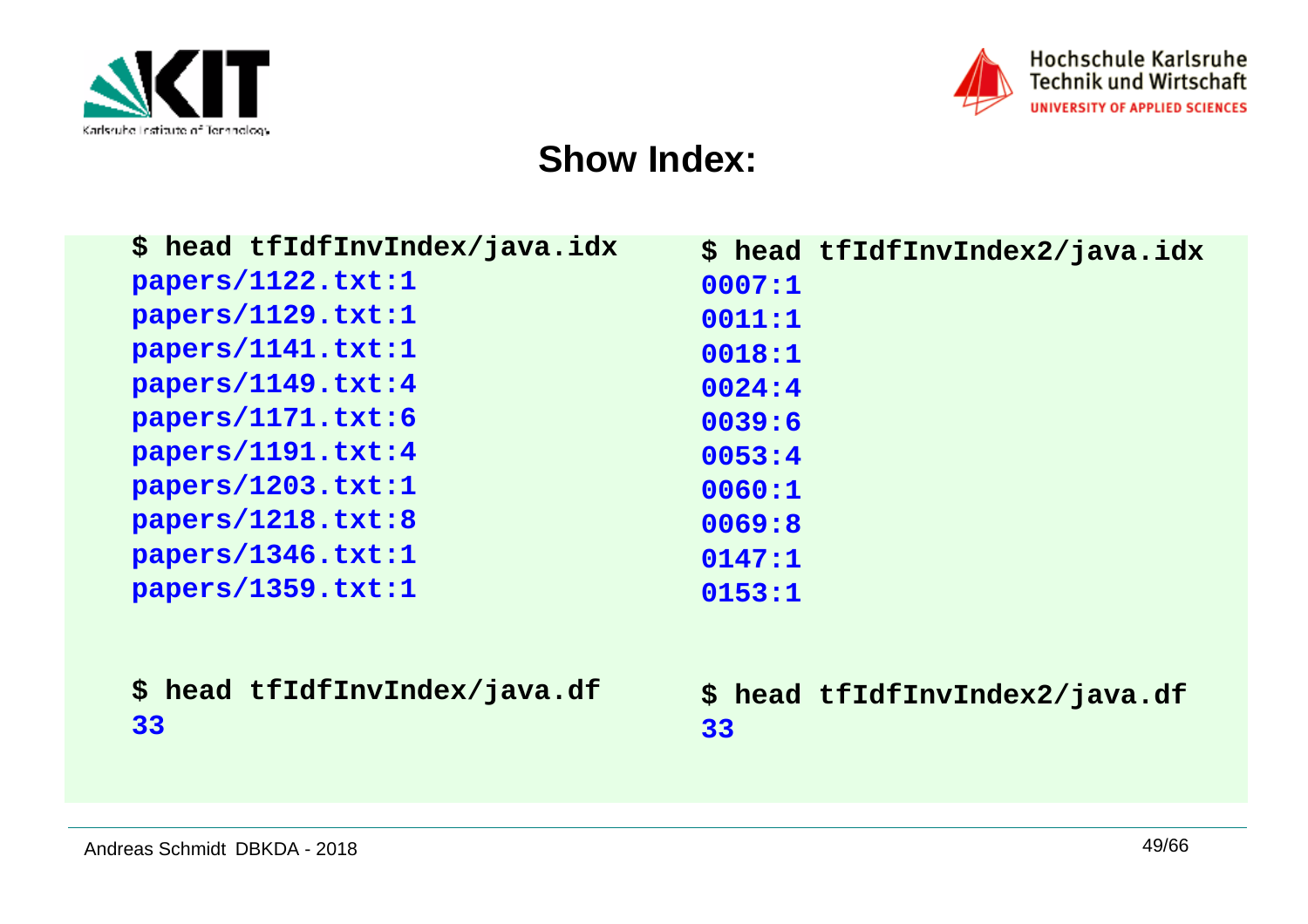



## **Example Query:**

```
export DF_JAVA=$(cat d:/data/tfIDFInvIndex/java.df)export DF_PHP=$(cat d:/data/tfIDFInvIndex/php.df)export N=$(ls papers/*.txt| wc -l)
join -11 -21 -t: d:/data/tfIdfInvIndex/php.idx \
 -o1.1,1.2,2.2 d:/data/tfIdfInvIndex/java.idx > result.txt
export LC_ALL=C && awk -F: -v DF1=$DF_JAVA -v DF2=$DF_PHP -v N=$N \ -f ranking.awk result.txt | \ sort -t: -k2,2nr
papers/1587.txt:66.5875
papers/1441.txt:44.4532
papers/1218.txt:33.3553
papers/1466.txt:20.1116
```

```

papers/1149.txt:11.1595
```
 **papers/1517.txt:6.68337papers/1457.txt:6.6526**

**...**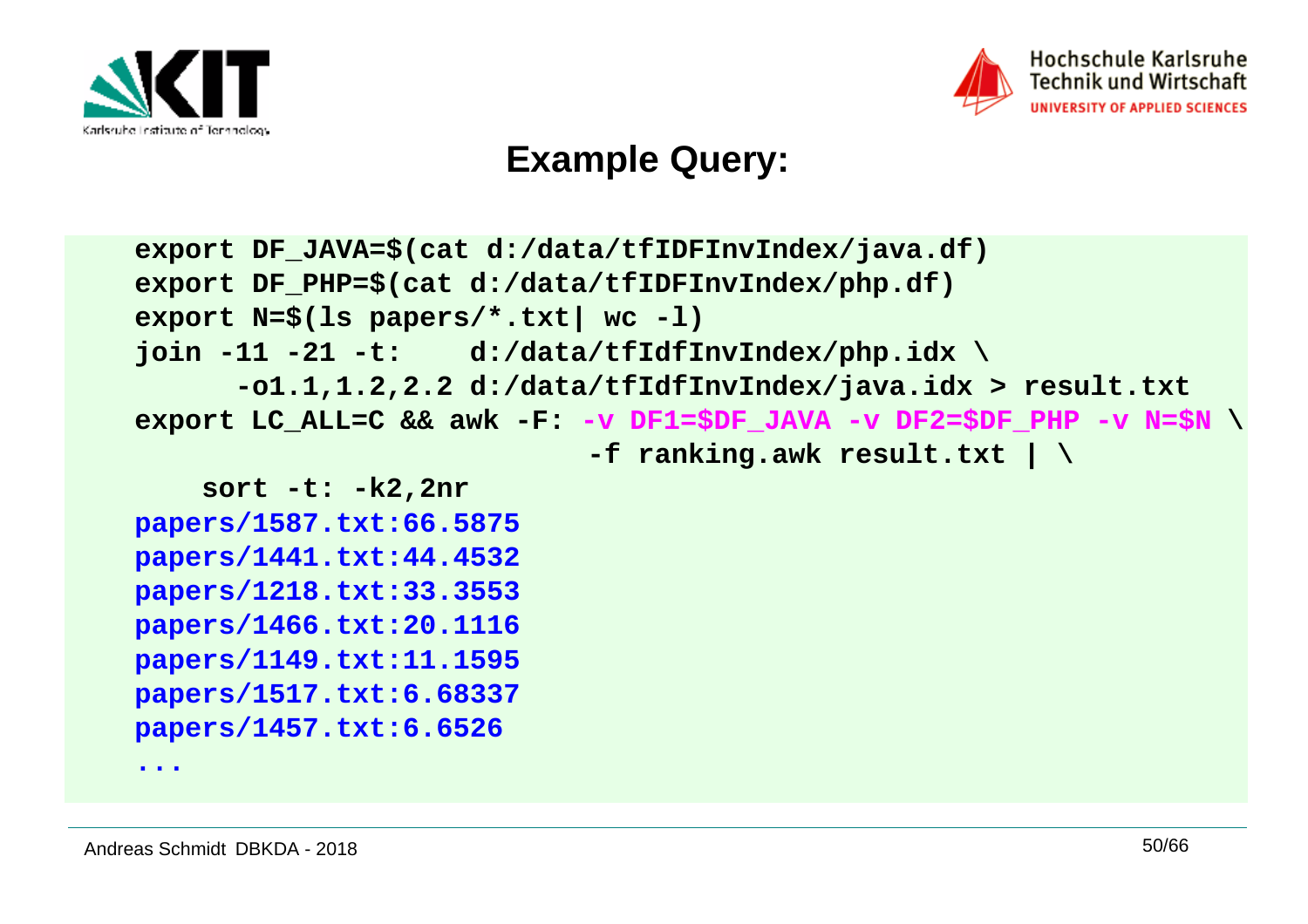



## **Calculation of tf\*idf values**

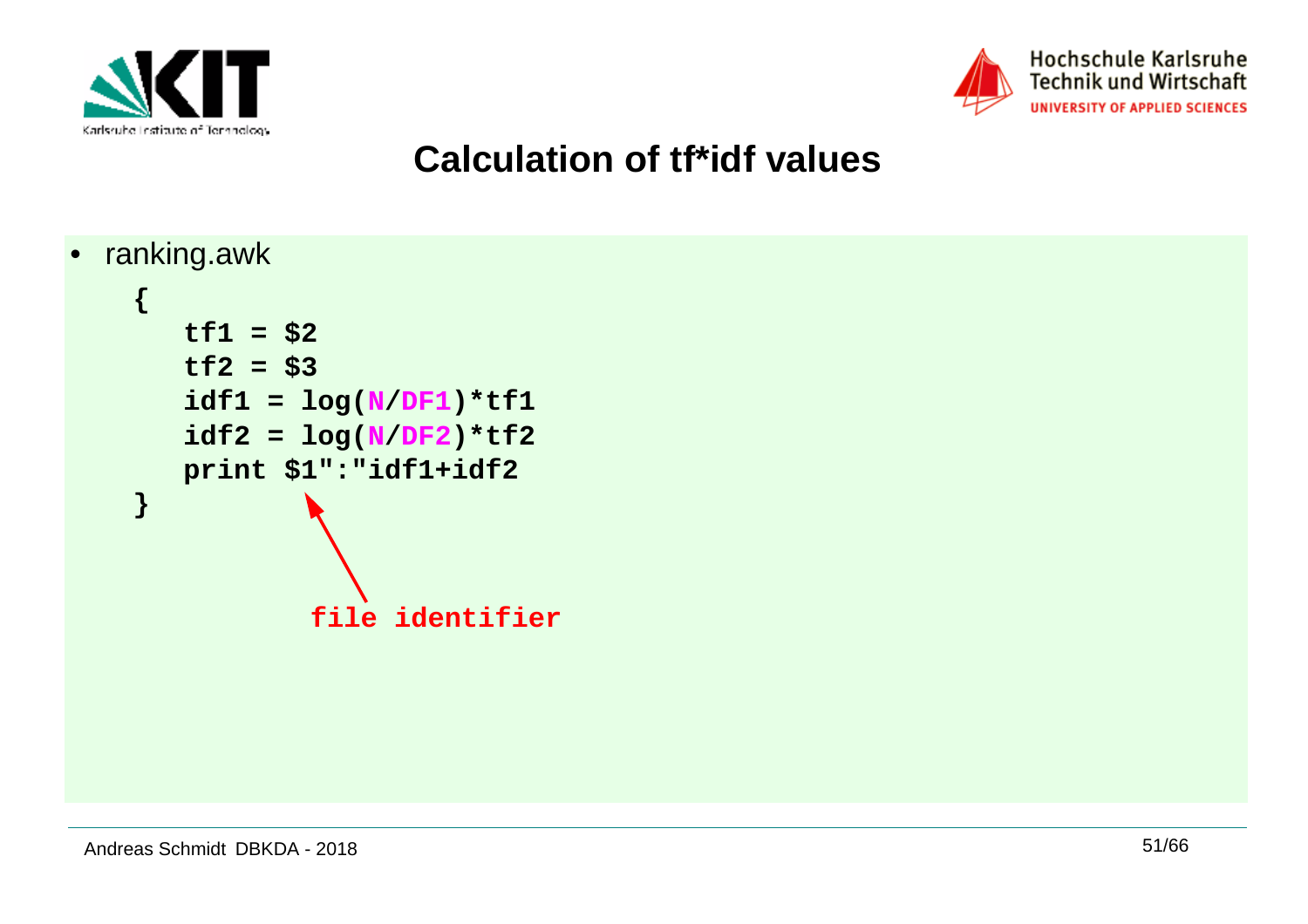



## **Exercise II**

## Download Exercise 2 from

## http://www.smiffy.de/dbkda-2018/IR-exercise-2.pdf

with solutions:

http://www.smiffy.de/dbkda-2018/IR-exercise-2-solution.pdf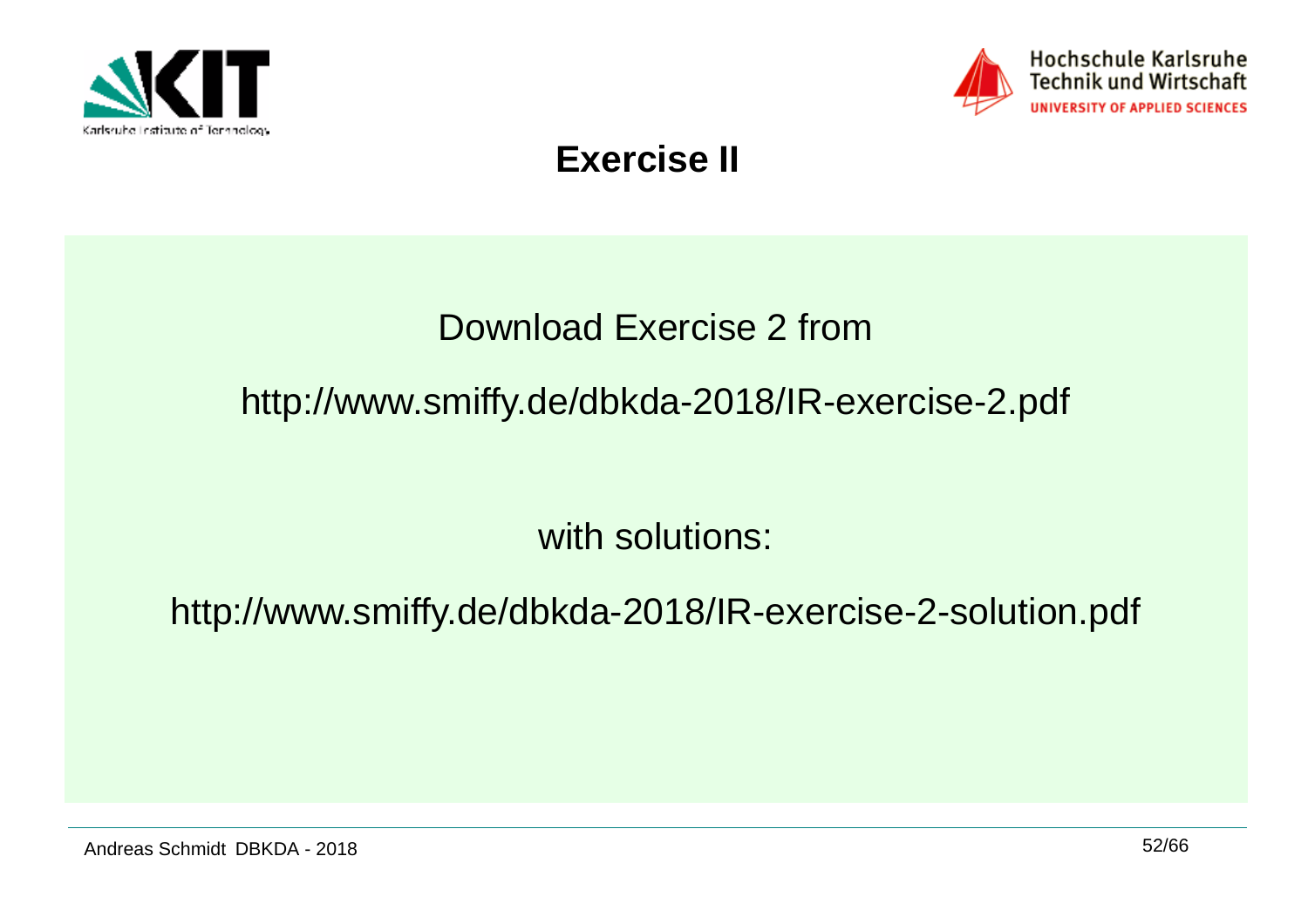



## **Phrase Match - Positional Indexes**

 $\bullet$ For phrase queries such like "Dead men don't wear plaid" we also need information about the position of a word in a file





$$
[teaching] \rightarrow 258, [...]
$$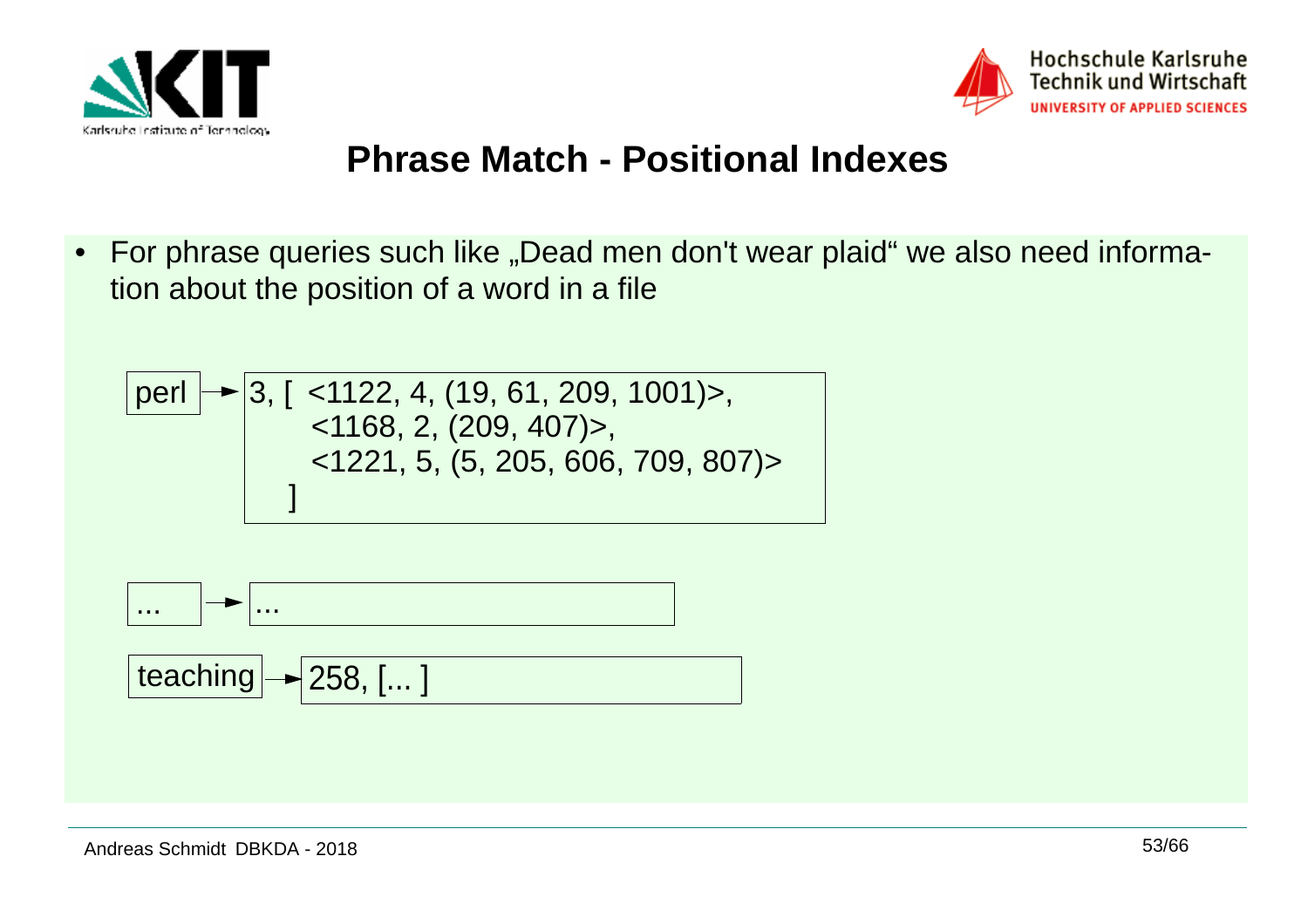



#### **Numerating the Words Inside a Document**

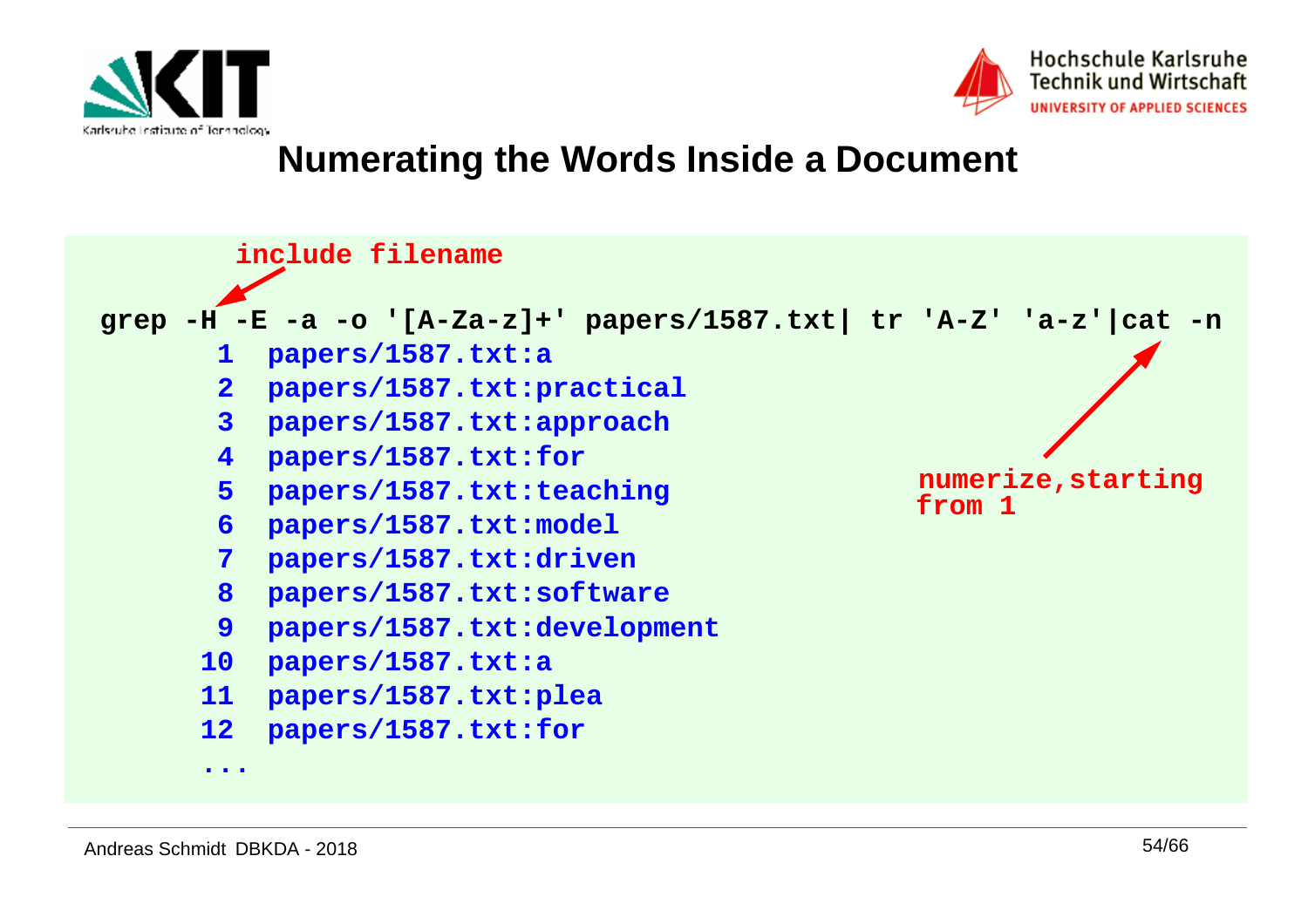



#### **Remove Leading spaces, replace : with <tab>**

|                                                                          | \$ grep -H -E -a -o '[A-Za-z]+' papers/1587.txt  tr 'A-Z' 'a-z'  cat -n \ |  |  |  |
|--------------------------------------------------------------------------|---------------------------------------------------------------------------|--|--|--|
|                                                                          | sed 's#^ *##;s#:#\t#'                                                     |  |  |  |
| $\mathbf 1$                                                              | papers/1587.txt a                                                         |  |  |  |
| $\overline{2}$                                                           | papers/1587.txt practical                                                 |  |  |  |
| $\overline{3}$                                                           | papers/1587.txt approach                                                  |  |  |  |
| $\overline{4}$                                                           | papers/1587.txt for                                                       |  |  |  |
| 5                                                                        | papers/1587.txt teaching                                                  |  |  |  |
| 6                                                                        | papers/1587.txt model                                                     |  |  |  |
| $\overline{7}$                                                           | papers/1587.txt driven                                                    |  |  |  |
| 8                                                                        | papers/1587.txt software                                                  |  |  |  |
| 9                                                                        | papers/1587.txt development                                               |  |  |  |
| 10                                                                       | papers/1587.txt a                                                         |  |  |  |
| 11                                                                       | papers/1587.txt plea                                                      |  |  |  |
| 12                                                                       | papers/1587.txt for                                                       |  |  |  |
| 13                                                                       | papers/1587.txt the                                                       |  |  |  |
| $\bullet\hspace{0.4mm}\bullet\hspace{0.4mm}\bullet\hspace{0.4mm}\bullet$ |                                                                           |  |  |  |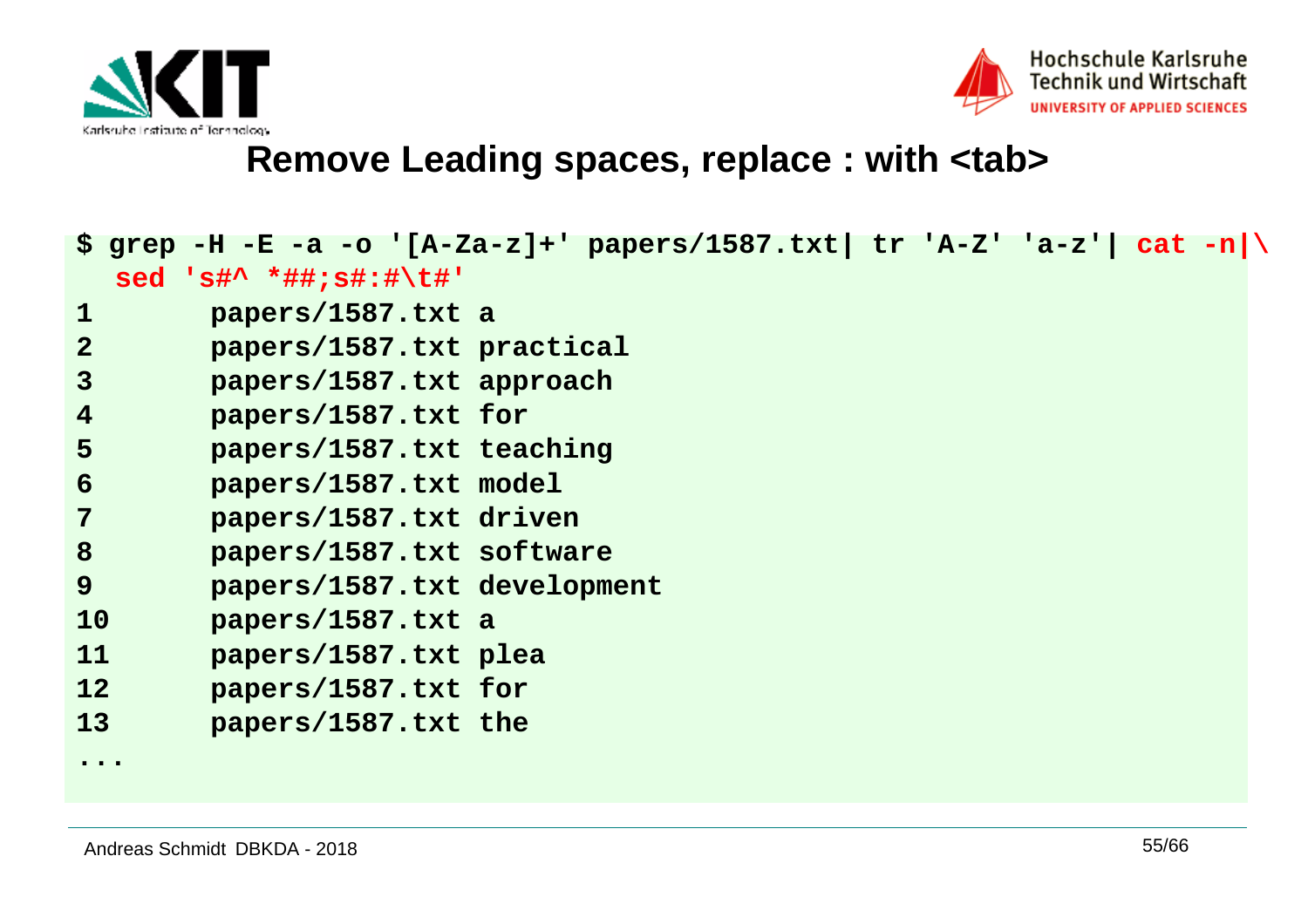



#### **Loop Over Document Collection**

```
rm -f position.Index
for f in papers/*.txt; do 
grep -H -E -a -o '[A-Za-z]+' $f | tr 'A-Z' 'a-z'| cat -n| \sed 's#^ *##;s#:#\t#' >> position.Index ; done
less position.Index
1 papers/1580.txt gamification2 papers/1580.txt technique3 papers/1580.txt for...3465
       3465 papers/1580.txt page
1 papers/1581.txt traffic
2 papers/1581.txt lights
3 papers/1581.txt through...
```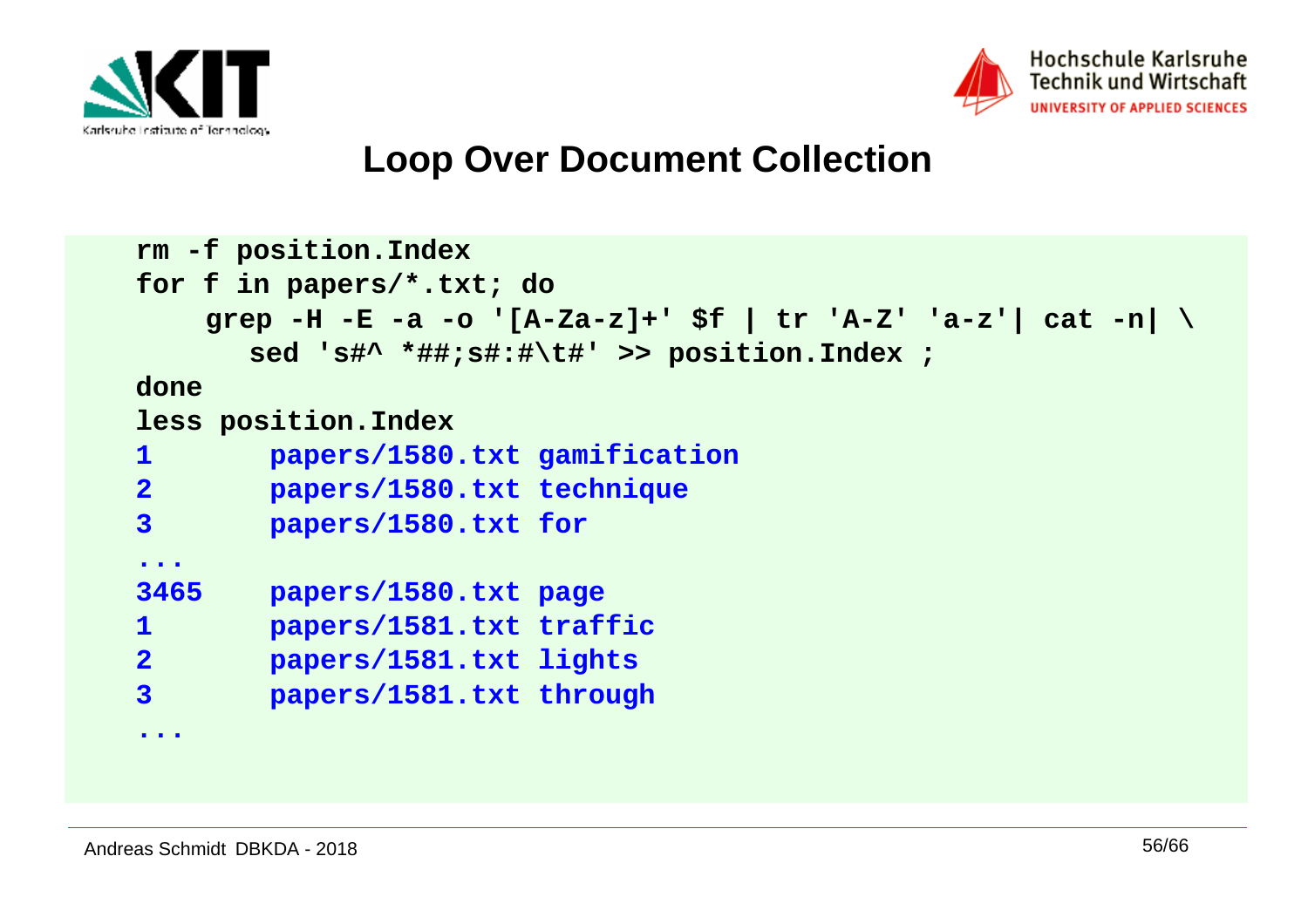



## **Sort by Term, File, Position**

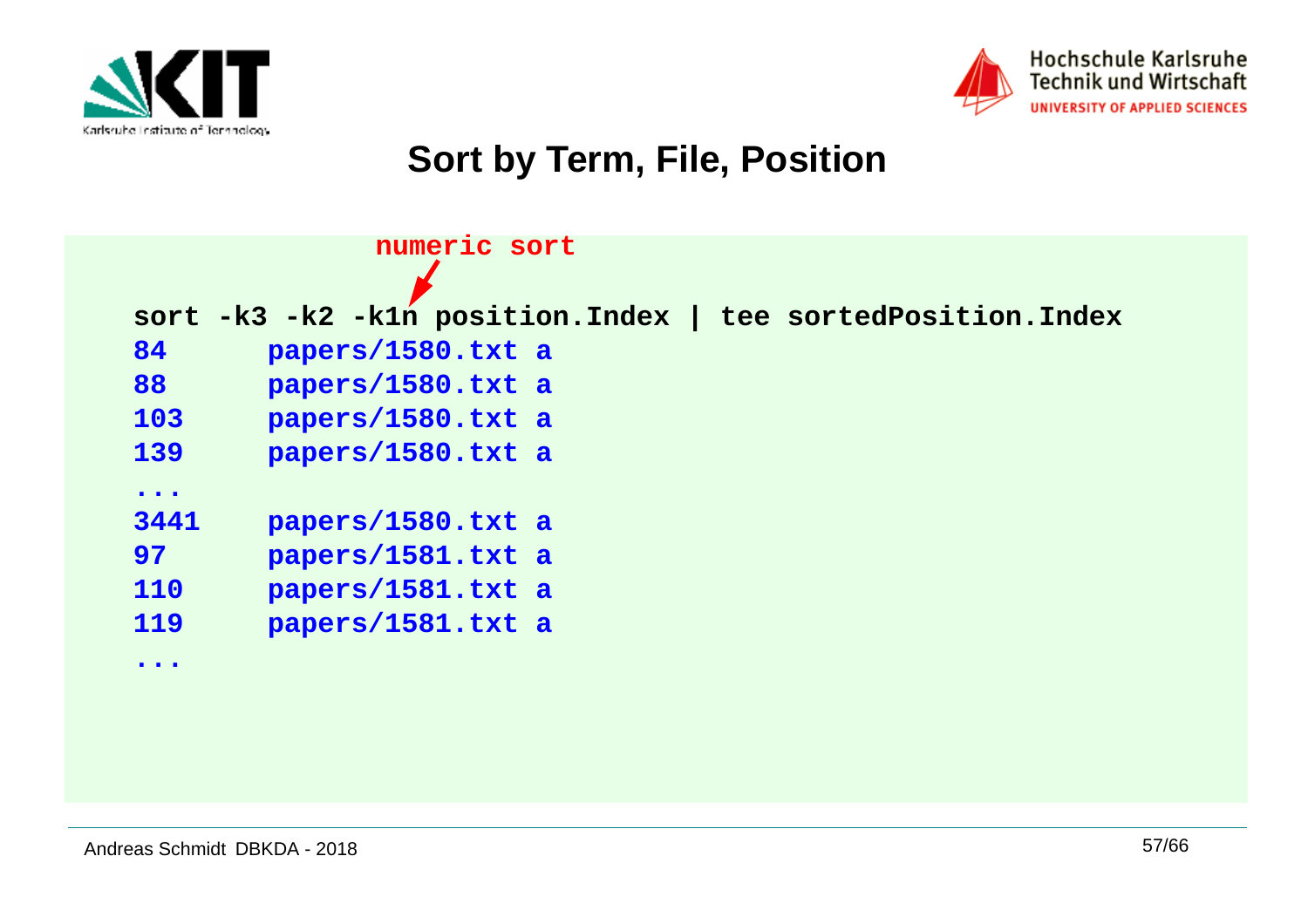



## **Distribution to Multiple Files**

•Target Format:

> **\$ ls invPosIndex/wo\*.idxinvPosIndex/women.idx invPosIndex/word.idx invPosIndex/wordpress.idxinvPosIndex/work.idx invPosIndex/workbench.idxinvPosIndex/worked.idx**

**...**

**...**

**\$ cat invPosIndex/women.idx papers/1582.txt 2274,2482,2505,2541,2975papers/1588.txt 751,783,806,2480,2503,2539,2979,3338**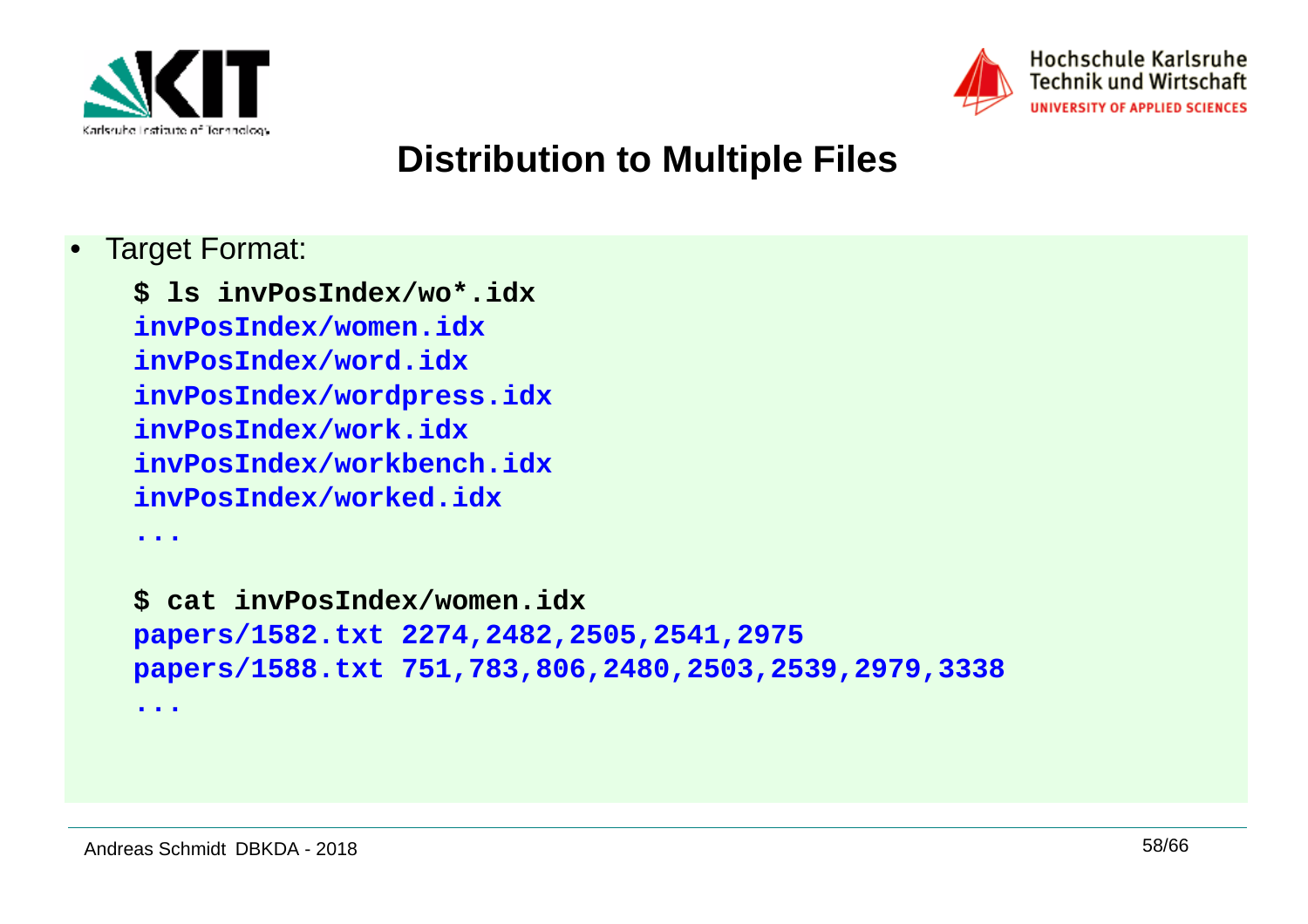



#### **awk-script**

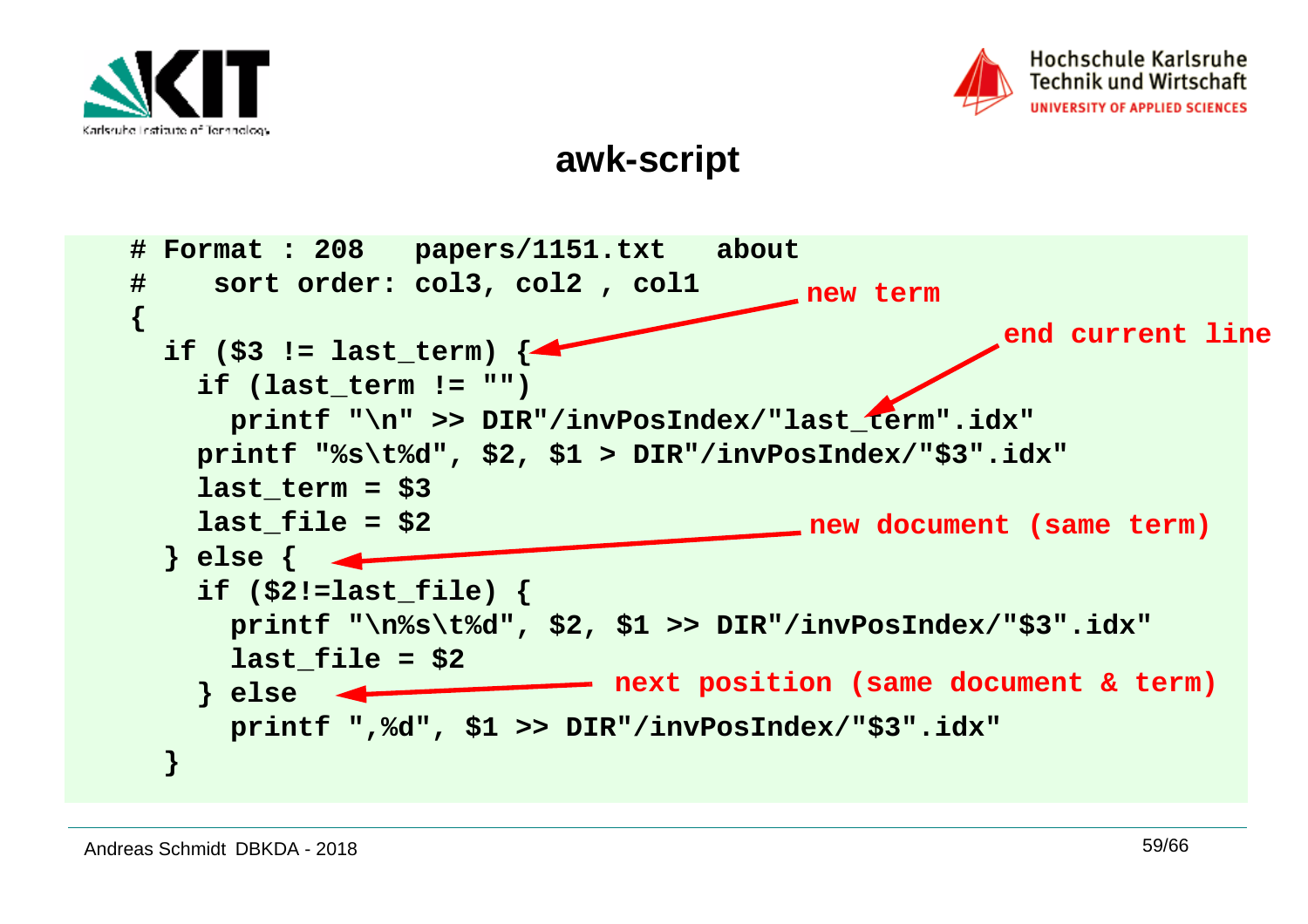

**...**



#### **Index Structure**

|                                     | \$ head -15 invPosIndex/bachelor.idx | \$ head invPosIndex/degree.idx                                           |                                            |
|-------------------------------------|--------------------------------------|--------------------------------------------------------------------------|--------------------------------------------|
| $\bullet\bullet\bullet\bullet$      |                                      | $\bullet\hspace{0.4mm}\bullet\hspace{0.4mm}\bullet\hspace{0.4mm}\bullet$ |                                            |
| papers/1170.txt 1026,1513,1593,1841 |                                      | papers/1173.txt 1747,1919                                                |                                            |
| papers/1172.txt 1294                |                                      | papers/1176.txt 1813,5481,5597                                           |                                            |
| papers/1189.txt 1946,1955,2614      |                                      |                                                                          | papers/1189.txt 1397,1573,1947,1956,5234   |
| papers/1190.txt 395                 |                                      |                                                                          | papers/1190.txt 60,97,119,376,396,413,435, |
| papers/1191.txt 62,293,415,1637     |                                      |                                                                          | papers/1191.txt 63,70,88,294,416,1638,2528 |
| papers/1198.txt 95,704,1592         |                                      | papers/1196.txt 2143                                                     |                                            |

**...**

- $\bullet~$  Which documents contain the phrase "bachelor degree"
	- $\bullet$ Both terms must appear
	- $\bullet$ "bachelor" must appear directly before "degree"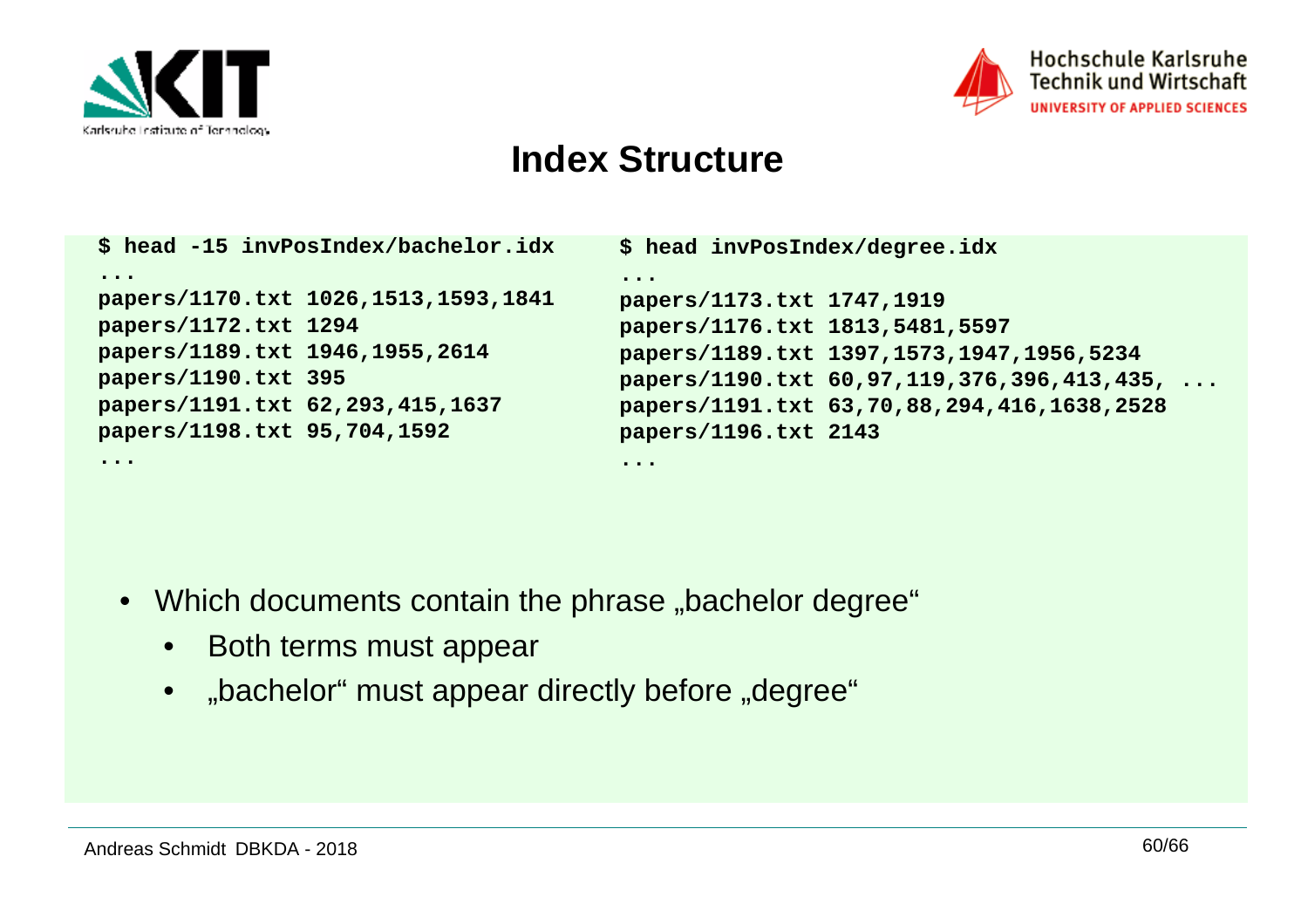



#### **Index Structure**

| \$ head -15 invPosIndex/bachelor.idx                                      | \$ head invPosIndex/degree.idx                                            |                                            |
|---------------------------------------------------------------------------|---------------------------------------------------------------------------|--------------------------------------------|
| $\bullet\hspace{0.1cm} \bullet\hspace{0.1cm}\bullet\hspace{0.1cm}\bullet$ | $\bullet\hspace{0.1cm} \bullet\hspace{0.1cm}\bullet\hspace{0.1cm}\bullet$ |                                            |
| papers/1170.txt 1026,1513,1593,1841                                       | papers/1173.txt 1747,1919                                                 |                                            |
| papers/1172.txt 1294                                                      | papers/1176.txt 1813,5481,5597                                            |                                            |
| papers/1189.txt (1946)(1955), 2614                                        |                                                                           | papers/1189.txt 1397,1573,1947,1956,5234   |
| papers/1190.txt 395                                                       |                                                                           | papers/1190.txt 60,97,119,376,396,413,435  |
| papers/1191.txt 62,293,415,1637                                           |                                                                           | papers/1191.txt 63,70,88,294,416/1638,2528 |
| papers/1198.txt 95,704,1592                                               | papers/1196.txt 2143                                                      |                                            |
| $\bullet\hspace{0.4mm}\bullet\hspace{0.4mm}\bullet\hspace{0.4mm}\bullet$  | .                                                                         |                                            |

- $\bullet~$  Which documents contain the phrase "bachelor degree"
	- $\bullet$ Both terms must appear in a document
	- •"bachelor" must appear directly before "degree"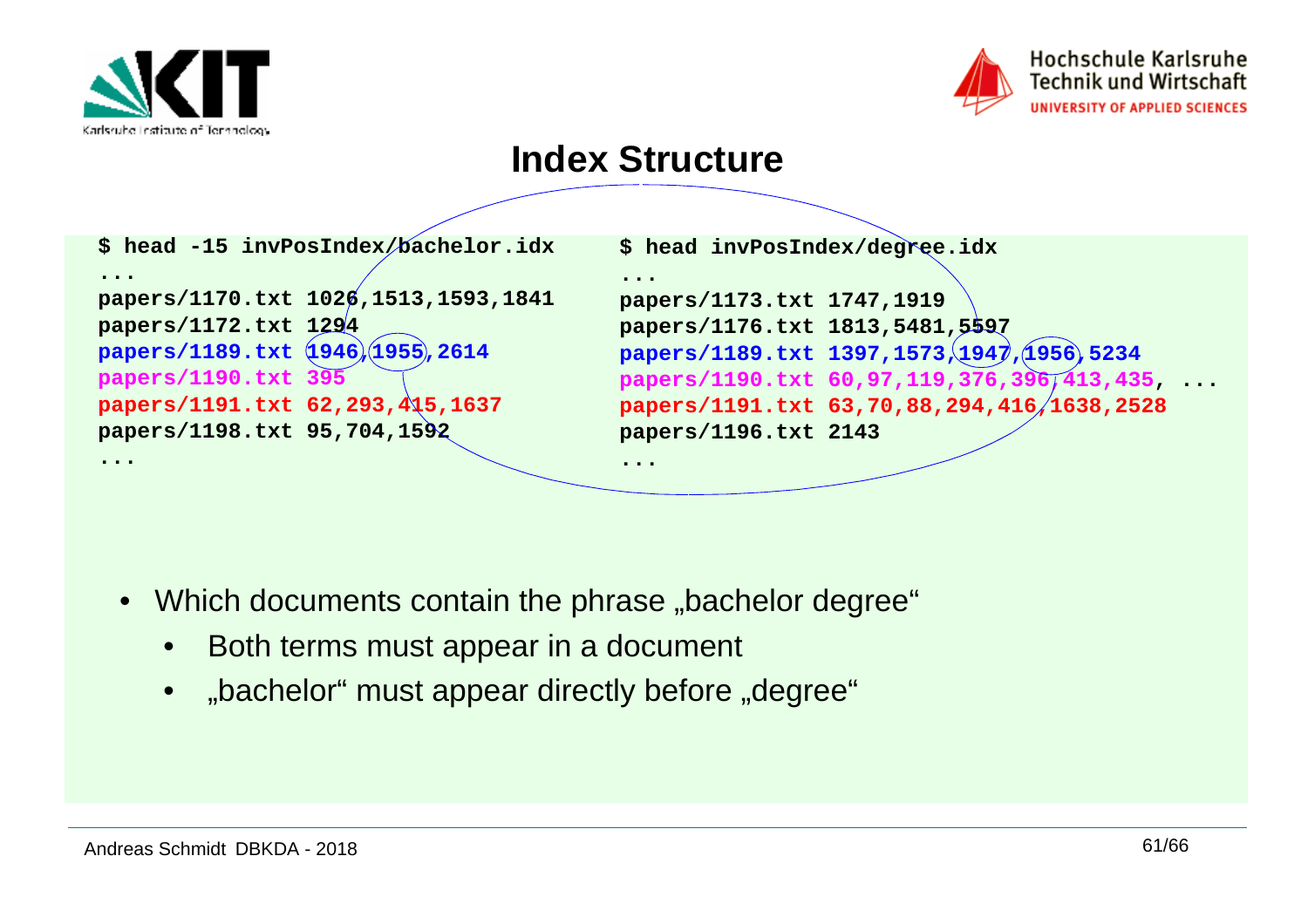



## **Query Execution**

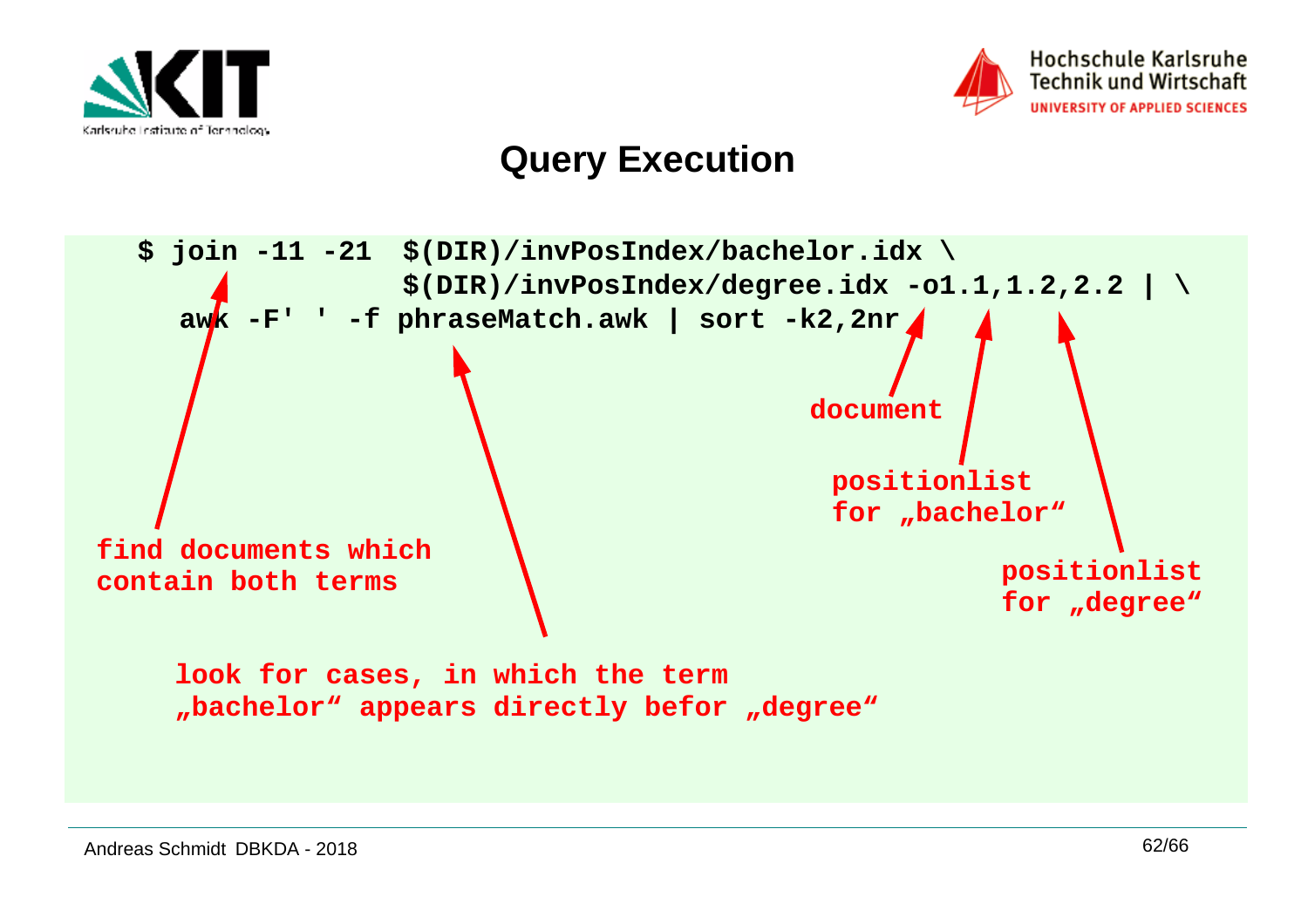



## **Example Query**

• phraseMatch.awk

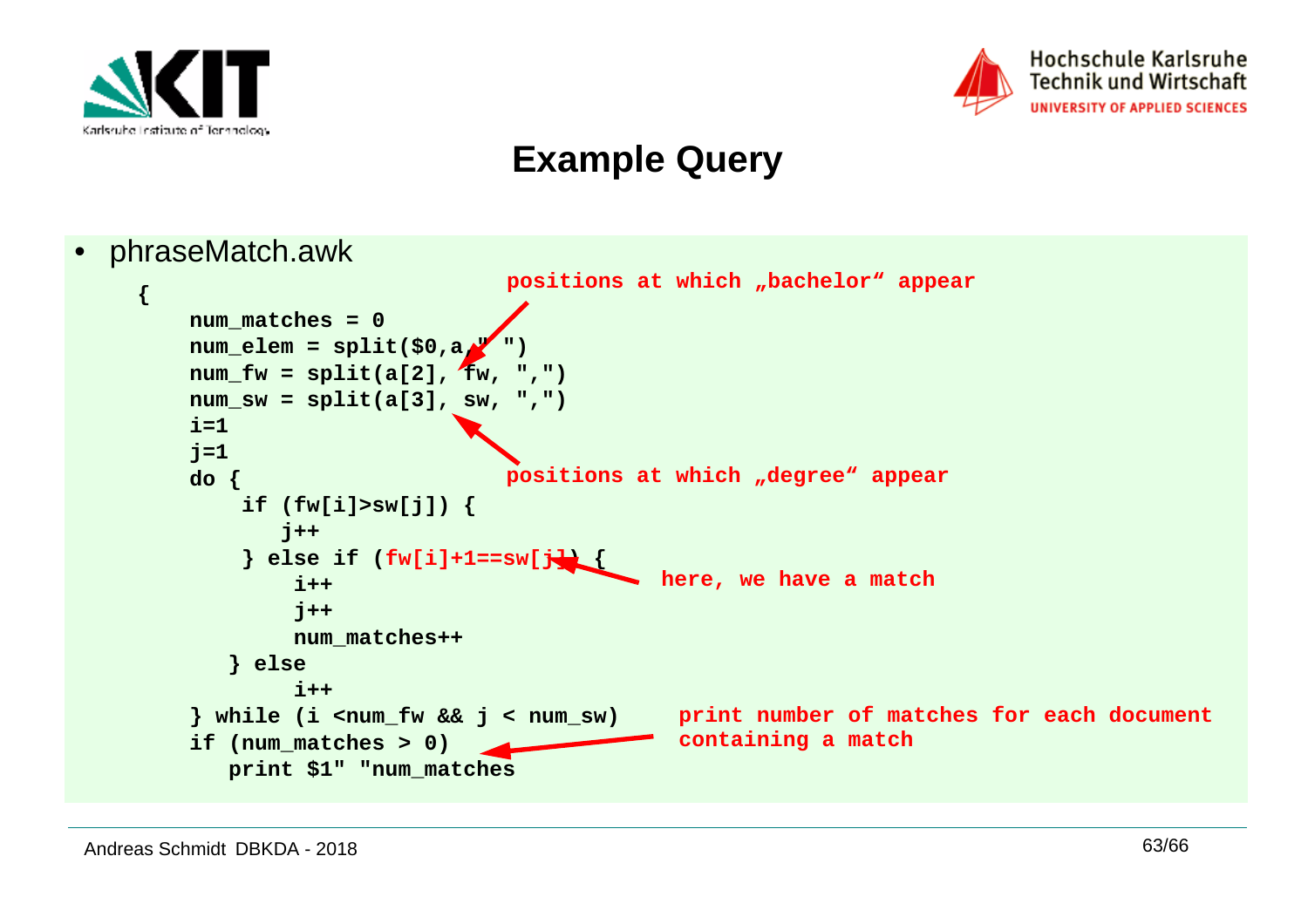



## **Topics not Covered**

- Stemming & Lemmatisation
- Vector Space Model
- $\bullet$ Compression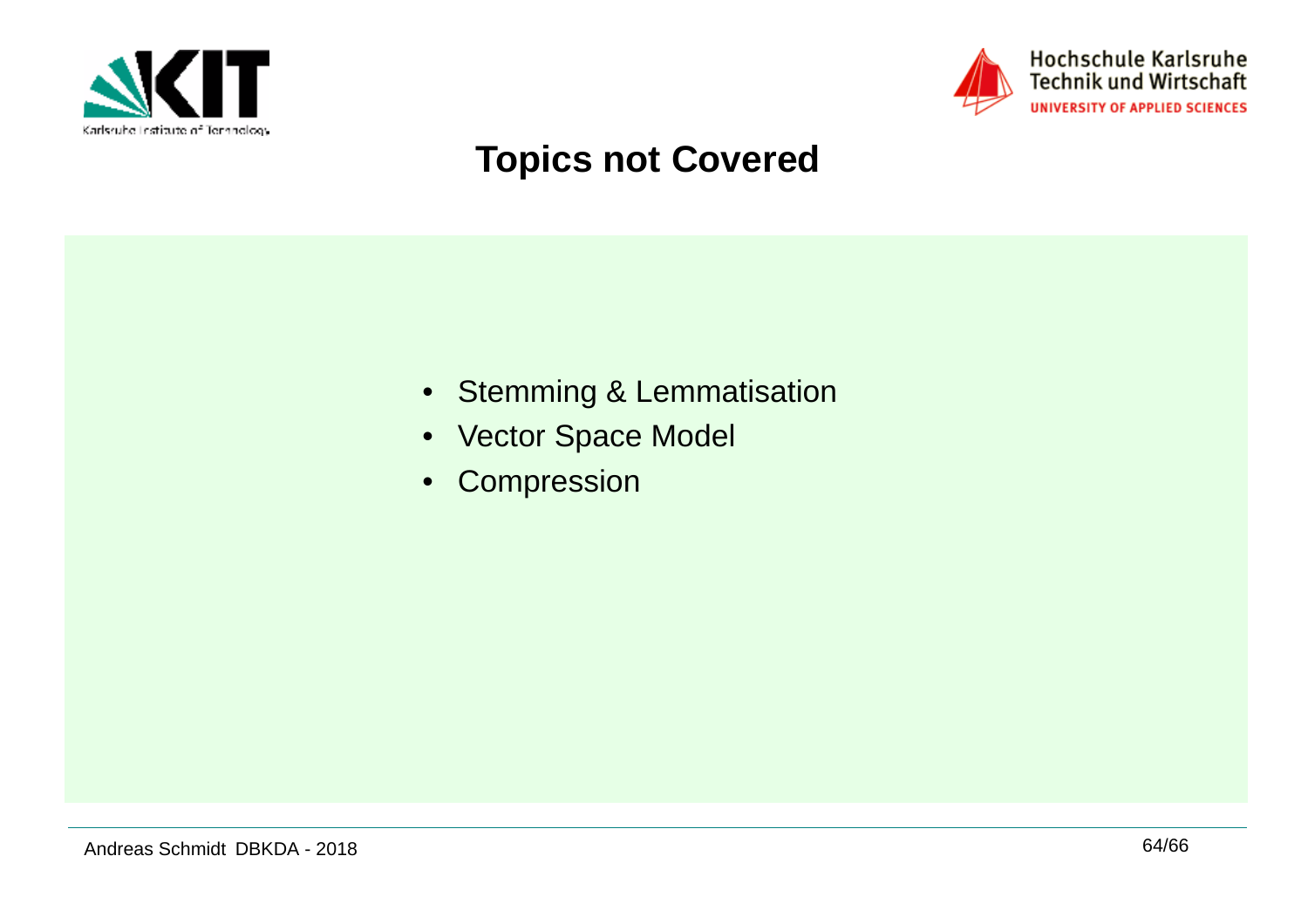



## **Summary**

- What was the purpose of this tutorial?
- Unix Tools like grep, tr, sed, uniq, comm, sort, join are very powerful tools for data scientists
- awk can be seen as a programming language with perfect fit to the previous mentioned tools
- Alternatives to awk are python, perl, ruby, php, ... (depends on own preferences)
- There are a number of other tools not covered in this tutorial like paste, cut, zgrep, zcat, wget, ... which are also worth to get discovered
- $\bullet~$  To glue all commands together, risk a look at  $\texttt{make}$